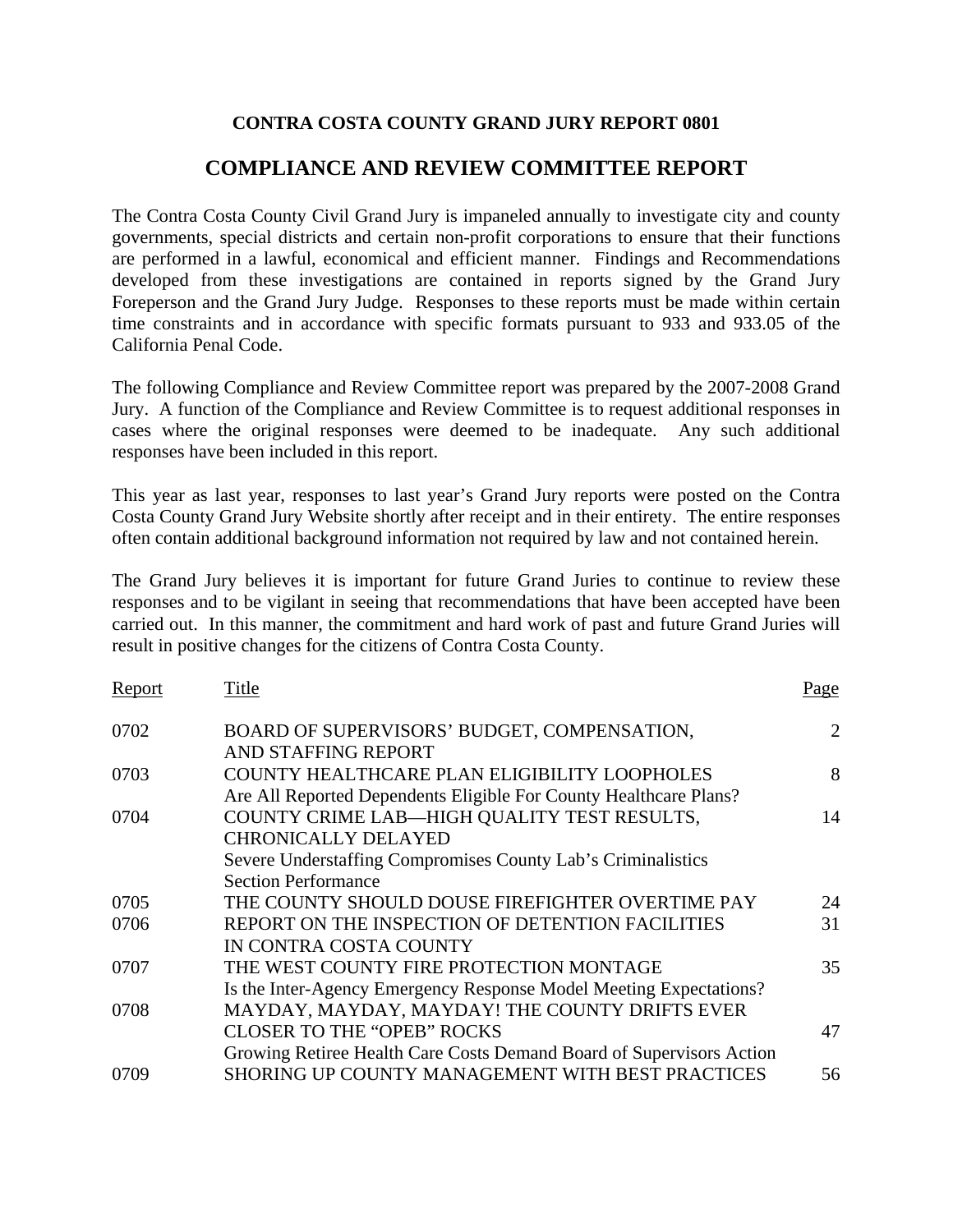# **CONTRA COSTA COUNTY GRAND JURY REPORT 0702**

# **BOARD OF SUPERVISORS' BUDGET, COMPENSATION AND STAFFING REPORT**

*Response from Contra Costa County Board of Supervisors* 

#### **FINDINGS**

**1. The five-member elected Board of Supervisors is the governing body of Contra Costa County, responsible for the County budget and the operations of the County government.** 

*Response: Agree.* 

**2. The California Constitution provides that the Board of Supervisors shall prescribe by ordinance the compensation of its members: Article XI, Section I, Subsection (b).** 

*Response: Agree.* 

**3. The California Penal Code, section 927, reads as follows: "A grand jury may, and when requested by the board of supervisors shall, investigate and report upon the needs for increase or decrease in salaries of the county-elected officials. A copy of such a report shall be transmitted to the board of supervisors."** 

*Response: Agree.* 

**4. As elected County officials, Supervisors receive a salary that is paid without regard to hours worked. Given the commitments of the many boards, committees, and authorities, most Supervisors work 50-70 hours per week.** 

*Response: Agree.* 

**5. As of December 2006, Contra Costa County Supervisors received a monthly salary of \$4,993 (\$59,916 annually) and an auto allowance of \$550 per month, plus a mileage reimbursement. The County contributed \$60 per month plus \$6,000 annually, to their deferred compensation account. Supervisors are entitled to the same benefits as all other County employees.** 

*Response*: *Partially disagree. The Supervisors are not eligible to earn the paid leave credits earned by other County employees, such as vacation, sick leave, administrative leave, and floating holiday leave.*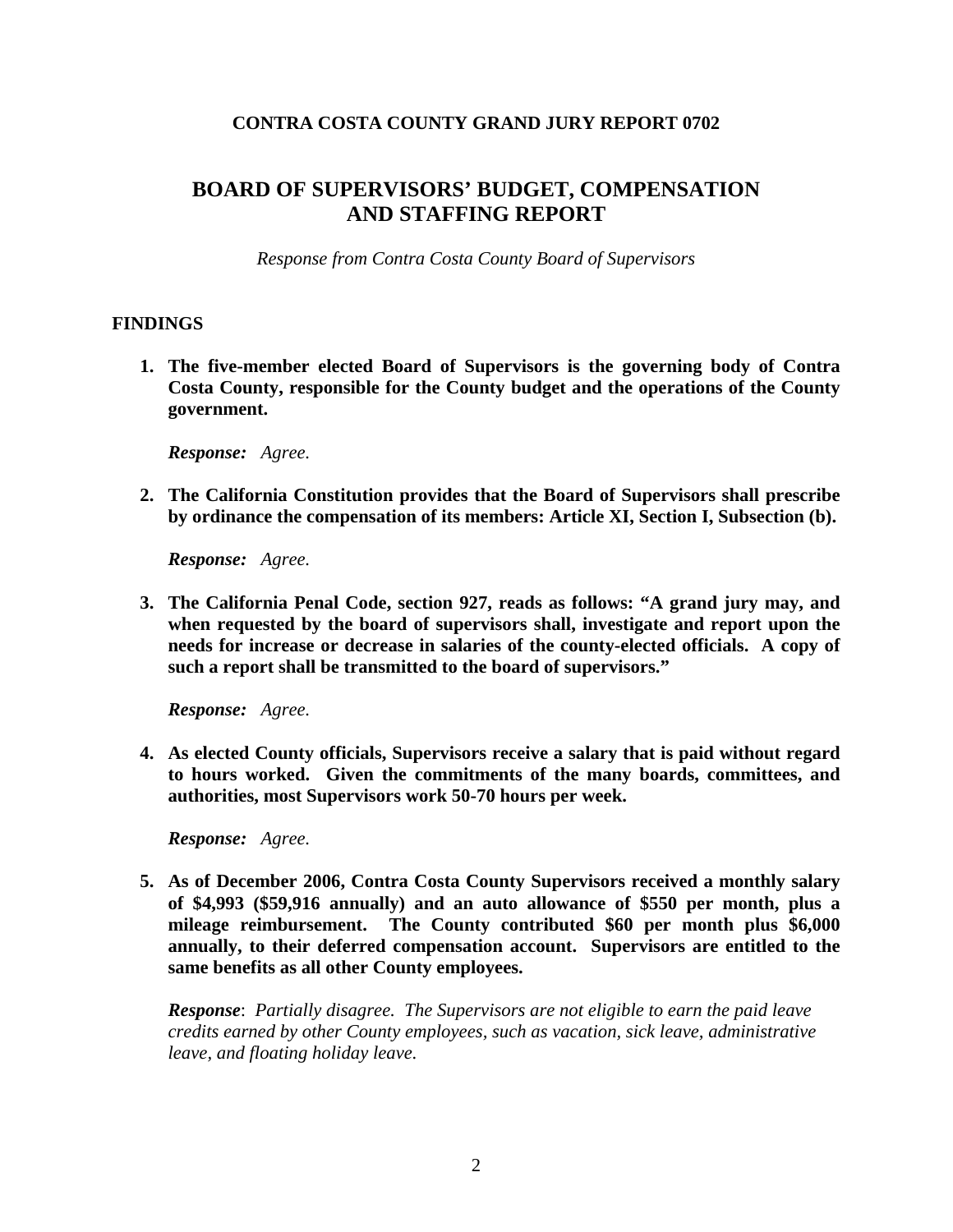**6. Typically, each supervisor serves on more than 25 County and regional boards, commissions and authorities, most of which do not pay stipends (fixed sum of money paid periodically for services). Estimated total stipends range from approximately \$300 to \$600 monthly per Supervisor. Paying stipends to supervisors is a common practice in California.** 

*Response: Agree, with the clarification that for 2007, each Supervisor serves on between 20 to 25 regional boards, commissions, and authorities.* 

**7. The six other elected County officials' annual current salaries range from \$120,519 to \$183,393. The twenty-one County executives' and department heads' salaries range from \$86,841 to \$271,000.** 

*Response: Agree, with the clarification that the high end of the department head salary range includes special differential pay for on-call duty.* 

**8. Twenty-four percent (24%) of all County employees (union and non-union) have higher salaries than Supervisors.** 

*Response: Agree.*

**9. The County has a history of maintaining competitive compensation for the workforce. This has been demonstrated in past years by salary increases and costof-living adjustments ("COLA") for union and non-union employees. The Supervisors have not followed this practice for their own positions. The Supervisors' last salary adjustments of 2.02 % (\$85 per month) and 3.55% (\$152 per month) occurred in June and October 1998, respectively. Their last COLA adjustment of 4.1% (\$198 per month) occurred in October 2001.** 

*Response: Agree.* 

**10. To evaluate the relative compensation of the BOS, the Grand Jury selected six counties of comparable population and budget sizes as follows:** 

**California County Comparison (based on population and budget sizes)(October 2006)** 

| County              | <b>Monthly</b> | <b>Monthly Auto</b> | <b>Deferred</b>                             | <b>County Budget Population</b> |           |
|---------------------|----------------|---------------------|---------------------------------------------|---------------------------------|-----------|
|                     | Salary*        | <b>Allowance</b>    | <b>Compensation</b>                         | (Billions)                      |           |
| Alameda             | \$10,046       | \$310.56 biwkly     | \$8,000/yr                                  | \$2.19                          | 1,500,000 |
| Ventura             | \$8,790        | \$375               | Up to $$263/mol$                            | \$1.47                          | 742,000   |
| Fresno              | \$7,534        | \$250               | \$0                                         | \$1.28                          | 824,000   |
| San Mateo           | \$6,981        | \$385 biwkly        | \$0                                         | \$1.48                          | 707,000   |
| Kern                | \$6,854        | \$584               | \$0                                         | \$1.30                          | 703,000   |
| Sacramento          | \$6,593        | \$500               | \$0                                         | \$2.35                          | 1,219,000 |
| <b>Contra Costa</b> | \$4,993        |                     | $$550+mileage \ $60/mo + $6,000/yr \ $1.45$ |                                 | 1,000,000 |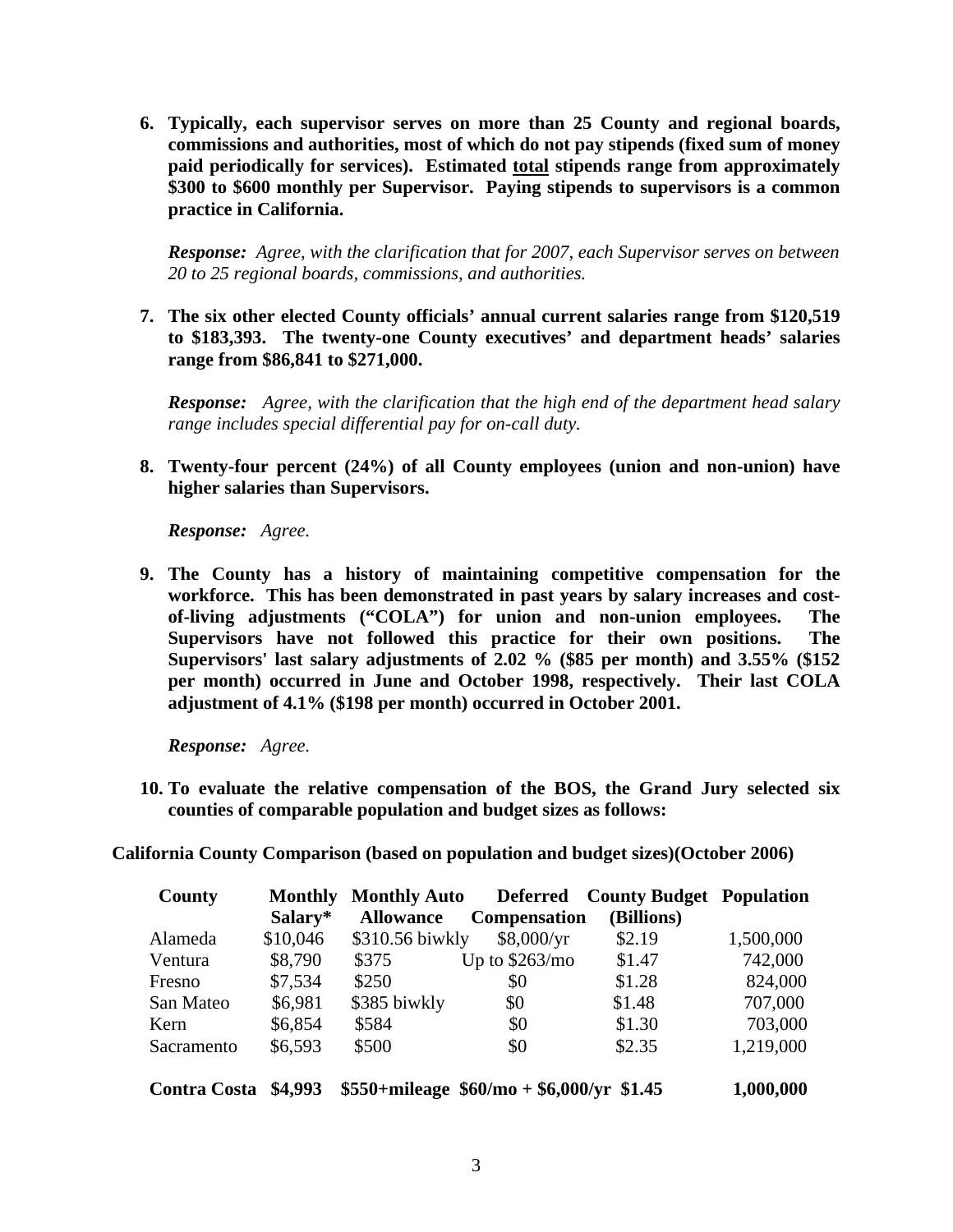**Notes: \*Salary formula (10/2006): Alameda sets their BOS salaries at 80% of Superior Court Judges. \*\*County/regional committee stipends and county benefit payments were also considered but excluded because it was difficult to obtain accurate and comparable data. The fees and benefit practices were consistent among the counties studied.** 

*Response*: *Agree that compared to counties of similar population and budget, Contra Costa Board member compensation was the lowest in October 2006 when excluding retirement and health benefits.* 

**11. The County salary comparison used all income items paid to the Supervisors for which comparable and consistent data were available, including salary, auto allowance (excluding mileage) and deferred compensation. The total supervisor compensation for counties included in the survey was then adjusted for cost of living differences, compared to the Contra Costa County base of 100.0%. Following is the summary with the compensation dollars adjusted for cost-of-living differences:** 

| County              | <b>Base Salary</b>                 | <b>Cost-of-Living</b> | <b>Adjusted</b>     |
|---------------------|------------------------------------|-----------------------|---------------------|
|                     | Defer Comp, & Car Index by County* |                       | <b>Compensation</b> |
| Alameda             | \$11,386                           | 104.0%                | \$10,948            |
| Ventura             | \$9,428                            | 93.0                  | \$10,138            |
| Fresno              | \$7,784                            | 83.0                  | \$9,378             |
| San Mateo           | \$7,815                            | 114.0                 | \$6,855             |
| Kern                | \$7,438                            | 77.0                  | \$9,660             |
| Sacramento          | \$7,093                            | 84.0                  | \$8,440             |
| <b>Contra Costa</b> | \$6,103                            | 100.0%                | \$6,103             |

 **Six counties: Average = \$9,237, or 51.4% above Contra Costa County's total compensation (salary, auto allowance and deferred compensation) for Supervisors.** 

**Note: \*Cost-of-living differences in the six counties selected for comparisons incorporates consumer purchasing, housing, transportation, taxes, health care, and miscellaneous items (i.e., private schools and recreation). The source of data is from the Economic Research Institute (ERI).** 

*Response*: *Agree that in October 2006, Contra Costa Board member compensation was the lowest when excluding retirement and health benefits and when adjusted by the costof-living index.* 

**12. Based primarily on the geographic size of the districts, Supervisors for Districts I, II and IV are entitled to four and one-half (4 1/2) Full-Time Equivalent (FTE) staff members. The Supervisor for District III is entitled to six (6) FTE staff members. The Supervisor for District V is entitled to five (5) FTE staff members. Supervisors may split FTE positions into several part-time positions in order to extend office coverage.** 

**Following is a list of positions and monthly salaries for the Supervisors' FTE staff members:**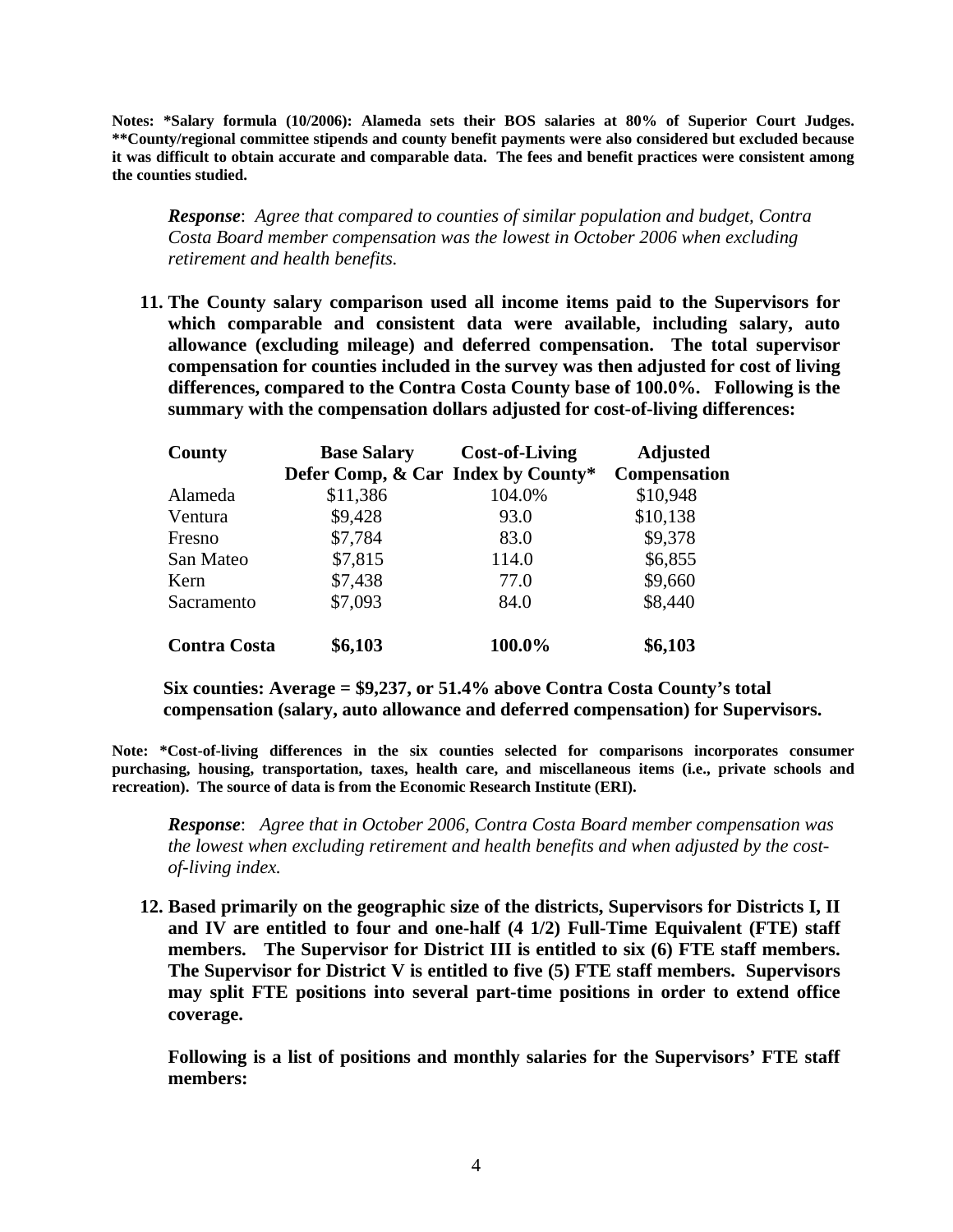| <b>BOS Chief of Staff</b>      | \$5,329.30             |
|--------------------------------|------------------------|
| <b>BOS</b> Specialist          | \$4,602.87-4,833.02    |
| <b>BOS General Secretarial</b> | \$3,507.83-4,385.34    |
| <b>BOS General Office</b>      | $$2,440.01 - 3,433.35$ |

**Staff members are hired by the elected Supervisors and are employed as "at will" employees as a condition of their employment. These four positions are in unique County classifications not used by other County departments. As such, they are not regularly market-surveyed in regard to compensation. The last salary adjustment, (other than COLA), was given in 1998 when the positions were re-titled and the salaries were increased by 5.02%. All positions are eligible for COLA increases approved by the County for non-union employees. In 2004, all non-union County employees were granted an increase of 3.0%.** 

*Response: Agree.* 

**13. The Supervisors' staff positions are not comparable to other County job classifications. The salary ranges for the Supervisors' staff are established relative to the Chief of Staff position. Using the same methodology as for Supervisors, following is a summary of the survey information and adjusted compensation based on the cost-of-living index.** 

| County              | <b>BOS Chief of Staff</b> | <b>Cost-of-Living</b>  | <b>Adjusted</b> |
|---------------------|---------------------------|------------------------|-----------------|
|                     | <b>Monthly Salary</b>     | <b>Index by County</b> | Compensation    |
| Alameda             | \$8,411                   | 104.0%                 | \$8,088         |
| Ventura             | \$6,257                   | 93.0                   | \$6,728         |
| Fresno              | \$4,563                   | 83.0                   | \$5,498         |
| San Mateo           | \$5,751                   | 114.0                  | \$5,045         |
| Kern                | \$4,334                   | 77.0                   | \$5,629         |
| Sacramento          | \$4,892                   | 84.0                   | \$5,824         |
| <b>Contra Costa</b> | \$5,329                   | 100.0%                 | \$5,329         |

#### **Six counties: Average = \$6,135, or 15.1% above Contra Costa County's salary for BOS Chief of Staff**

*Response*: *Agree that Contra Costa County Supervisors' staff positions have the lowest salaries among similar counties when excluding retirement, health, and other benefits. Note however that a comparison of Supervisor staff and job classifications among similar counties is not as simple as comparing the Supervisors' salaries. Although the staff positions are "at will", they are eligible for the same array of benefits as County management employees. Benefits such as retirement, group health insurance, and retiree health figure significantly in the total compensation package. Consequently, a comparison of staff positions compensation should consider all material compensation factors. Moreover, the job classifications and requirements for the staff positions may*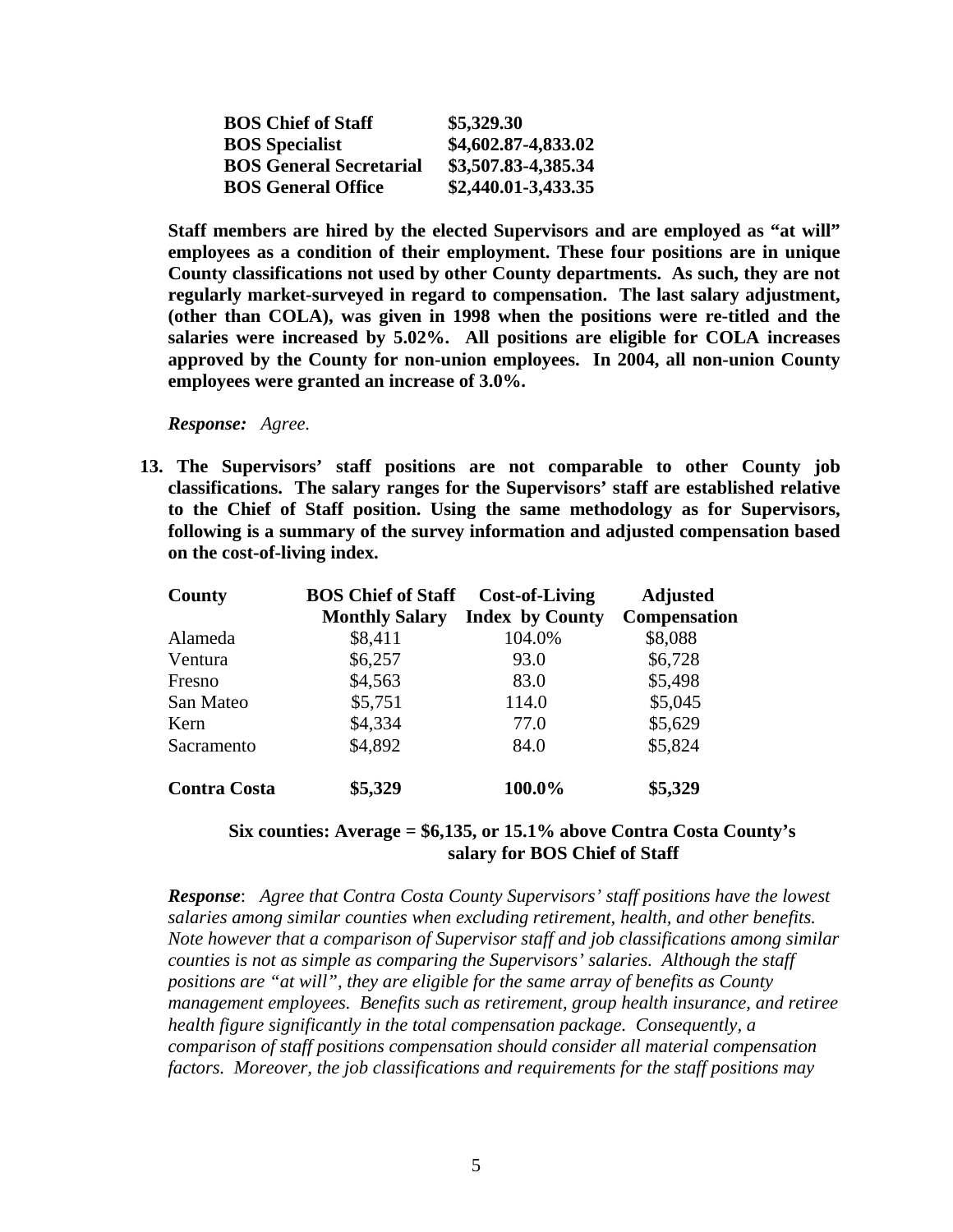*differ significantly from county to county depending on how the Board and County Administrative functions are organized.* 

14. **Each County Supervisor's budget is prepared in cooperation with the County Administrator and subsequently adopted by the BOS. While Supervisors may request special consideration for budget adjustments, including staff salary increases, they have not done so.** 

*Response*: *Agree. Supervisors staffing and salary levels have been maintained at consistent service levels since 2001. Budget allocations have been increased commensurate with cost-of-living and employee benefits increases.* 

#### **RECOMMENDATIONS**

**The 2006-2007 Contra Costa County Grand Jury recommends that:** 

**1. Supervisors' compensation (salary, auto allowance and deferred compensation) as of December 2006 should be increased by 51%, to take effect following the next Supervisorial election in November 2008.** 

*Response*: *Has been implemented. On January 20, 2007, Ordinance No. 2006-70 was enacted, which increased the County Supervisors' salaries by 60% effective February 17, 2007 and will increase the salaries by an additional 2% effective July 1, 2007.*

**2. Supervisors' salaries should be adjusted consistent with countywide COLA adjustments, effective January 2007.** 

*Response*: *Has been implemented. See County's response to Recommendation No. 1.* 

**3. Supervisors' staff salary ranges should be increased by 15%, effective January 2007.** 

*Response*: *Requires further analysis. The County will undertake a compensation study to determine the appropriate salary level for the Supervisors' staffs. This analysis will be completed within three months.* 

#### **4 Supervisors' staff salary ranges should be adjusted consistent with countywide COLA adjustments for non-union staff.**

*Response*: *Has been implemented. As exempt management employees, Supervisors' staff members receive the same cost-of-living adjustments as non-union and other management employees.*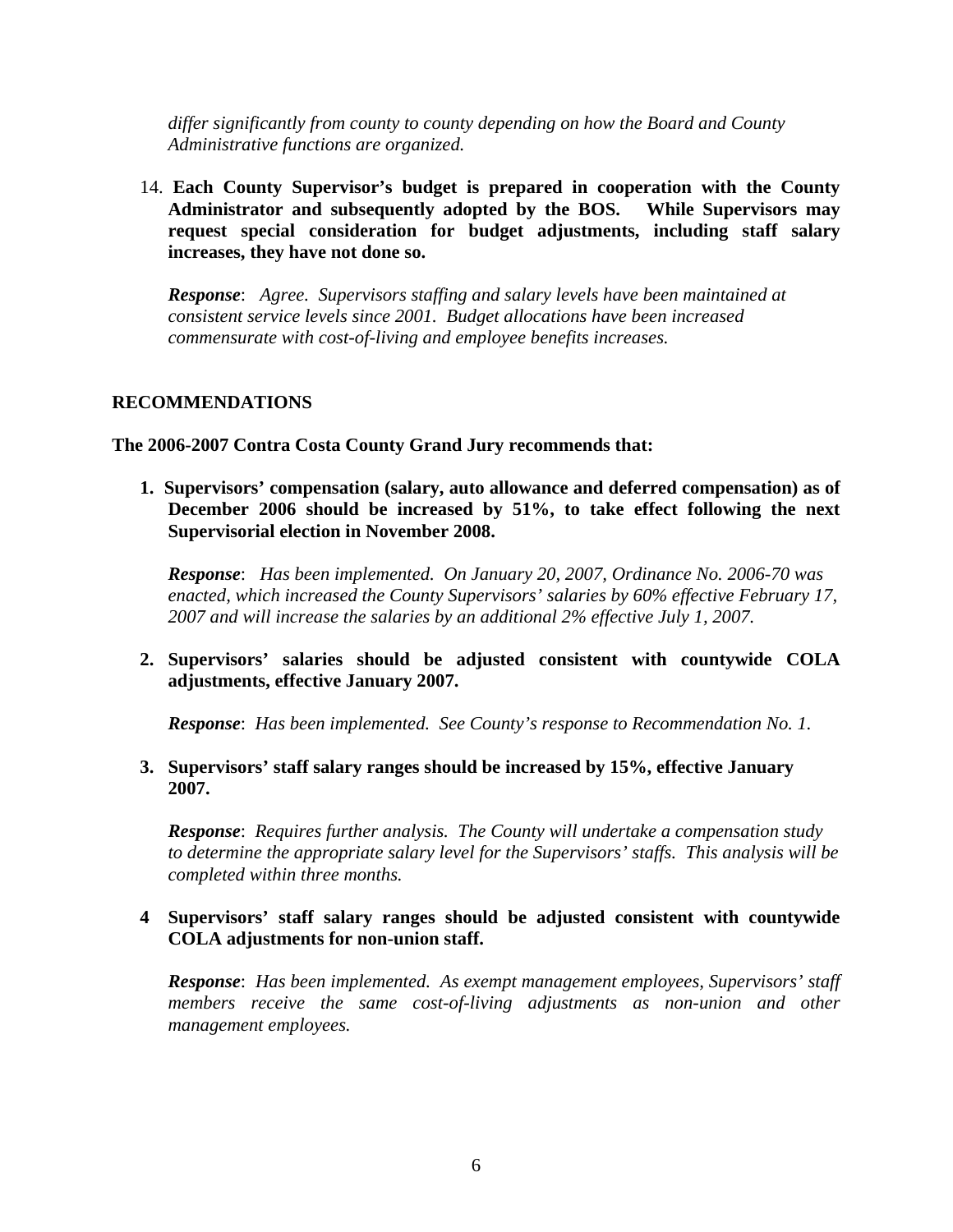#### **5. Supervisors should establish a practice of annually reviewing their staff salaries to ensure they are equitable and commensurate with their responsibilities.**

*Response: Will not be implemented because it is not warranted. The County's Human Resources Department is charged with monitoring the labor market to establish and maintain job parity for all County job classifications. Absent significant changes in the job duties, pay parity studies are only necessary every three to five years, or as needed to address specific recruitment and retention issues.*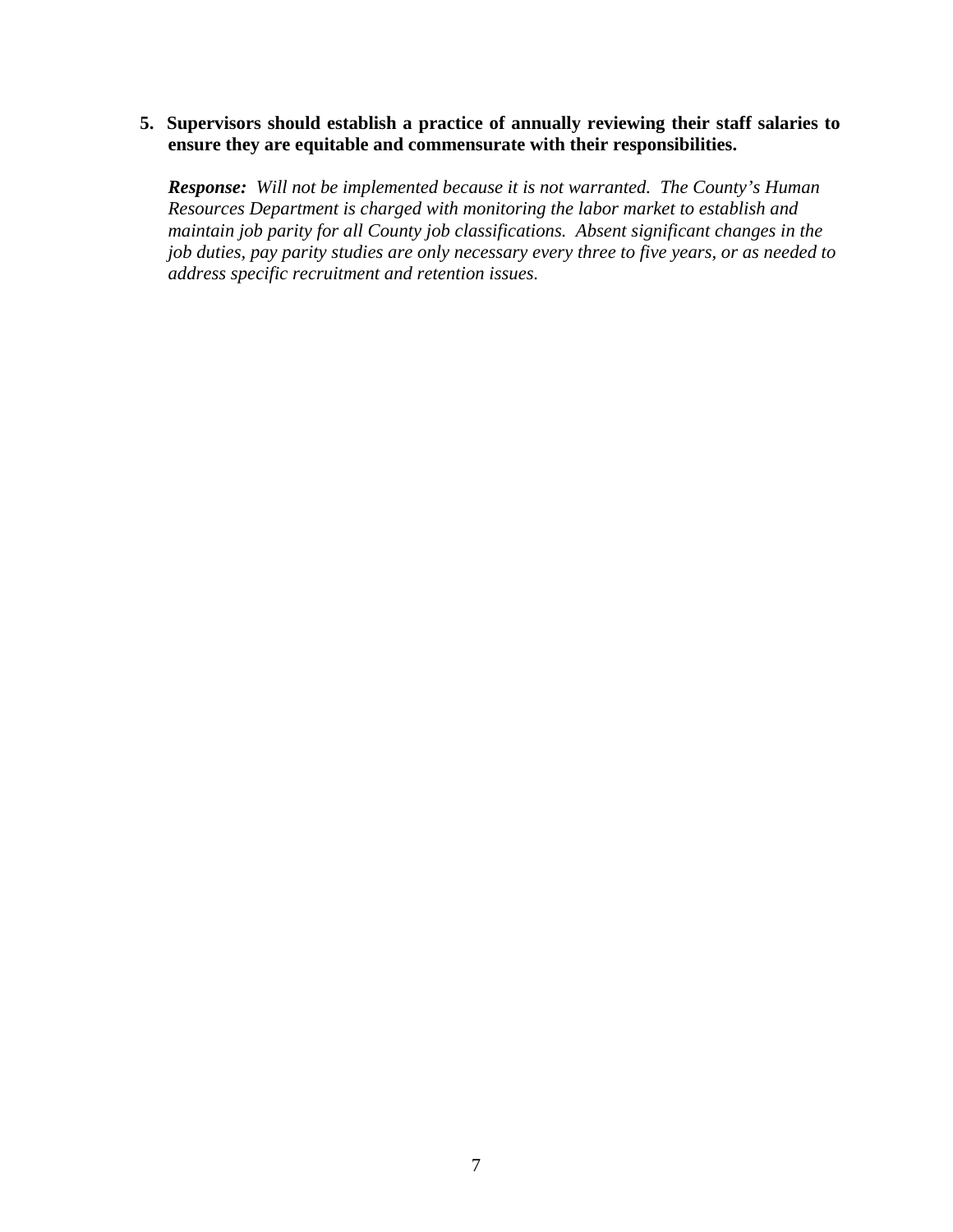# **CONTRA COSTA COUNTY GRAND JURY REPORT 0703**

# **COUNTY HEALTHCARE PLAN ELIGIBILITY LOOPHOLES**

Are All Reported Dependents Eligible For County Healthcare Plans?

*Response from Contra Costa Board of Supervisor, Contra Costa County Administrator* 

# **FINDINGS**

**1. The County contracts with, and is billed monthly by, healthcare plan administrators and insurance carriers on either an "individual" (employee or retiree only) or "family" (employee or retiree plus dependents) basis. The County pays one monthly insurance premium amount per plan for employees and retirees with no dependents ("individual") and another negotiated monthly rate for employees and retirees with dependents ("family"), regardless of the number of dependents reported per family.** 

*Response: Agree.* 

**2. Based on representative monthly data (September 2006), the County pays healthcare insurance premiums averaging \$8.8 million per month--over \$105 million annually. Employee and retiree premiums average \$1.37 million monthly—over \$16.4 million annually.** 

*Response: Agree.* 

**3. Based on representative monthly data (September 2006), the County maintains combined medical and/or dental plan eligibility records for approximately 7,800 employees, 4,200 retirees, 330 surviving spouses, and 16,000 reported dependent spouses, children, and domestic partners.** 

*Response: Agree.* 

**4. The County contracts with its healthcare plan administrators and insurance carriers on a "fully-insured" basis. Under this financial arrangement, healthcare administrators and carriers are responsible for all costs in excess of the premiums collected from the County during a specified contract period. The negotiated premiums include anticipated costs for the benefits, administrative costs, and a profit for the administrators and carriers.** 

*Response: Partially agree. Kaiser Permanente, Health Net, Contra Costa Health Plan and Delta PMI Dental Plan are fully insured; the County has an Administrative Services Agreement with Delta Dental for the self-insured Dental Plan.*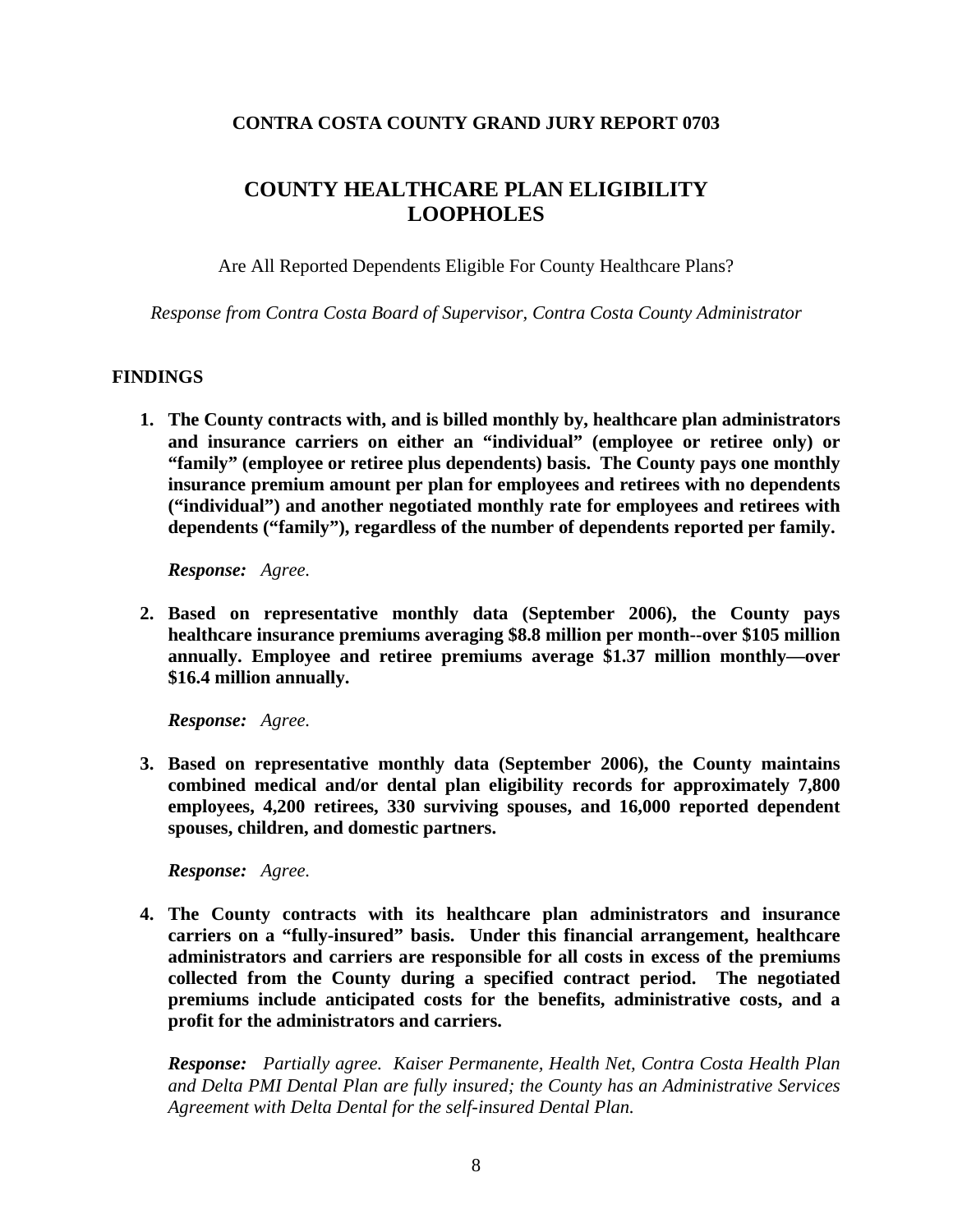**5. Each year, healthcare plan administrators and insurance carriers audit premiums and benefits paid, and increase premiums for subsequent years if benefits paid in the prior year exceeded premiums received.** 

*Response: Partially Agree with clarification. Premium increases are based on projected claim costs for the upcoming period. This calculation involves using current claims data and projecting it forward based on trend and demographics to arrive at an expected claims cost. Then administration and special riders, profit and margin are added to that cost to arrive at the appropriate rate.*

**6. County healthcare plan participation is available to "eligible dependents." Eligible dependents are defined as legal spouses, qualified domestic partners, unmarried children under the age of 19 for whom the employee or retiree has legal responsibility, and children under the age of 25 that, according to IRS regulations, are more than 50% dependent on the employee or retiree, and who are anticipated to be claimed as dependent children on the employee's or retiree's income tax return. Eligible dependents between the ages of 19-25 need not be full-time students to be eligible to participate in the healthcare plans. Disabled children over the age of 19 are also eligible to participate provided their disability occurred prior to their reaching the age of 19, and that they also are dependents as defined by IRS regulations.** 

*Response: Agree with clarification. The County's requirement is that the dependent is an IRS Qualifying dependent. IRS regulations (IRS Publication 501) require (with some exceptions) student status for dependents over age 19.*

**7. The HR department is responsible for the administration of healthcare plan eligibility polices, the maintenance of eligibility records, and the monthly reporting of eligibility information to healthcare plan administrators and insurance carriers.** 

*Response: Agree.* 

**8. The HR department relies on employees and retirees to enroll dependents. This is accomplished through the use of either an "Open Enrollment Change Form" or "Health And Dental Plan Enrollment Form." The latter specifies that, outside of annual open enrollment periods, employees and retirees are responsible for timely notification regarding the addition of eligible dependents; i.e., within 60 days of a qualifying event such as marriage or childbirth.** 

*Response: Agree.* 

**9. The "Open Enrollment Change Form" and "Health And Dental Plan Enrollment Form" also serve as the method by which employees and retirees are expected to report that dependents are no longer eligible. However, neither form obligates employees and retirees to report dependent deletions within any specified period.**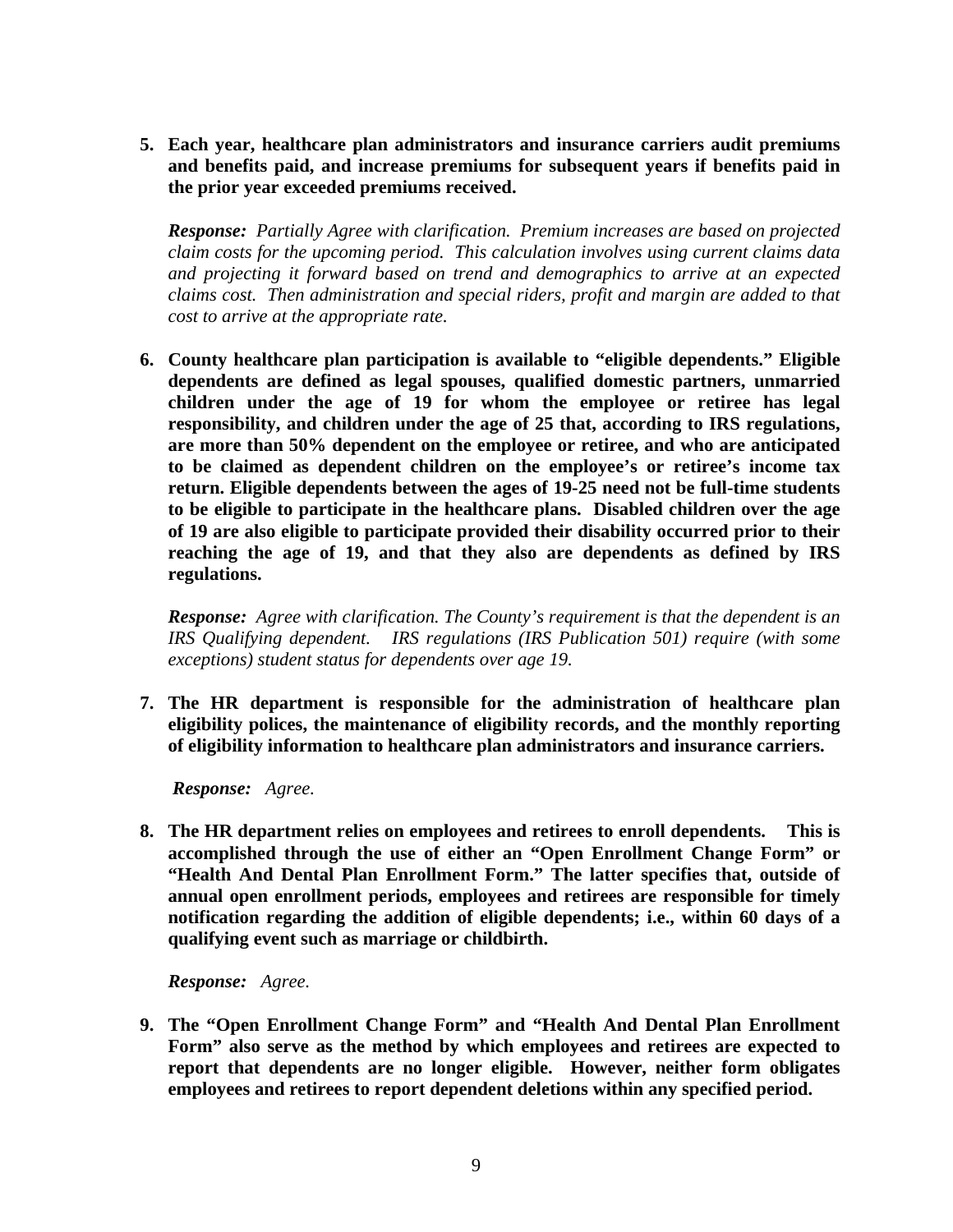*Response: Agree. However, the forms do reference the COBRA requirements including elections within 60 days of the qualifying event (such as losing dependent eligibility).*

**10. Neither the "Open Enrollment Change Form" or the "Health And Dental Plan Enrollment Form" require employees or retirees to attest, by means of a signature, and under penalty of perjury, to the accuracy of the enrollment or deletion information they provide to the HR department.** 

*Response: Agree.* 

**11. The HR department does not verify that dependents reported during the enrollment process meet eligibility requirements for participation in the County's healthcare plans or that they remain eligible.** 

*Response: Agree with clarification. On a monthly basis, reports are generated based on dependent child birthdates, with follow up when the dependent is over 25. Staff also processes terminations and COBRA letters for affected dependents. Carriers verify dependent age and will not provide services if the dependent is over age. The carriers also require documentation of dependent status when claims are incurred.*

**12. The County's "2007 Employee Benefits Information and Open Enrollment Guide" includes the following policy statement: "It is against County Policy for an employee to enroll ineligible persons as dependents; to do so may subject the employee to disciplinary action as well as the obligation to reimburse the plan for all costs associated with the delivery of medical or dental services to an ineligible person."** 

*Response: Agree.* 

**13. The HR department does not have a procedure to secure reimbursement from employees or retirees of all costs associated with the delivery of medical or dental services to an ineligible healthcare plan enrollee.** 

*Response: Agree with clarification. For the County's fully-insured plans, the various insurance carriers are at risk when claims are paid erroneously or for ineligible participants. Additionally, the fully insured plans include 'Right of Recovery' and 'Insurance Fraud' language.*

**14. The HR department does not require all of its healthcare plan administrators and insurance carriers to verify by means of quality assurance "self-audits" or external audits that all the County's healthcare plan contract provisions are being met; i.e., eligibility determination, plan coverage limits, customer service expectations, etc.** 

*Response: Partially agree. The County does have Performance Guarantee Agreements with Kaiser Permanente, Health Net and the Delta Dental insured PMI plan. The performance guarantees measure member services, member satisfaction, account*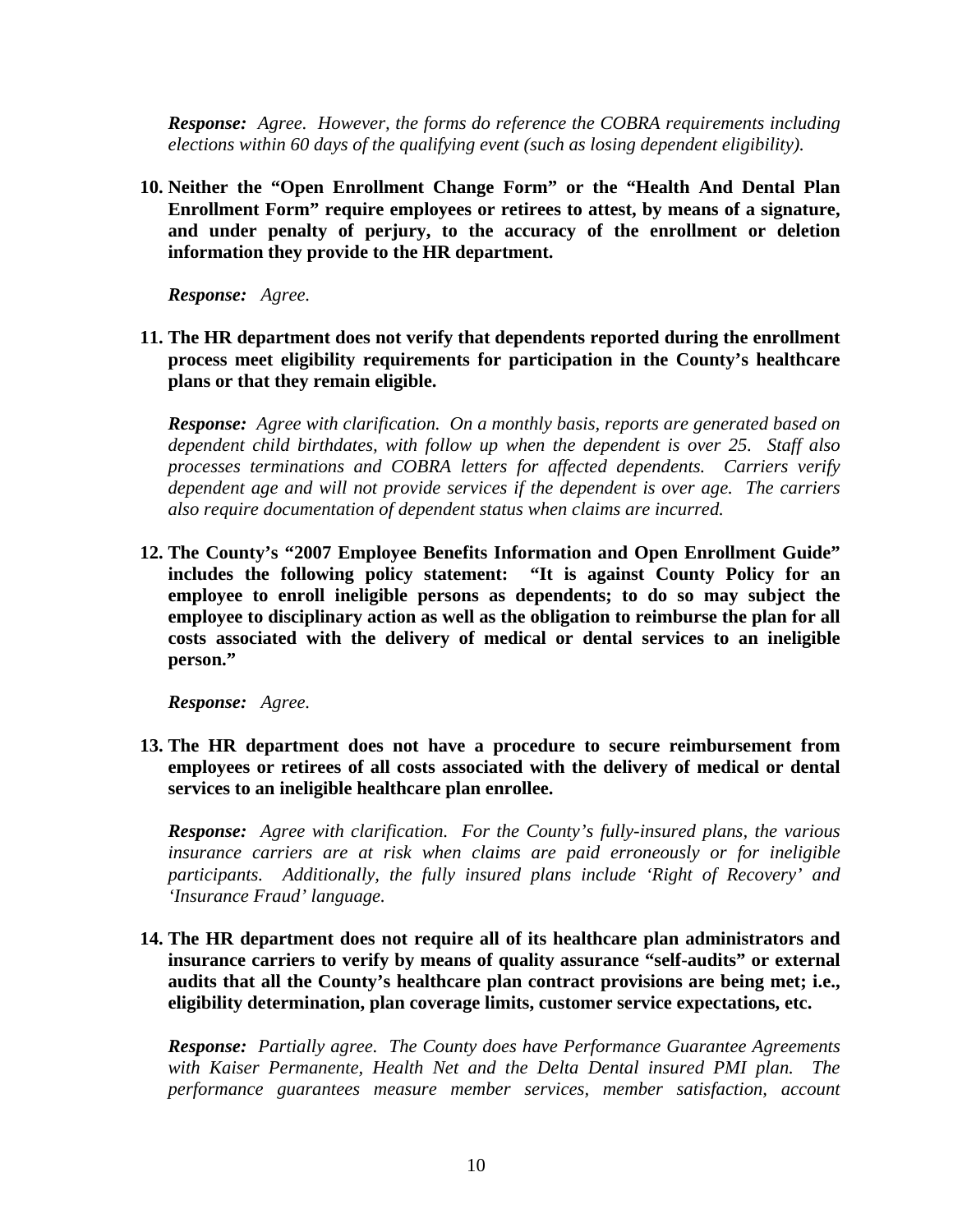*management, quality of care, accreditation, physician turnover and re-credentialing and reporting. The Contra Costa Health Plan (a County Department) complies with and reports on results for performance standards in accordance with State and Federal requirements; however, this information is not specific to County employees and retirees.*

**15. The healthcare eligibility benefits administration computer system, installed in 1989, does not allow for automated, self-service inquires and information updates by eligible employees, retirees, and dependents. The system's limited flexibility also does not allow the HR department to easily generate the ad hoc reports necessary to help analyze eligibility data.** 

*Response: Agree.* 

**16. The HR department hopes to replace its aging healthcare benefits administration system. Qualified data processing system vendors will be given the opportunity to submit proposals for a new system to meet the County's requirements.** 

*Response: Agree with clarification. It is our intent to upgrade the current PeopleSoft Human Resources System to include the Benefits Administration module. It would not be a new system, but the inclusion of functions currently available through PeopleSoft/Oracle.* 

#### **RECOMMENDATIONS**

**The 2006-2007 Grand Jury recommends the County Board of Supervisors and County Administrator take the following steps to ensure more accurate administration of employee, retiree, and dependent eligibility related to the County's healthcare benefit plans:** 

**1. To verify the legal status of all reported dependents at the time of enrollment, require that employees and retirees provide appropriate documentation in the form of original or certified copies of marriage licenses, domestic partner certification, birth certificates, adoption court orders, and court custody orders.** 

*Response: Will be implemented in 2007 upon promulgation of the County's policy and accompanying procedures that includes acceptable documentation. The policy and procedures are in development.* 

**2. At the time of enrollment, require employees and retirees in any of the County's healthcare benefit plans to attest to the accuracy of the information they are providing by means of a signature, under penalty of perjury, on the enrollment form.**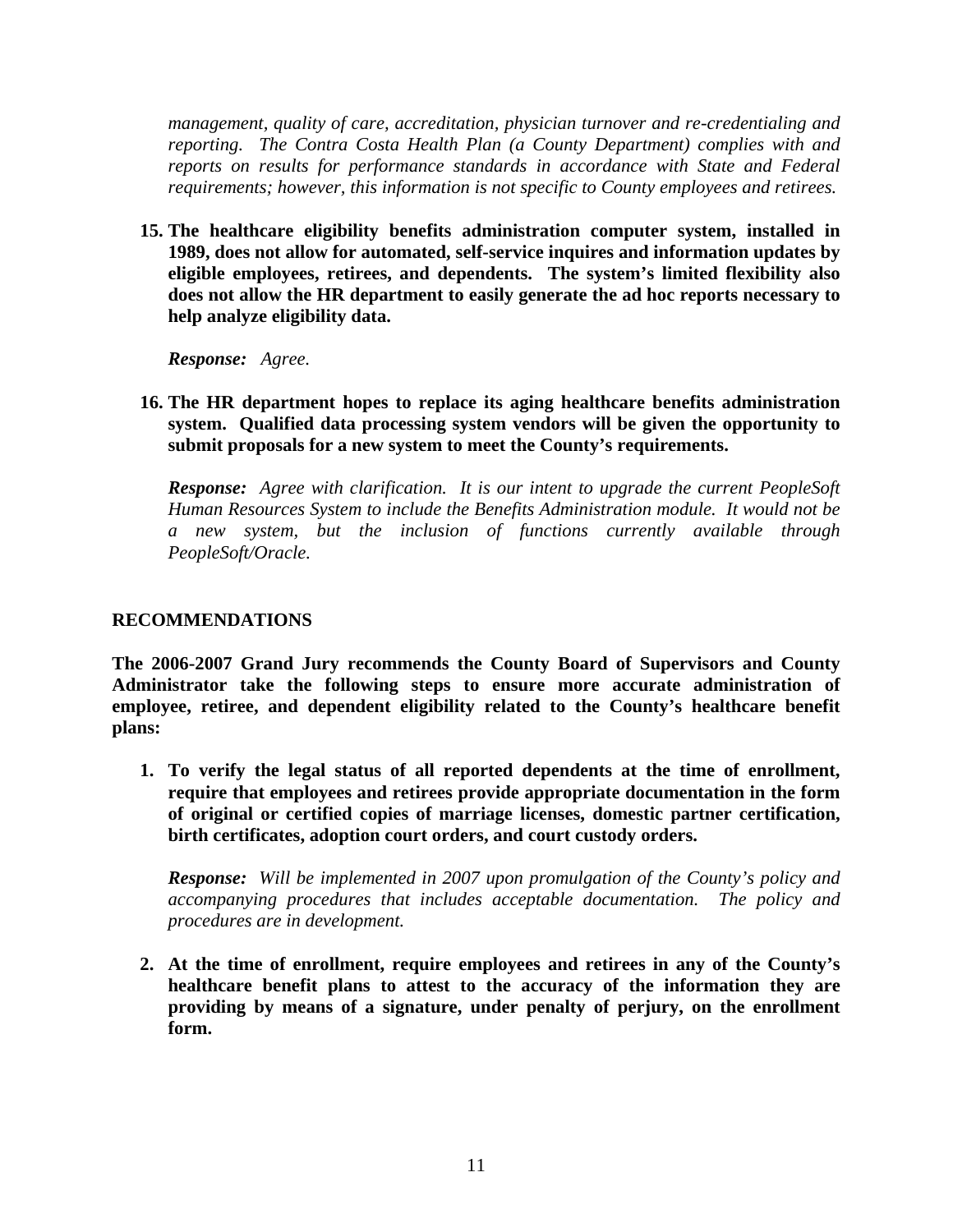*Response: Will be implemented in 2007 upon promulgation of the County's policy and accompanying procedures that includes acceptable documentation. The policy and procedures are in development.*

**3. Require that employees and retirees report dependent deletions in a timely manner, but in no case later than 60 days following a change in their IRS dependent status; i.e., the employee or retiree is no longer responsible for more than 50% of the enrolled dependent's support.** 

*Response: Has been implemented as this is the County's current policy.* 

**4. Within one year of this report, the HR department should verify the eligibility of all dependents currently enrolled in the County's healthcare plans requiring the same documentation as detailed in recommendations 1 through 3, above.** 

*Response: Requires further analysis. We are in the process of preparing a 'Request for Proposal' for the marketing of this audit project. If approved we are planning to accomplish this audit in 2007. The Board of Supervisors' consideration of this recommendation will take into account audit costs, budgetary constraints, expected savings and other factors.* 

**5. Thereafter, the HR department should verify the status of dependents already enrolled, annually, requiring the same documentation as detailed in recommendations 1 through 3, above for whom appropriate documentation was not previously secured and/or copies of which are not on file.** 

*Response: Requires further analysis. The audit in 2007 (if approved) will verify all current eligibility. New procedures and processes will ensure that required documents are on file for future enrolled dependents. We need to determine and consider the cost benefit of performing this audit annually.* 

**6. Consistent with the County's policy, establish and implement a procedure for securing reimbursement from employees and retirees for all costs associated with the delivery of medical or dental services provided to an ineligible enrollee in the County's healthcare plans.** 

*Response: Will not be implemented for County's self-insured dental plan; others already implemented. For the self-insured Delta Dental Premiere plan, the Board of Supervisors will consider the augmentation of existing policies regarding the recovery of costs paid in error (similar to the current policies on pay warrant errors and workers' compensation) and direct the Office of Revenue Collection to act on such recoveries as deemed appropriate by the Human Resources Department. Health Net, Kaiser Permanente, Contra Costa Health Plan and Delta Dental PMI are on a fully insured basis; the contracts include a "Right of Recovery" provision which allows the carriers to recover costs paid in error. Additionally, carrier contracts include provisions regarding Health Care Plan Fraud in accordance with governing insurance fraud statutes.*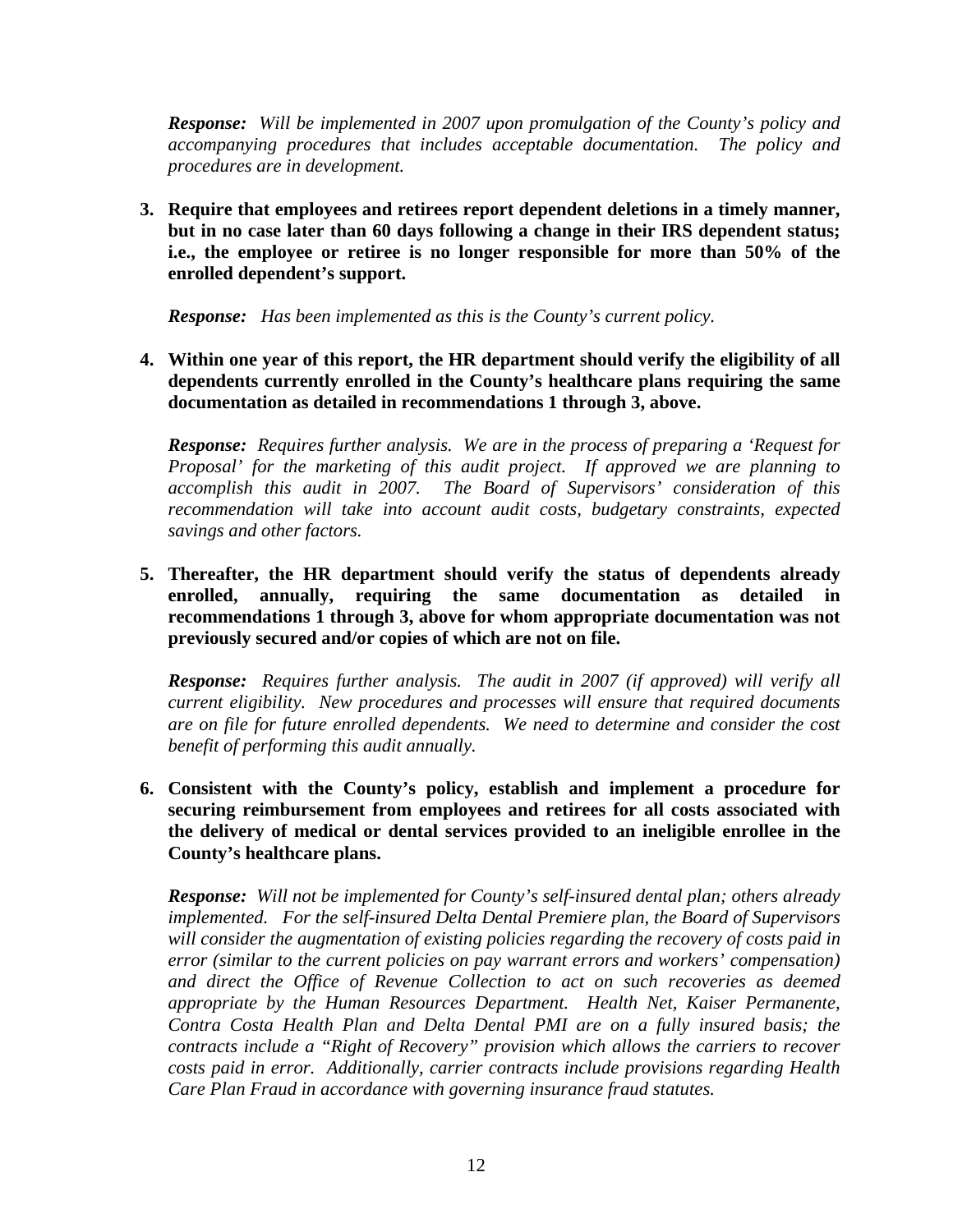**7. Within one year of this report, complete the data processing system vendor screening process in preparation for the purchase and installation of a healthcare eligibility administration system to replace the County's aging, inflexible system.** 

*Response: Will be implemented. Vendor screening (currently in process) is one step in the process and will be completed in 2007. Installation of a healthcare eligibility administration system is a multi-department process at an estimated implementation cost in excess of \$1,000,000 for licenses, 1st year maintenance and implementation consulting services*

**8. Require all health plan administrators and insurance carriers to complete annual administration quality assurance self-audits and/or external audits, at their own expense, with reports to the Human Resources department to ensure that all the County's contractual obligations are being met; e.g., eligibility verification, plan coverage limits, customer service, and performance levels.** 

*Response: Has been implemented in part; further analysis is also required. Performance guarantee provisions are in place with Kaiser Permanente, Health Net and Delta Dental PMI. The recommendation requires further analysis as it relates to Contra Costa Health Plan (a County Department). Human Resources will work with the Contra Costa Health Plan to develop reporting appropriate to the County's employee and retiree group for inclusion in the 2008 administrative contracts.*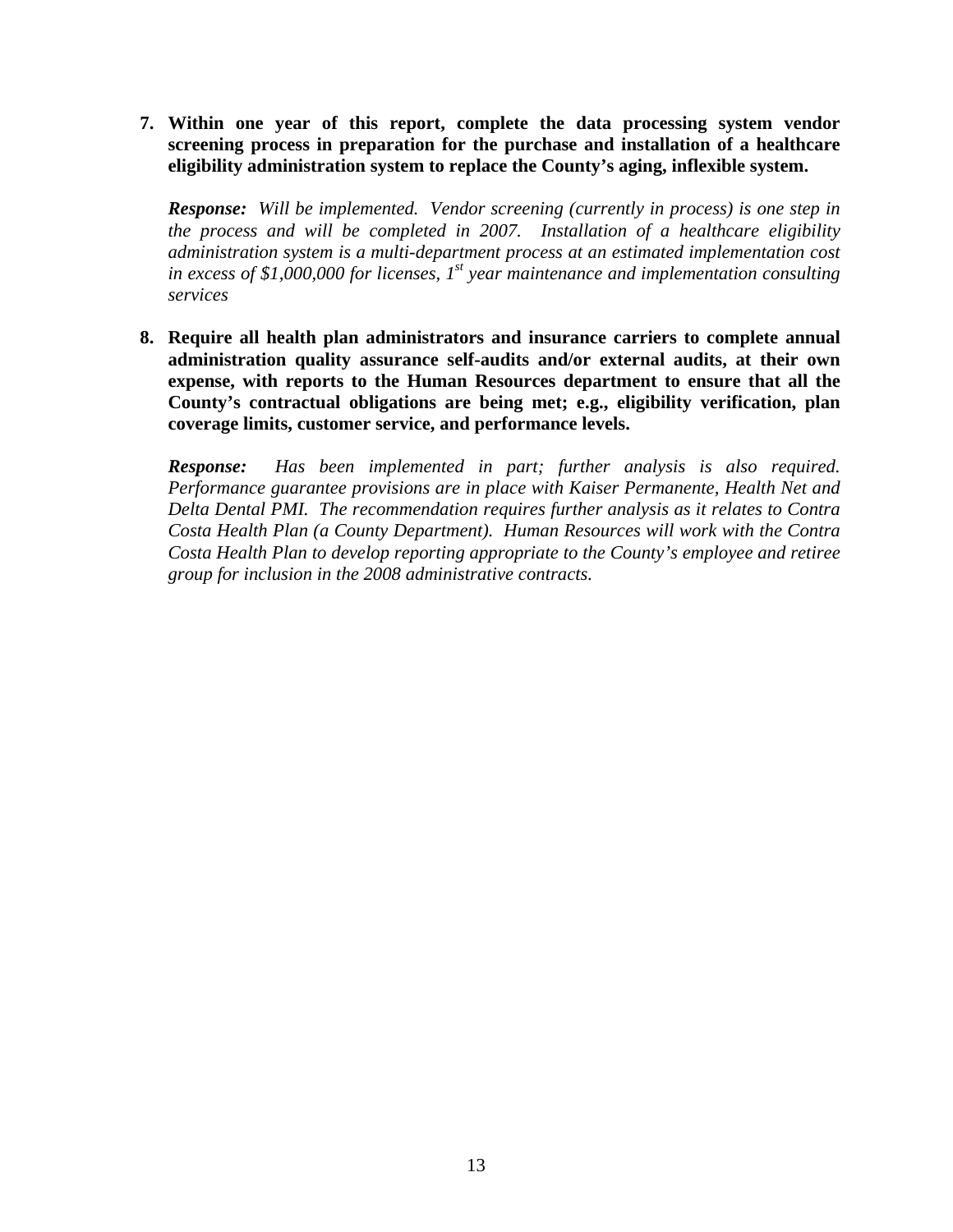# **CONTRA COSTA COUNTY GRAND JURY REPORT 0704**

# **COUNTY CRIME LAB—HIGH QUALITY TEST RESULTS, CHRONICALLY DELAYED**

Severe Understaffing Compromises County Lab's Criminalistics Section Performance

One or more Grand Jurors recused themselves due to a possible conflict of interest and did not participate in the preparation or approval of this report.

> *Response from Contra Costa County Board of Supervisors (BOS) Response from Office of the Sheriff, Contra Costa County (OS)*

#### **FINDINGS**

**1. The Contra Costa County Forensics and Crime Laboratory is a division of the Office of the Sheriff.** 

*BOS Response: Agree.* 

*OS Response: Agree.* 

**2. The Lab has a total staff of 72, a combination of scientific, technical, support, and administrative personnel. The Lab staff is assigned to four functional areas: Drug, Alcohol & Toxicology Section, Criminalistics Section, Central Identification Services (fingerprinting), and Property & Evidence Services.** 

*BOS Response: Agree.* 

*OS Response: Agree.* 

**3. The Lab maintains accreditation from the American Society of Crime Laboratory Directors, Laboratory Accreditation Board (ASCLD-LAB). The Lab is one of several county crime laboratories in the nation that has earned such recognition. ASCLD-LAB standards do not include a criterion for test turnaround timeliness.** 

*BOS Response: Agree.* 

*OS Response: Agree.* 

**4. The Lab provides forensic testing and consultation services (scientific analysis of crime scene physical evidence) to the Sheriff's Office, as well as to local police agencies, the Solano County District Attorney, Vallejo, and recently Oakland, on a**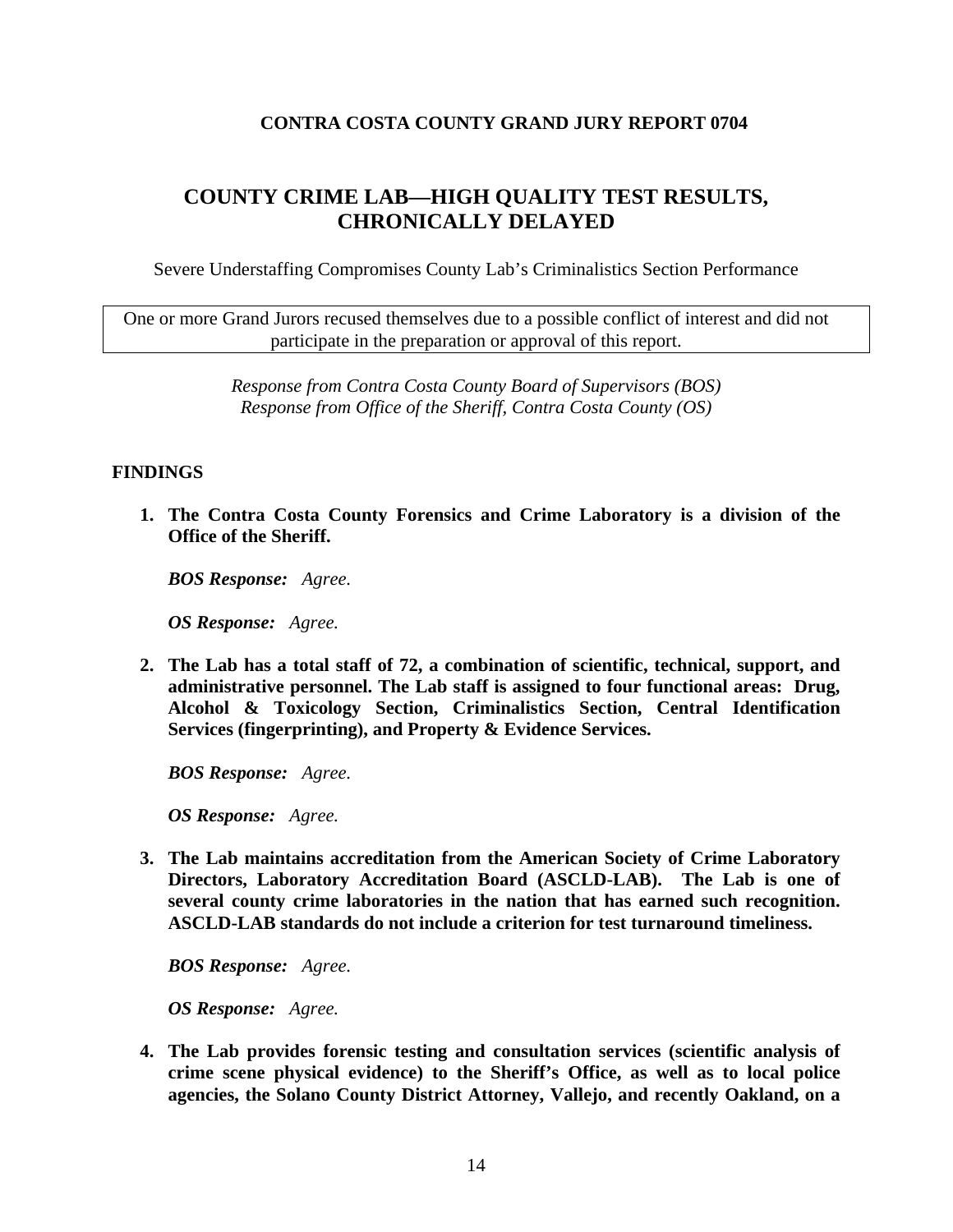**contracted, fee-for-service basis. Oakland's services are limited to selected fingerprint testing.** 

*BOS Response: Agree.* 

*OS Response: Agree.* 

**5. The Lab is one of only four county crime labs in the state of California that charge contracting agencies fees for their services; Alameda, Santa Clara, and Sacramento are the other three.** 

*BOS Response: Agree.* 

*OS Response: Agree* 

*.* 

**6. Based on fiscal year 2005-2006 data, forensic testing and consultation fees charged by the Lab to contracting police agencies generated \$1.8 million. That represented approximately 25% of the Lab's \$7.2 million total cost of providing the services. The percentage of the service cost covered by fees charged to police agencies ranges from a low of 19% for selected Criminalistic Section tests to a high of 76% for selected tests completed by the Drug, Alcohol & Toxicology Section. Following are program cost and client fee recovery percentage details:** 

| Program Cost and Percent of Cost Recovery From Client Fees |  |
|------------------------------------------------------------|--|
| <b>Fiscal Year 2005-2006</b>                               |  |

| <b>Program</b>        | <b>Total Cost</b> | <b>Percent of Cost Recovery</b> |
|-----------------------|-------------------|---------------------------------|
| <b>Criminalistics</b> | \$2.79 million    | 19%                             |
| Latents               | \$320,000*        | 37%                             |
| Livescan              | \$120,000*        | $47\%**$                        |
| <b>Identification</b> | \$533,000*        | $15\%***$                       |
| <b>CAL-ID</b>         | \$1.45 million    | 47%                             |
| <b>Alcohol</b>        | \$607,000         | 76%                             |
| <b>Drugs</b>          | \$900,000         | 67%                             |
| <b>Toxicology</b>     | \$523,000         | 54%                             |

 **\*Lab estimates \*\*Non-police clients; e.g., job applicants \*\*\*Custody Alternative Program "client" and Martinez Detention Center detainee fingerprint screening** 

**Program Descriptions**

**Criminalistics--Firearms, DNA, Trace Evidence, Crime Scene Investigation Latents**—**Fingerprint evidence from crime scenes**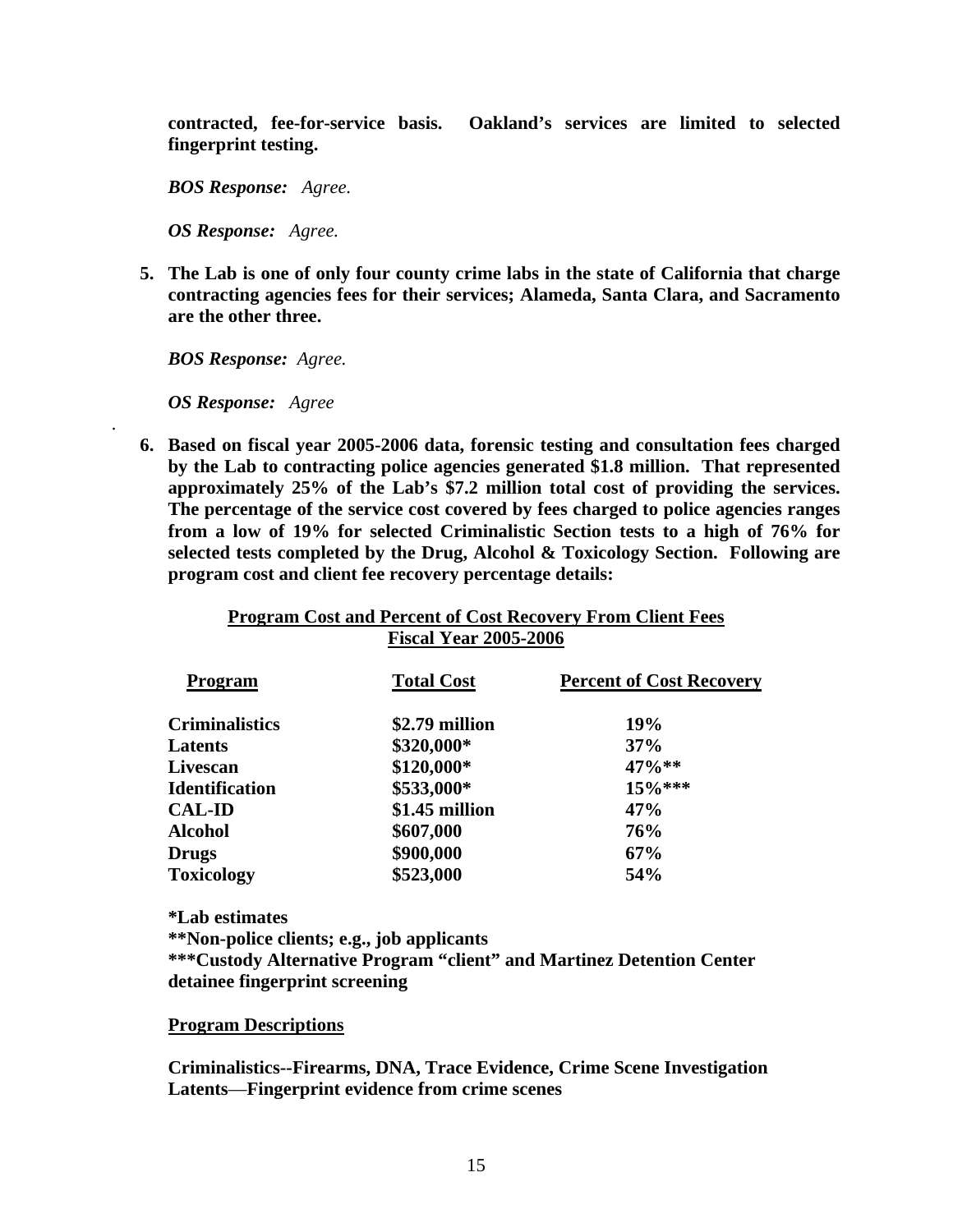**Livescan**—**Electronic fingerprinting of job, license, and permit applications Identification**—**Identification of subjects booked at the Martinez Detention Center by the Office of the Sheriff** 

**CAL-ID**—**Identification of subjects booked at the Martinez Detention Center by local police departments; Crime scene fingerprint evidence from local** 

**police departments**

**Alcohol**—**Blood and breath alcohol analysis**

**Drugs**—**Solid dosage (sample) drug analysis**

**Toxicology**—**Ante mortem (before death) and postmortem (after death) drug and body fluid analysis** 

 **NOTE: The Lab generated additional revenue from other sources, such as fines, asset seizures and state-mandated fees. Together, revenues from other sources (\$2.3 million), and fees charged to local police agencies (\$1.8 million), offset approximately 57% (\$4.1 million) of the Lab's \$7.2 million cost of providing forensic services.** 

*BOS Response: Agree.* 

*OS Response: Agree.* 

**7. The Lab's published mission statement reads: "Provide a high level of** *timely* **(emphasis added), thorough, accurate, and objective evidence analysis, consultation, and crime scene processing services."** 

*BOS Response: Agree.* 

*OS Response: Agree.* 

**8. The Lab's Drug, Alcohol & Toxicology Section, located at Muir Road in Martinez, regularly reports testing turnaround times that do not vary widely from those of other crime labs around the state and across the country. This section's reported turnaround times are accurate because they do not carry a significant backlog of test requests.** 

 *BOS Response: Agree.* 

*OS Response: Agree.* 

**9. The Lab's Criminalistics Section, located at Escobar Road in Martinez, also reports turnaround times that do not vary widely from those reported by other labs. However, in this case the information is inaccurate and misleading because this section consistently carries a significant backlog of test requests.** 

*BOS Response: Agree.*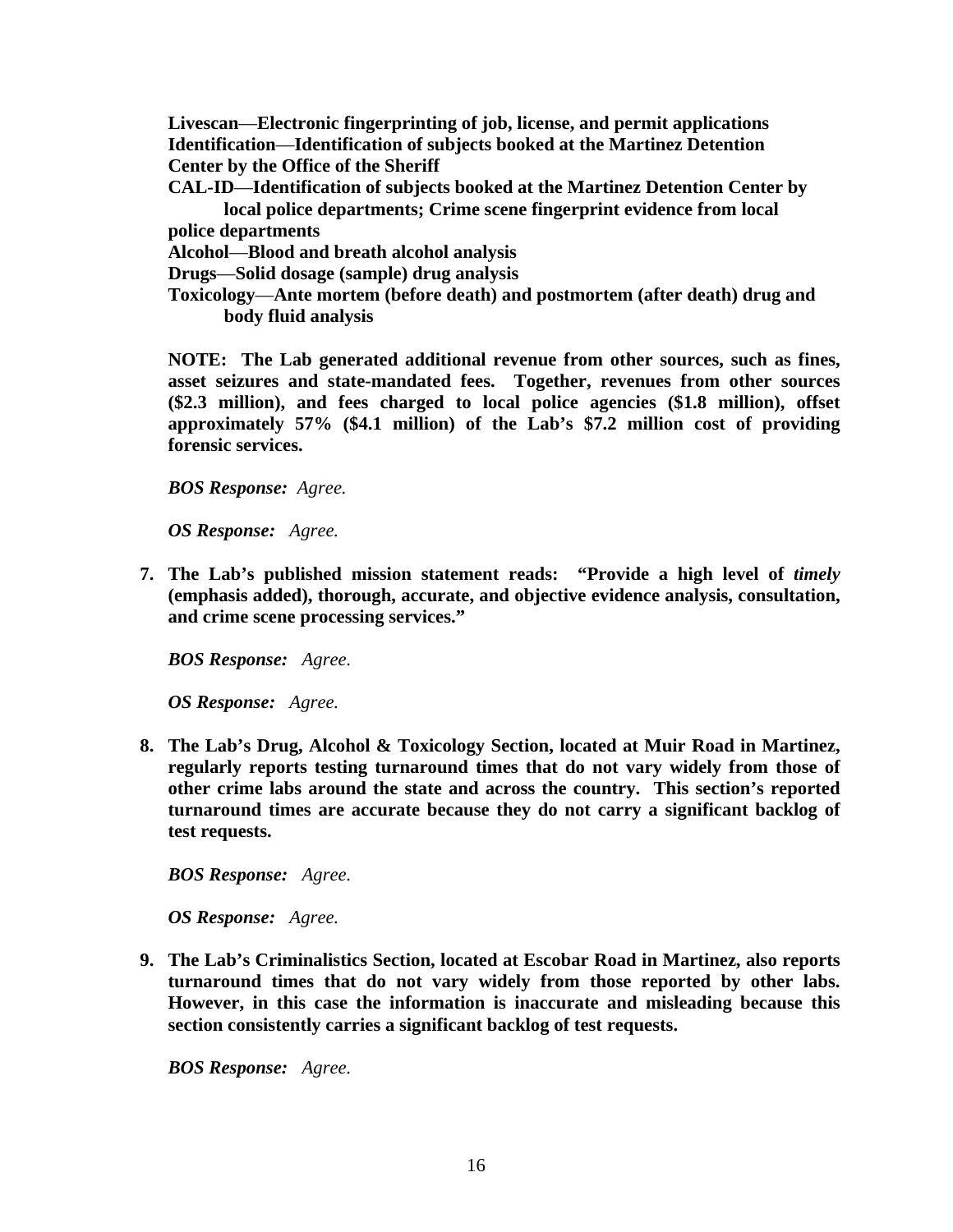*OS Response: Agree.* 

**10. The Criminalistics Section reports the average length of time between receiving test requests and completion. The turnaround time calculations do not include any "backlogged" or "aging" test requests; i.e., cases where testing is either incomplete or has not yet begun.** 

*BOS Response: Agree.* 

*OS Response: Agree.* 

**11. Contracting police agencies routinely follow a procedure encouraged by the Criminalistics Section management to expedite cases of special interest. They call management directly to request special consideration of selected cases. Management responds as often as it can by directing criminalists to set aside other test requests in the work queue to complete the special requests.** 

*BOS Response: Agree.* 

*OS Response: Agree.* 

**12. Local police agencies report a consistently high level of confidence in the quality of Lab test results. However, they also report long-standing dissatisfaction and frustration with testing turnaround times, especially those involving the Criminalistics Section. Local police agencies report they are using, or are considering using, alternative testing facilities such as the FBI or private labs on a selective basis.** 

*BOS Response: Agree.* 

*OS Response: Agree.* 

**13. The Criminalistic Section's Biology, Firearms and Trace backlog data reflects test requests dating back more than three years. Further, the Criminalistics Section reports an estimated 2500-3000 firearms that have not even been catalogued, and are yet to be added to the formal backlog count.** 

*BOS Response: Agree.* 

*OS Response: Agree.* 

**14. The Lab's Criminalistics Section is organized into four functional sub-units based on the types of services each provides; i.e., Biology (DNA, liquid blood, sexual assault, and miscellaneous biology screening), Firearms (identification and testing), Trace & Impressions (fabrics, paint, hair, and arson), and Crime Scene Investigation.**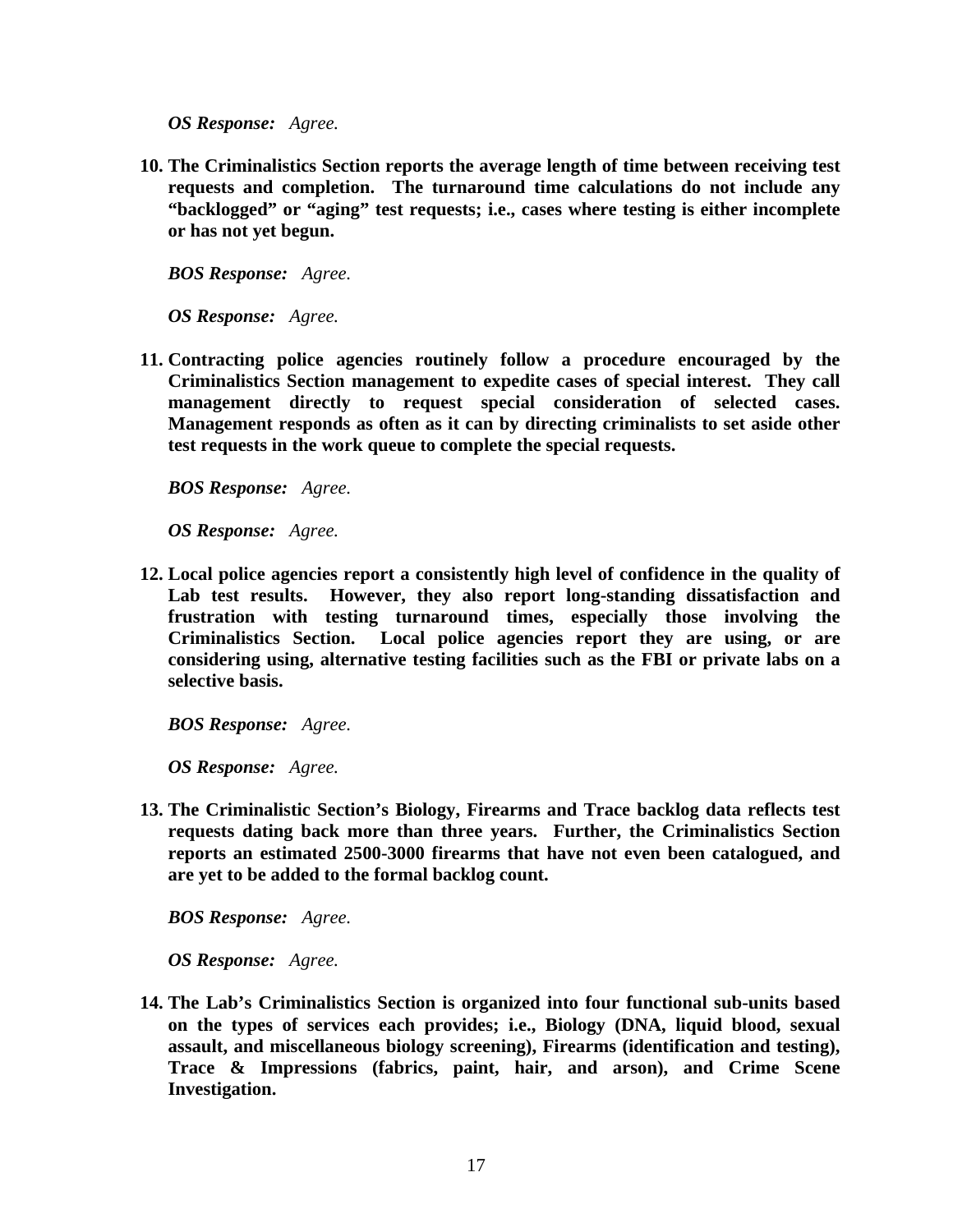*BOS Response: Agree.* 

*OS Response: Agree.* 

**15. The Criminalistics Section staff includes 11 approved criminalist positions for all three sub-units, as well as two crime scene investigators. However, one of the approved criminalist positions currently is unfunded due to budgetary constraints. In 1980, the Lab had the same number of approved criminalists as it does today. At that time, criminalists had a broader range of testing responsibilities, including drug, alcohol and toxicology. In 1980, DNA testing procedures did not exist. Today, four of the 10 budgeted criminalists are assigned to DNA testing.** 

*BOS Response: Agree with clarification. In addition, the Lab has 10 forensic Toxicologist positions assigned to the Alcohol, Drug, and Toxicology disciplines, resulting in 21 total approved scientist-level positions.* 

*OS Response: Agree. In addition, the Lab has ten Forensic Toxicologist positions assigned to the Alcohol, Drug, and Toxicology disciplines raising the total of approved scientist-level positions to 21.* 

**16. By comparison the city of San Diego police department's crime lab has a complement of 26 criminalists, 13 of which are assigned to DNA testing. The city of San Diego's population is similar in size to Contra Costa County.** 

*BOS Response: Agree.* 

*OS Response: Agree.* 

**17. Since 1980, Contra Costa County's population has increased from approximately 656,000 to more than 1.1 million.** 

*BOS Response: Agree.* 

*OS Response: Agree.* 

**18. The Lab makes use of a 40-year old functional model that requires criminalists to divide their time between performing laboratory-based scientific tests and conducting crime scene investigations. Statistics for 2005 show that 36% of total criminalists' work hours were devoted to crime scene investigations.** 

*BOS Response: Agree.* 

*OS Response: Agree.* 

**19. The County requires scientifically trained criminalists to be sworn peace officers; i.e., County Deputy Sheriffs. Contra Costa is the last county in the state with the**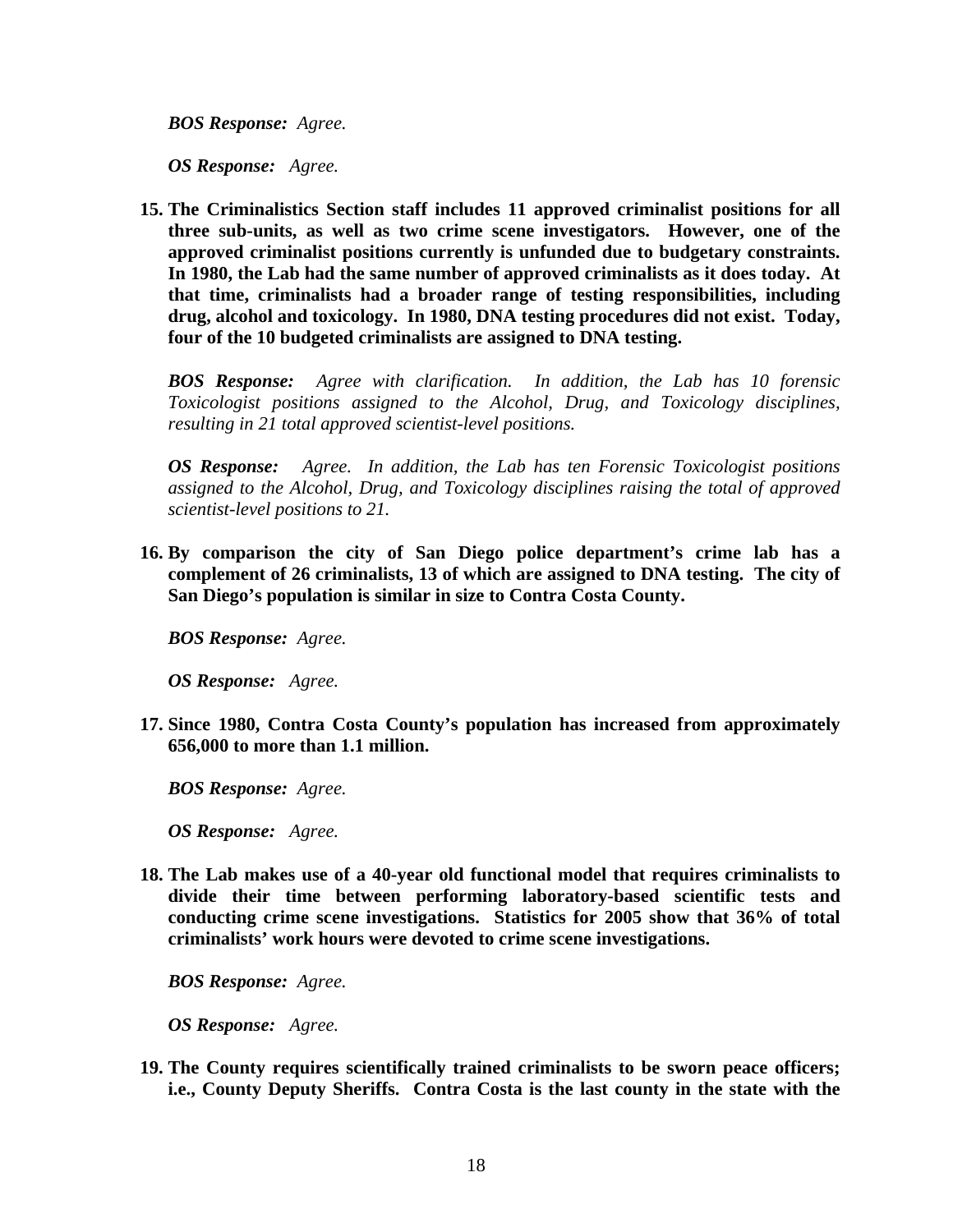**sworn officer requirement. The next to last, San Bernardino County, eliminated the requirement 20 years ago.** 

*BOS Response: Agree.* 

*OS Response: Agree.* 

**20. The County received applications from only two qualified, experienced candidates for the vacant Deputy Sheriff-Criminalists positions during the 2005 recruitment effort, due in part to the sworn officer requirement.** 

*BOS Response: Agree.* 

*OS Response: Agree.* 

**21. Few of the local police agencies the Lab's Criminalistics Section serves have their own dedicated Crime Scene Investigation ("CSI") units. Instead, they rely on the Criminalistics Section to provide such support, reportedly in some cases, coverage for simply unavailable, ill or vacationing investigators in some local police departments.** 

*BOS Response: Agree.* 

*OS Response: Agree.* 

**22. By comparison to the Lab's newer and larger Muir Road facility, the available space for the Criminalistics Section's staff at the Escobar Road location is outdated and inadequate from a square footage standpoint to meet current staff, testing, and storage requirements, let alone future, needs if it were appropriately staffed.** 

*BOS Response: Agree.* 

*OS Response: Agree.* 

**23. The County's Office of the District Attorney ("DA") points to a consistently high level of test quality and Lab staff professionalism. The DA is unaware of any instances when his office was not able to expedite Lab testing if necessary for a felony case that finally went to trial.** 

*BOS Response: Agree, with confirmation from the District Attorney.* 

*OS Response: Agree.*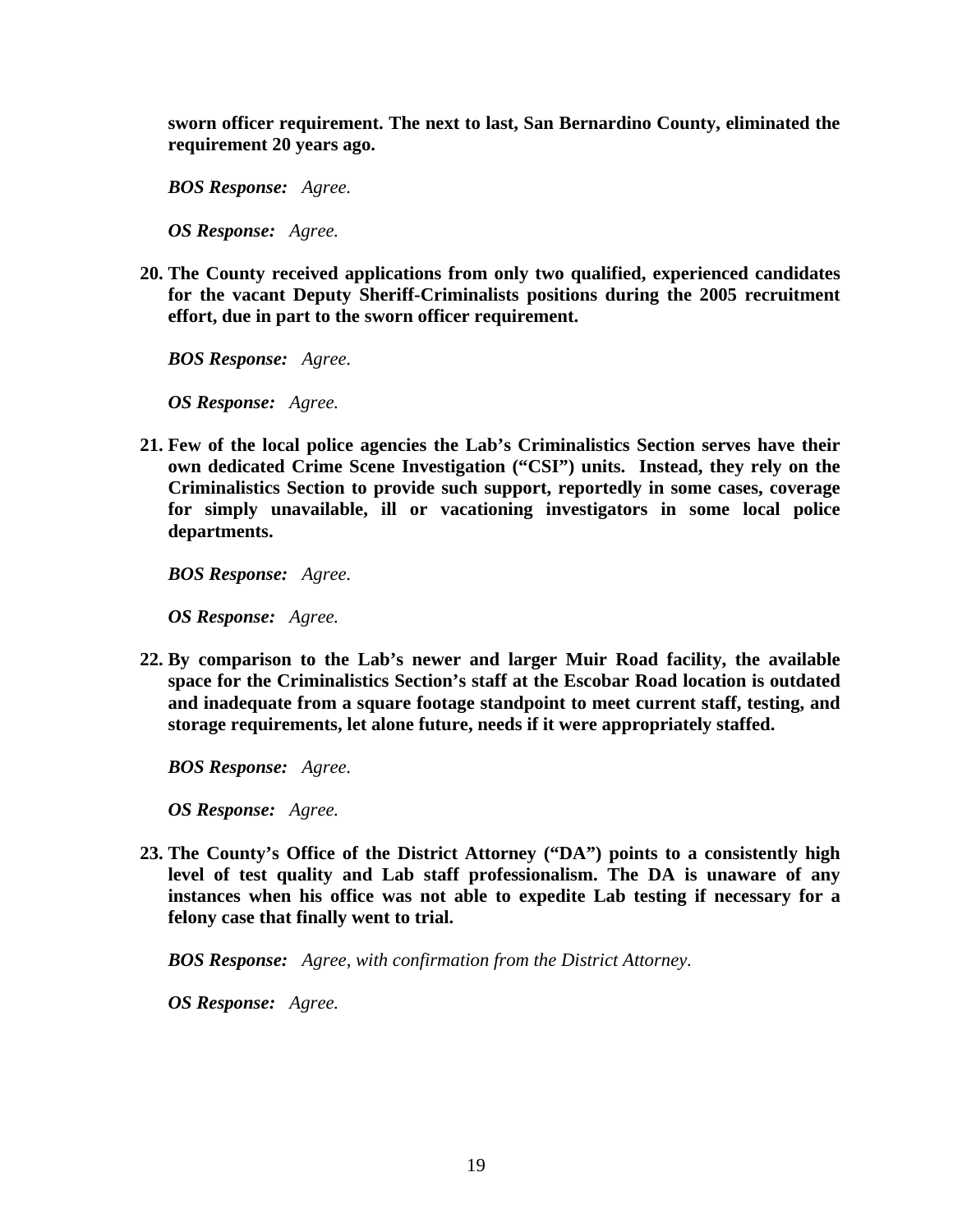#### **RECOMMENDATIONS**

**1. The Sheriff should seek approval to increase the number of authorized and budgeted criminalists in the Lab from the current 1980 level of 11, to between 20 and 24, to be assigned as required in the Criminalistic Section's Biology, Firearms, and Trace & Impression sub-units.** 

*BOS Response: Has not been implemented, but will be implemented in the future once funding is available. County funding is not available for the expansion of criminalist staffing in the upcoming Fiscal Year 07/08.* 

*The Sheriff's Office is actively pursuing federal and state grants to augment existing staff pending availability of county funding.* 

*OS Response: The recommendation has not been implemented, but will be implemented in the future. The timeframe to implement this recommendation can not be accurately determined given the current budget constraints.* 

*The Sheriff's Office is supportive of the recommended increase in the number of authorized and budgeted criminalists. However, county funding is required to meet this recommendation. The Sheriff's Office is actively pursuing federal and state grants to augment existing staff until county funding becomes available. County funding is not available for the expansion of criminalist staffing in the upcoming fiscal year 07/08.* 

# **2. The Sheriff should expedite the anticipated elimination of the requirement that new criminalists must also be sworn peace officers.**

*BOS Response: Has been implemented. A new civilian criminalist job classification of "Criminalist-Non Sworn" is being processed in the Human Resources Department. It should be brought before the Board of Supervisors for its consideration in July, 2007.* 

*OS Response: The recommendation has been implemented.* 

*The Sheriff's Office has created a civilian criminalist job classification that is pending Human Resources approval.* 

# **3. The Sheriff should eliminate the requirement that staff criminalists divide their time between scientific, laboratory-based testing and crime scene investigation.**

*BOS Response: Has not been implemented, but will be implemented in the future. The timeframe to implement this recommendation cannot be accurately determined given the current budget constraints.*

*The new civilian job classification of Crime Scene Investigator was created to relieve Deputy Sheriff-Criminalists from the majority of routine crime scene response and processing. There are currently two authorized Crime Scene Investigator positions, one*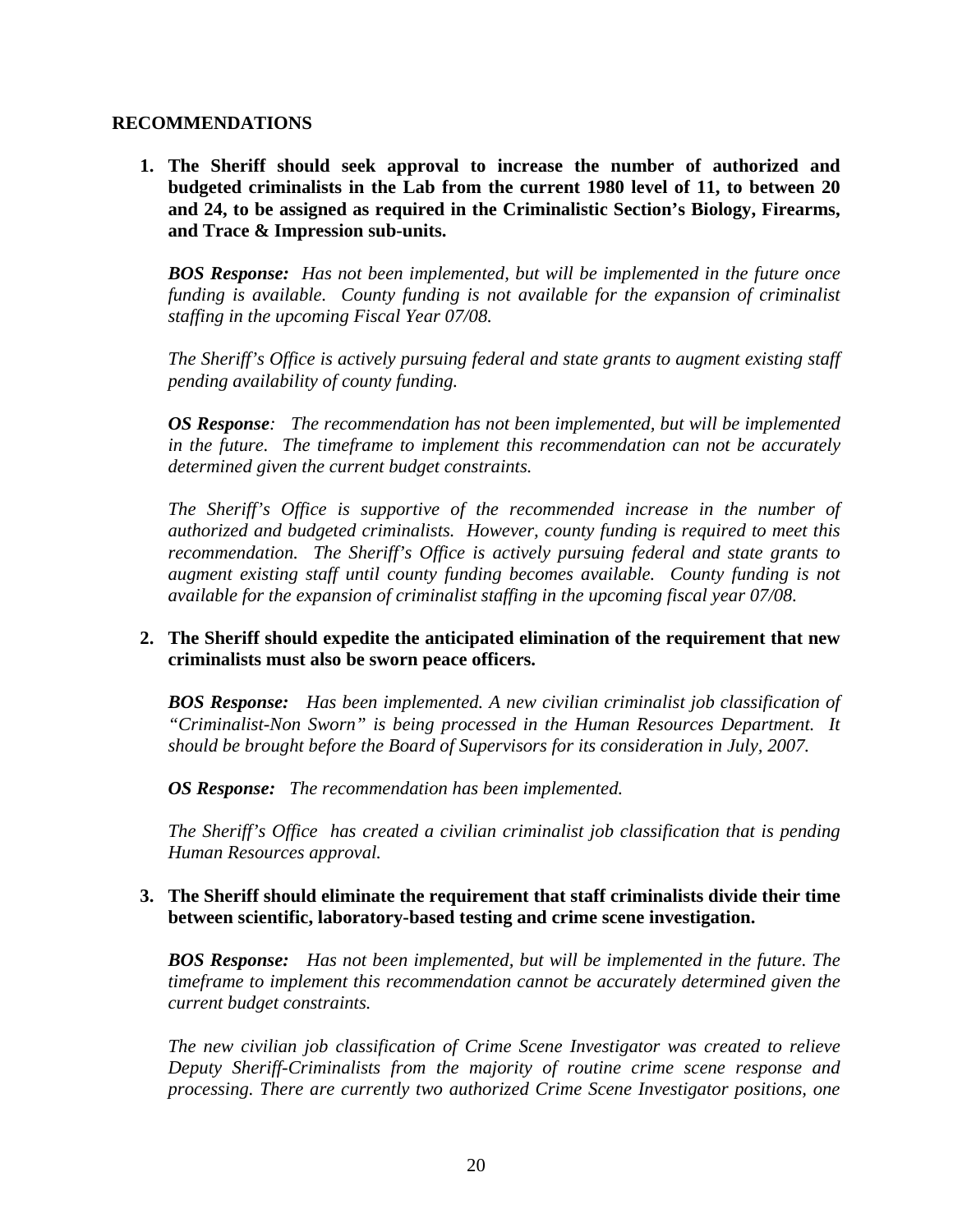*of which must be held vacant due to Fiscal Year 07/08 budget constraints. There are no County funds available to increase Crime Scene Investigator staffing in Fiscal Year 07/08.* 

*The Sheriff's Office is also moving forward to train individuals in the Fingerprint Technician job classification to assist at crime scenes, thus reducing the number of Deputy Sheriff-Criminalists needed for call out responses.* 

*OS Response: The recommendation has not been implemented, but will be implemented in the future. The timeframe to implement this recommendation can not be accurately determined given the current budget constraints.* 

*The Sheriff's Office has created a Crime Scene Investigator job classification with the intent of transferring the majority of the routine crime scene response and processing burden from the criminalists. County funding needs to be available to expand the number of budgeted Crime Scene Investigator positions. The current authorized number of Crime Scene Investigators is two, with one of the positions possibly being held vacant to meet the proposed budget for fiscal year 07/08. County funding is not available for the expansion of Crime Scene Investigator staffing in the upcoming fiscal year 07/08.* 

*The Sheriff's Office is also moving forward with training individuals in the Fingerprint Technician job classification to assist at crime scenes thus reducing the number of criminalists that need to respond to a call out.* 

# 4. **The Sheriff should work with those contracting police agencies without their own CSI units to help them transition to their own units to support local investigators.**

*BOS Response: Has not been implemented but should be completed within the next four months.* 

*During the past two years, the Sheriff's Office has provided training for Evidence Technicians in selected local law enforcement agencies. Plans are underway to expand training for Evidence Technicians to assist local law enforcement agencies in developing or enhancing their own CSI capabilities.* 

*OS Response: This recommendation has not been implemented but will be implemented in the future. The implementation of the recommendation should be completed within the next four months.* 

*Within the past two years, the Sheriff's Office has provided training to some of the local law enforcement agencies to increase the abilities of their evidence technicians. The Sheriff's Office is developing plans to provide future training to evidence technicians from law enforcement agencies across the county in an effort to assist local agencies with the development or enhancement of their own CSI capabilities.*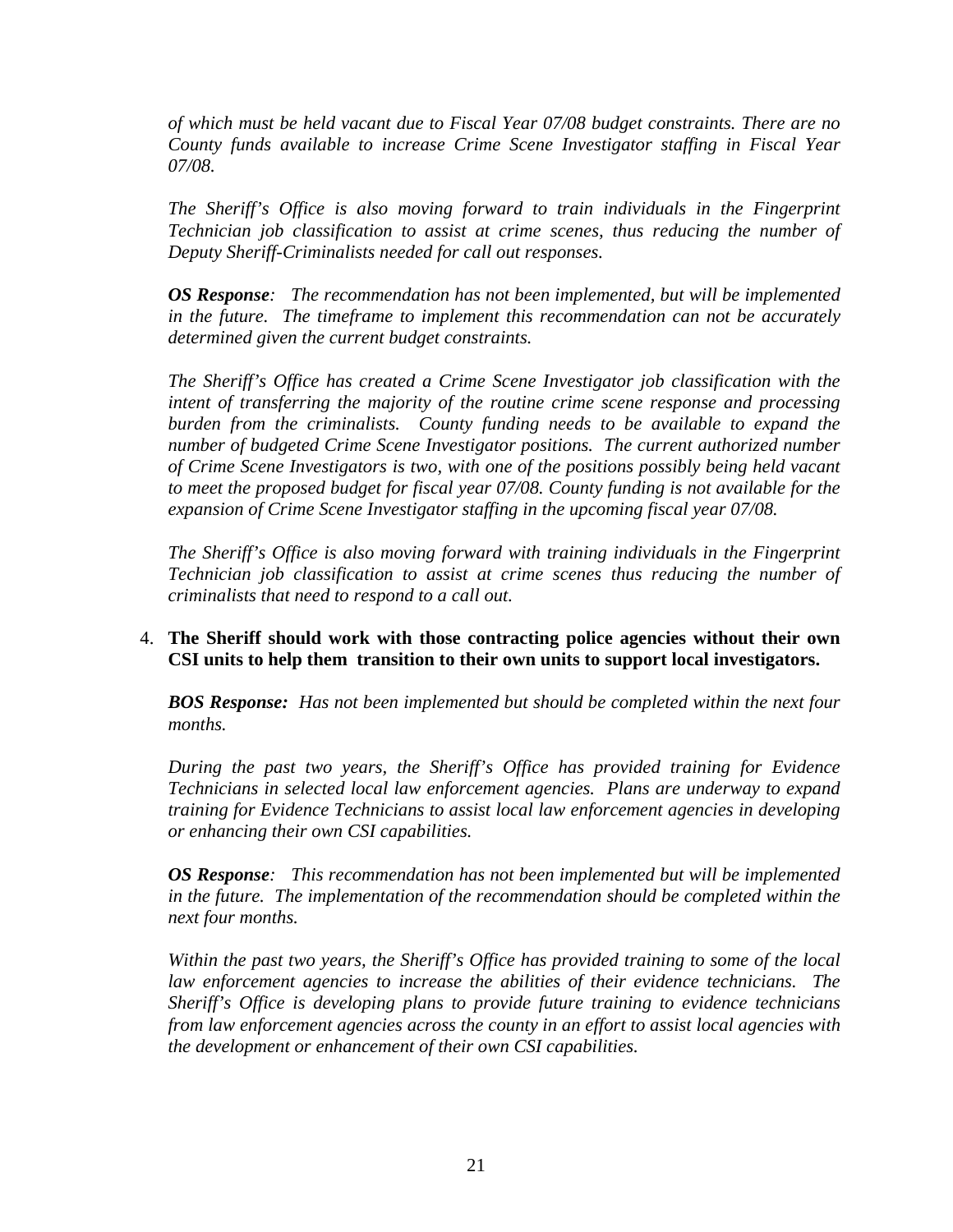**5. The Sheriff should secure adequate and up-to-date workspace to accommodate not only the Lab's existing Criminalistics Section staff but also the recommended increase in staff members.** 

*BOS Response: Has not been implemented but will be implemented in the future, once a funding source is secured. The timeframe to implement this recommendation cannot be accurately determined given the current budget constraints.* 

*The Sheriffs Office is actively looking for a larger facility to house the Criminalistics Section and, if space permits, to possibly consolidate Criminalistics and Central Identification Services in the same location. This planning effort will expedite the process of acquiring appropriate work space, once funding is available.*

*OS Response: This recommendation has not been implemented but will be implemented in the future. The timeframe to implement this recommendation can not be accurately determined given the current budget constraints.* 

*The Sheriff's Office is actively looking for a larger facility to house the Criminalistics Section and, if space permits, to possibly consolidate Criminalistics and Central Identification Services in the same location. However, a funding source to secure a larger facility has not been identified.* 

#### **6. The Lab should expand its turnaround time reports to include all backlog data to more accurately and completely report "aging" test requests.**

*BOS Response: Has been implemented. A report is now available that lists backlogged cases and their corresponding dates of request.* 

*OS Response: This recommendation has been implemented.* 

*A report is available that can list the cases that are in the backlog and their corresponding date of request.* 

**7. Once the Lab improves its overall test turnaround time performance levels, it should take the opportunity to increase its fees so that local police agency contract income, when combined with other sources of revenue, more closely approximates the cost of providing all forensic services.** 

*BOS Response: Has not been implemented but will be implemented in the future. A time frame for the implementation cannot be accurately determined, as the recommendation is predicated on staff increases for which funding has not yet been identified.* 

*Nonetheless, a financial analysis is underway in the Forensic Services Division to determine the appropriate level of fees to local police agencies. New fee revenue will be used to increase the timeliness of forensic services in all disciplines.*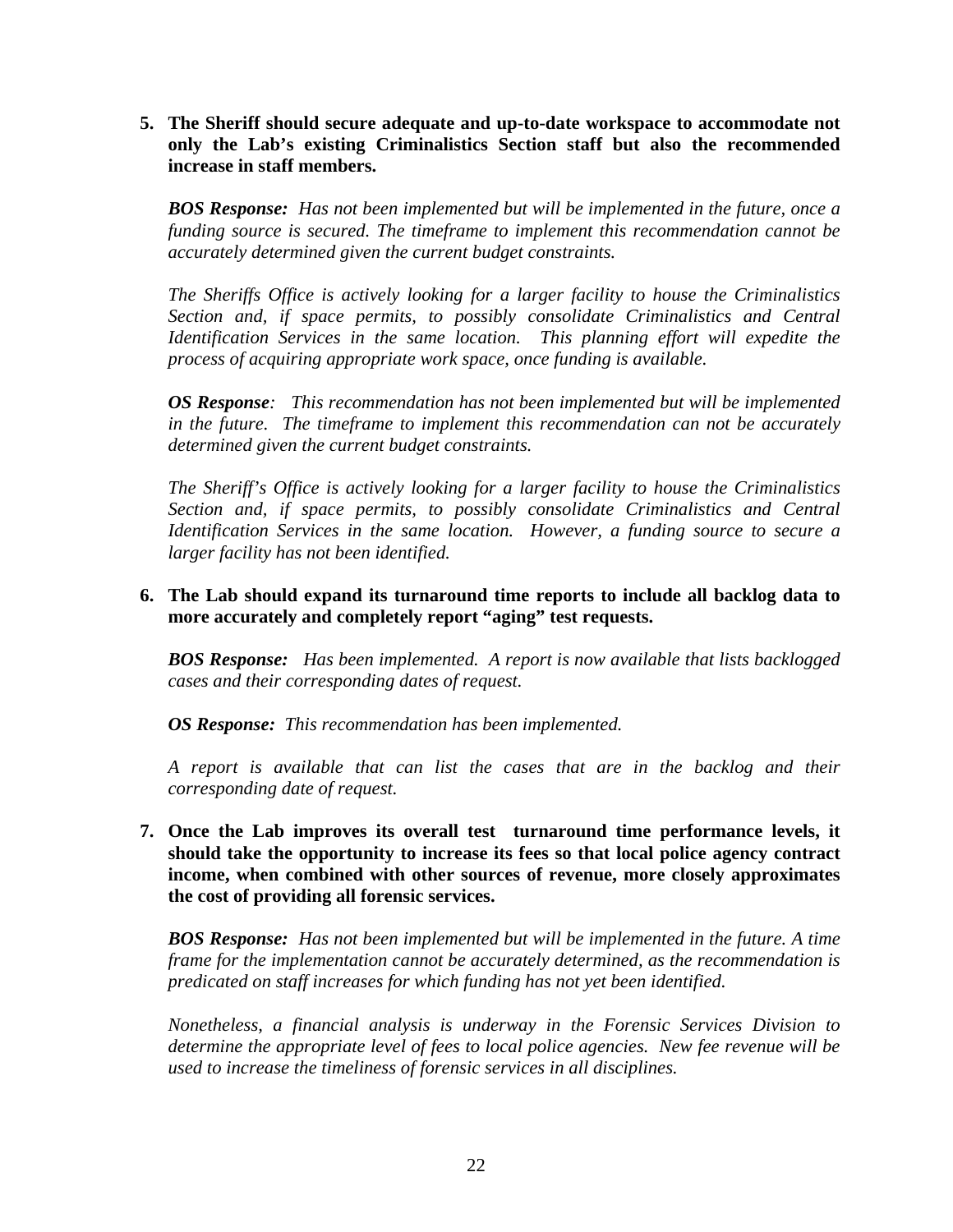*OS Response: This recommendation has not been implemented but will be implemented in the future. A time frame for the implementation can not be accurately determined.* 

*The improvement in overall test turnaround times requires the increased level in staffing that can not be done without county funding. The current budget constraints prevent the hiring of additional staff and that prevents the Lab's ability to significantly improve its turnaround times to acceptable levels in the Biology Unit.* 

*A financial analysis of the Forensic Services Division is underway to assist in determining the appropriate level of fees to local police agencies to provide timely forensic services in all disciplines.*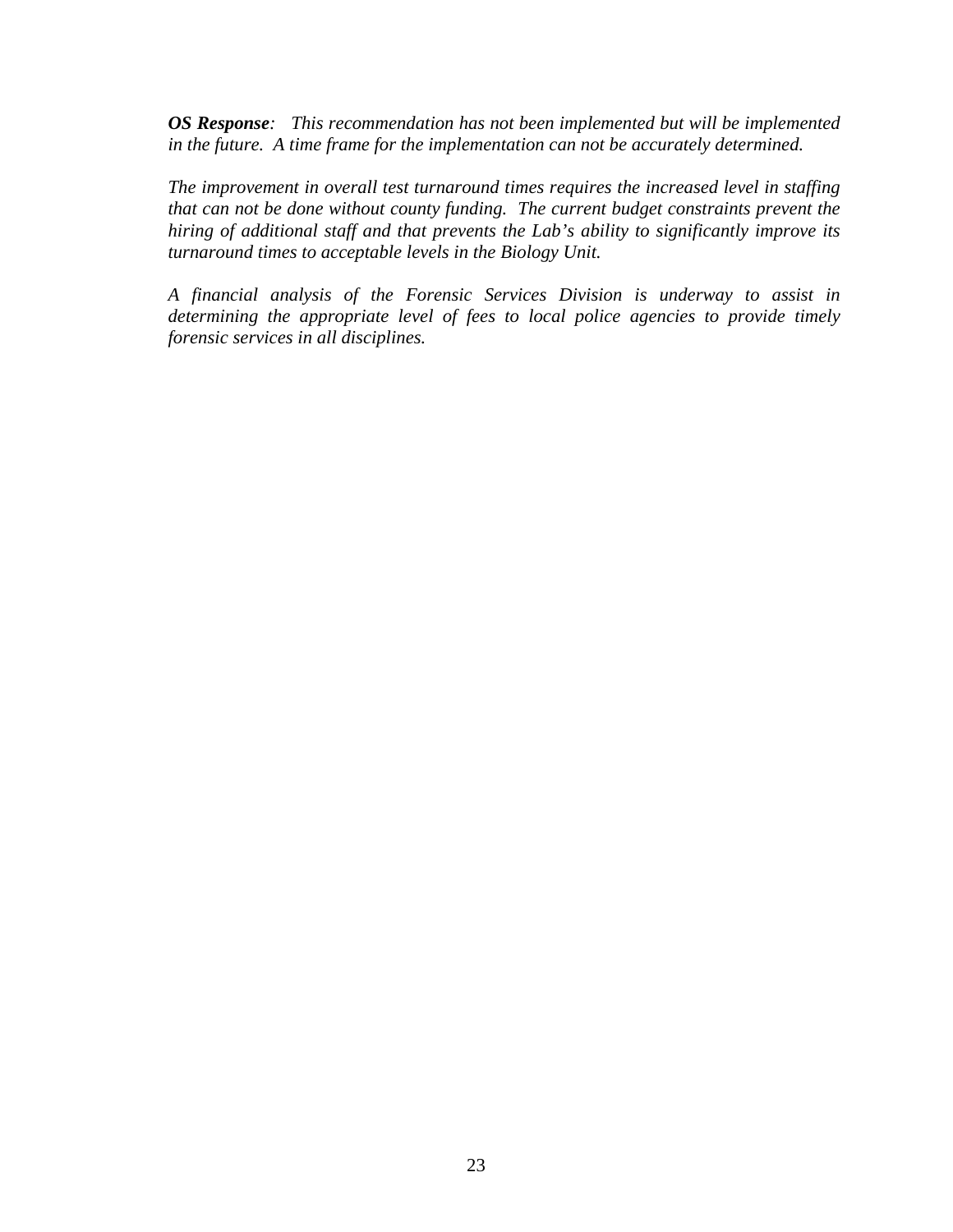#### **CONTRA COSTA COUNTY GRAND JURY REPORT 0705**

# **THE COUNTY SHOULD DOUSE FIREFIGHTER OVERTIME PAY**

*Response from Contra Costa County Board of Supervisors, Contra Costa County Fire Protection District* 

#### **FINDINGS**

**1. A crew of three – a captain, an engineer, and a firefighter – staff each of the District's fire engines. Twenty-eight of the 30 crews for the District have at least one member who is a trained paramedic. There are three shifts, each made up of a complement of 93 fire fighting personnel (90 firefighters and 3 battalion chiefs) and five dispatchers. This staffing level is defined in the Memorandum of Understanding between the County and United Professional Firefighters of Contra Costa County, Local 1230.** 

*Response: Agree.* 

**2. A firefighter's regular workweek averages 56 hours. The work schedule is made up of approximately ten 24-hour work shifts per month. Compensation includes base pay, overtime pay, vacation and holiday pay, uniform allowances, fire recall/standby incentives, and educational/training/ longevity incentives.**

 *Response: Agree.* 

**3. The District pays three of the 56 work hours as "scheduled" overtime at the rate of time-and-a-half, citing the Federal Fair Labor Standards Act as its authority for this practice. All non-management shift workers are also paid 12 hours of overtime for each of 13 holidays, whether they are working or not. All other overtime is classified as "unscheduled" overtime.** 

*Response: Agree.* 

**4. An average of 15% of each shift's personnel are routinely absent due to vacations, sick leave, personal leave, training, or work-related injuries.**

*Response: Agree.* 

**5. Relief staff (when available), or recalled staff, cover vacant positions and absences on an unscheduled overtime basis, at time-and-a-half. Relief staff members are permanent employees who are not assigned to a fire station. The Board of Supervisors, in negotiating with the union, has agreed to limit the number of relief staff members to 12 per shift, or a total of 36 firefighter positions. Currently, there**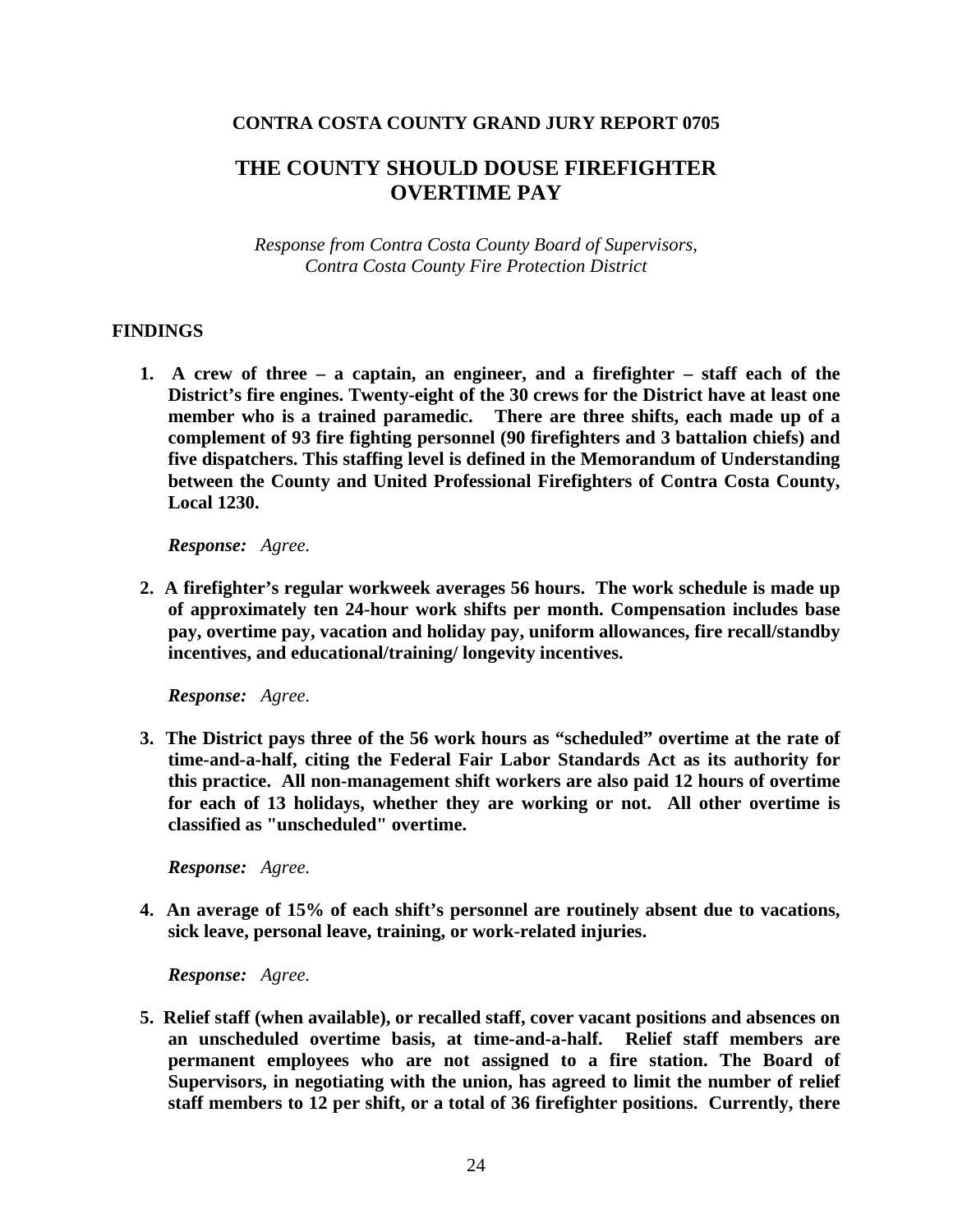**are no relief staff members. As a result, overtime is used to cover both vacant positions and daily absences.** 

*Response: Agree.* 

**6. Approximately eighty-five percent of the District's General Fund Budget is dedicated to salaries and benefits. In 2006, unscheduled overtime pay totaled approximately \$9 million, which represented 34% of total regular base pay.** 

*Response: Agree.* 

- **7. Unscheduled overtime costs of \$9 million in 2006 have increased by more than 70% since 1999. In 2006, more than 98% of firefighter personnel were paid for unscheduled overtime:** 
	- **128 fire personnel received more than \$30,000 in unscheduled overtime**
	- **32 of the 128 fire personnel received more than \$50,000 in unscheduled overtime**
	- **11 of the 32 fire personnel received more than \$70,000 in unscheduled overtime**
	- **3 of the 11 fire personnel received more than \$100,000 in unscheduled overtime**

**One firefighter received over \$138,000 in unscheduled overtime pay, which resulted in total one-year compensation of over \$232,000.** 

*Response: Agree.* 

**8. Improvements to retirement benefits negotiated in 2002 led to a spike in the number of retirements in 2005 and 2006. The change in service credits from 2% to 3% per year at age 50 has increased the need for overtime because of the high number of vacancies created by retirements. This problem is made worse by the lack of adequate notice of impending retirements, typically less than 30 days. The District has no policy to encourage early notification of firefighters' intended retirements. As of February 2007, the District had 50 unfilled firefighter positions, of which 49 were attributed to retirements.** 

*Response: Agree.* 

**9. The District's policy is to manage overtime costs through the effective use of relief staff rather than overtime personnel. The cost savings resulting from this practice vary, depending on the positions to be filled, the number of vacancies, and the number of relief staff members. Annual savings range from \$13,000 to \$40,000 per year per position, depending upon the job classification (e.g., captain, engineer, and firefighter).**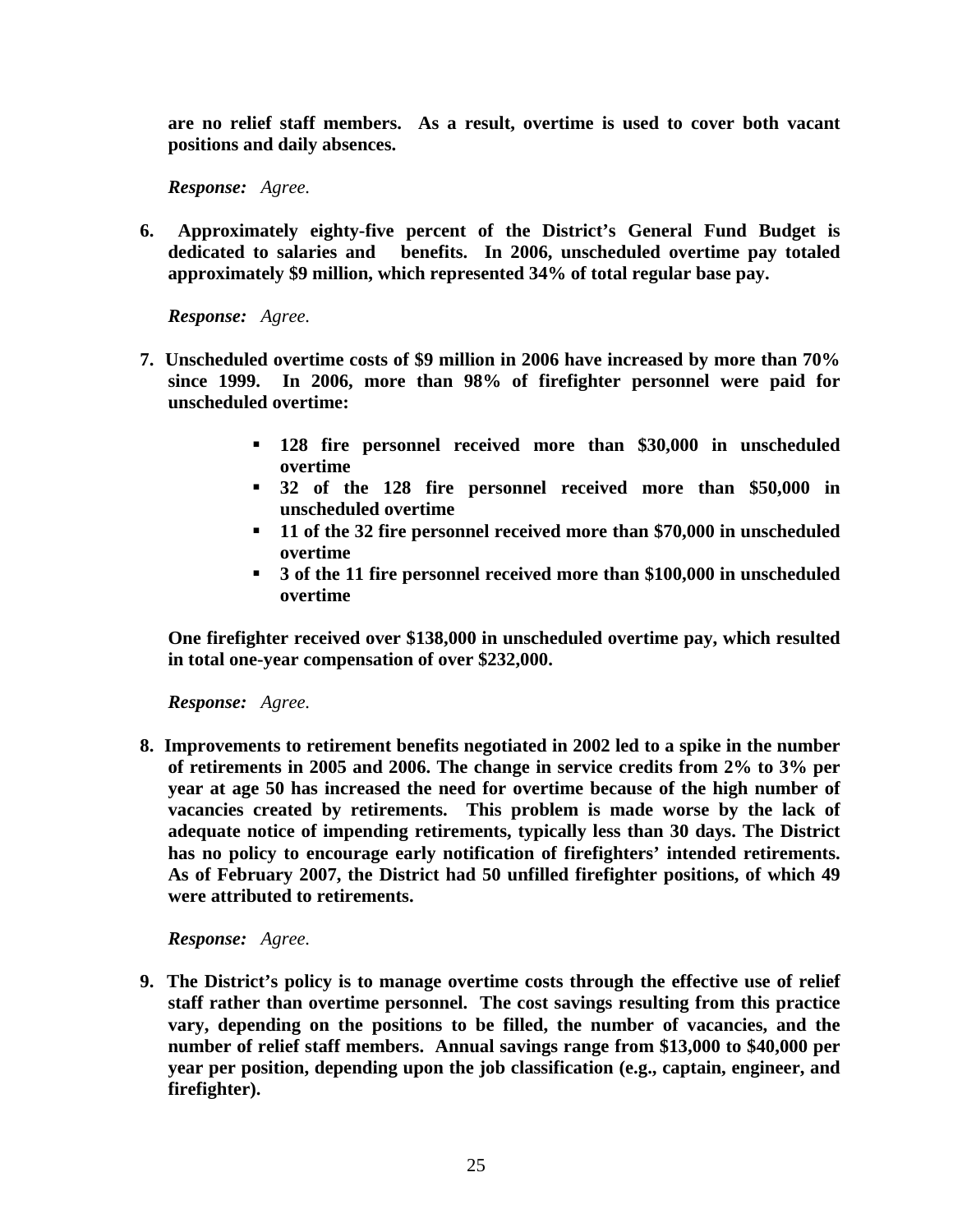*Response: Partially Agree. The District's policy is to manage operating costs through the most efficient combination of relief staffing and overtime. This is achieved through careful analysis of the District's absentee rate to determine the best operational and fiscal balance between overtime and additional staffing.* 

**10. Unlike some other safety agencies, for example, the Los Angeles County Fire District and the California Highway Patrol, the District currently has no limit on the number of continuous hours a firefighter may work.** 

*Response: Agree.* 

**11. Section 23 of the labor contract between the District and the International Association of Fire Fighters Local 1230 reads, "The District shall expend every effort to see to it that the work performed under the terms and conditions of this Memorandum of Understanding is performed with maximum degree of safety consistent with the requirement to conduct efficient operations."** 

*Response: Agree.* 

**12. The Centers for Disease Control and Prevention and the Institute for Occupational Safety and Health have identified problems with shift work and excessive hours. Their studies have shown that fatigue is associated with decreased alertness, lowered cognitive functions, declining vigilance in physical task performance and increased injuries, and illness. Sleep loss can affect job performance. It can also make it easier to fall asleep at inappropriate times, endangering safety workers and those they serve.** 

*Response: Agree.* 

**13. A District firefighter's normal shift is 24 continuous hours (8am to 8am). They work three 24-hour shifts within a nine-day work cycle. Many firefighters routinely work for 72 consecutive hours or more. In the past, the District has proposed a limit on continuous work hours but failed to successfully negotiate this with the union.** 

*Response: Agree.* 

**14. A key element in the need for overtime is the large number of vacant firefighter positions. The latest hiring list of firefighter candidates was exhausted in 2005. Inadequate planning for staffing needs by the District, coupled with the requirements administered by the County's Human Resources department (e.g., a consent decree resulting from a past lawsuit against the County), have created long delays in establishing a new list of qualified candidates.** 

*Response: Partially Agree. Both an unanticipated high number of retirements as well as a lengthy time period to complete the process of establishing a firefighter hiring list contributed to delays in hiring new firefighters.*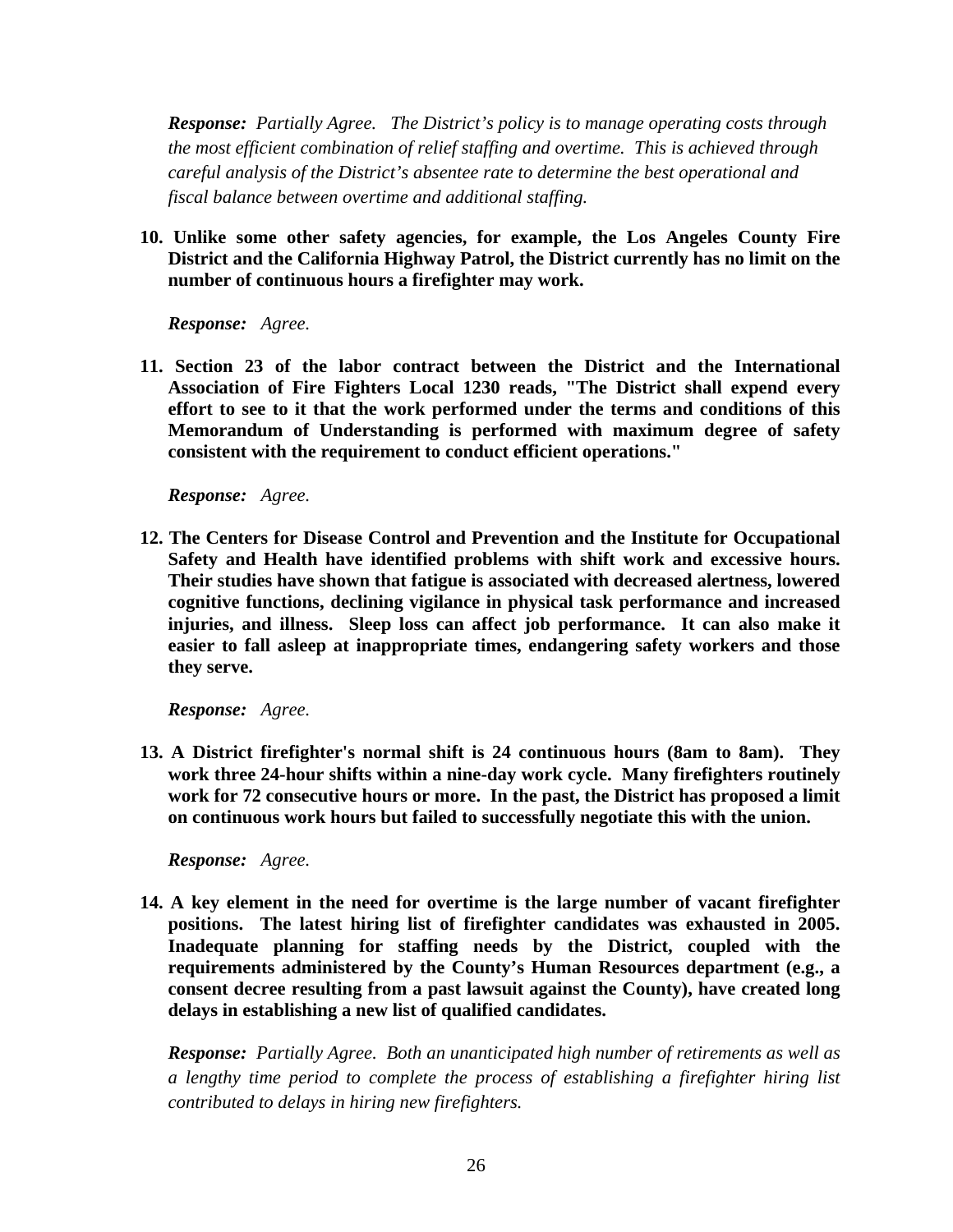**15. Hiring procedures have added to the vacancy crisis that results in the increased use of overtime. Past hiring cycles have taken up to a year-and-a-half before a single firefighter was hired. In the most recent cycle, the District did not ask the Human Resources department to begin the hiring process for new candidates until the current list no longer included any acceptable candidates. The District delayed its request despite the knowledge that the previous list had taken over a year to develop.** 

 **The current cycle began November 1, 2005, and proceeded as follows:** 

| <b>District asks Human Resources to begin process</b>           |
|-----------------------------------------------------------------|
| <b>Human Resources announces exam</b>                           |
| <b>Applications accepted by Human Resources</b>                 |
| Written test administered                                       |
| List of eligible candidates published                           |
| District requests certification of eligible candidates          |
| District receives a list of 395 candidates from Human Resources |
| District mails candidate interview notices (Round 1)            |
| Human Resources provides applications to the District           |
| <b>District conducts Round 1 interviews</b>                     |
|                                                                 |

 **From September to November, an internal Merit Board complaint investigation concerning alleged bias in candidate screening filed by two candidates resulted in an additional delay. The allegations were later determined to have been unfounded.** 

| 11/13/06              | District mails candidates interview notices (Round 2)          |
|-----------------------|----------------------------------------------------------------|
| 11/13/06              | District mails regret notices to unsuccessful candidates       |
|                       |                                                                |
| 12/4/06-12/8/06       | <b>District conducts Round 2 interviews with 78 candidates</b> |
| <b>Jan / Feb 2007</b> | <b>Background investigations conducted</b>                     |

*Response: Agree.* 

**16. As of March 2007, 16 months following the November 2005 request to begin the hiring process, no new firefighters had been hired. Because of the length of the current hiring cycle, the District is incurring over \$60,000 per month in additional overtime costs, based on the number and mix of vacant openings.** 

*Response: Partially Agree. Although the current hiring cycle has been longer than anticipated, the amount of money being spent on overtime is not an additional cost. Rather, funding budgeted for positions that are currently vacant is being used to cover the overtime in the short term. The total amount being spent for overtime will be reduced as new firefighters are added to the work force. The District has already hired a portion of the firefighters needed and anticipates filling all needed positions by the summer of 2008.*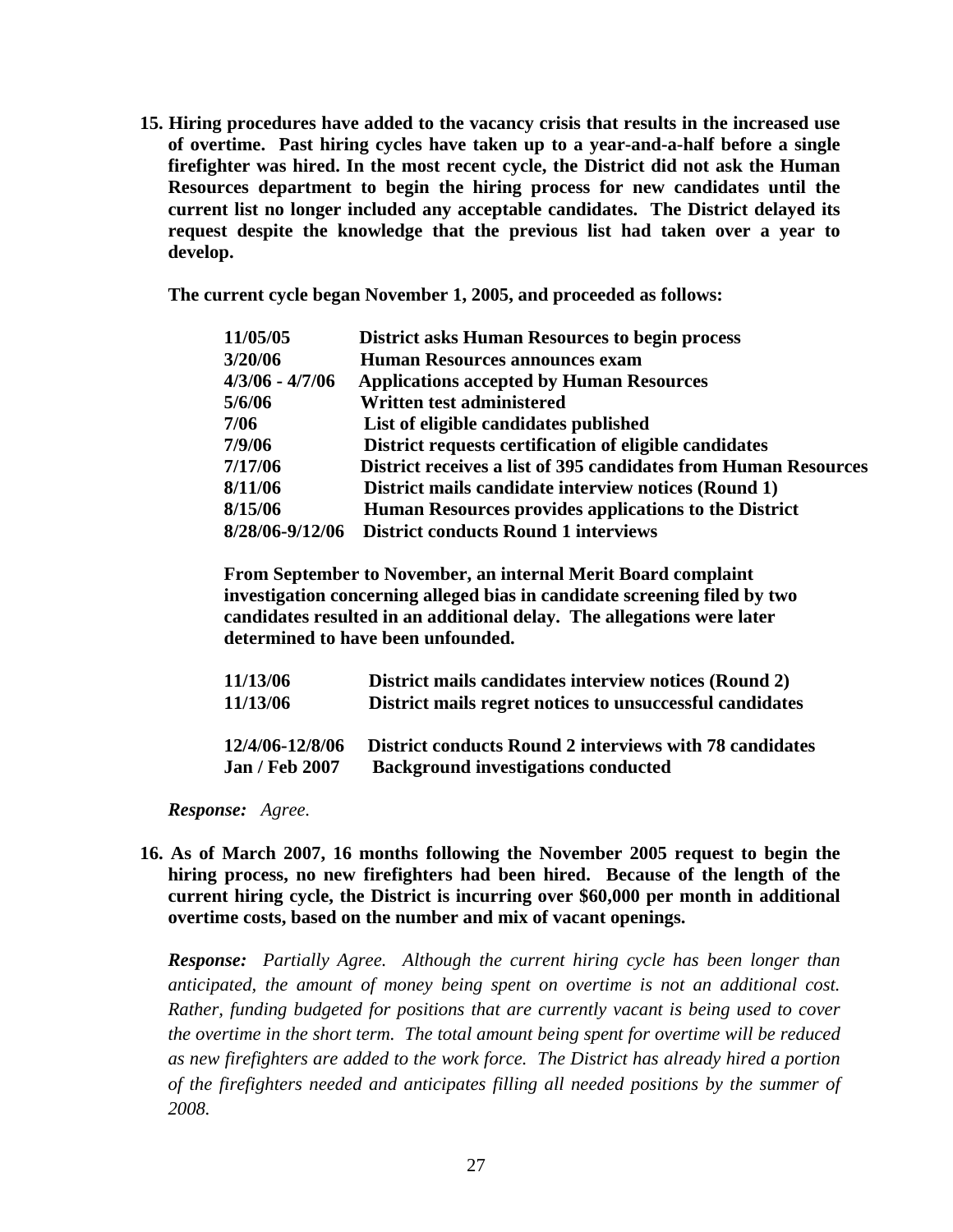**17. After completing the hiring process, candidates must pass psychological evaluations and physical examinations. Recruits must complete a 16-week District training program prior to assignment. Therefore, the current hiring cycle results in a minimum of 20 months before the first new firefighter reports to work.** 

*Response: Agree.* 

**18. The District trains all new hires at its academy. Classes do not begin until there is a minimum of 10 recruits with a maximum of 25. These limitations have caused training delays. Generally, the academy is limited to the District's recruits.** 

*Response: Agree.* 

**19. There are private companies with extensive experience in screening fire service candidates. Use of such a service could reduce staff time required by the in-house hiring process and provide the District with a list of qualified candidates. The San Ramon Valley Fire Protection District makes use of one such private company to pre-screen its firefighter candidates.**

*Response: Agree.* 

**20. Of the more than 2000 firefighter applicants, over 1,400 candidates took the District's examination given on May 6, 2006.** 

*Response: Agree.* 

#### **RECOMMENDATIONS**

**1. Continue to use relief crews in covering for absent firefighters. Negotiate the removal of the 12 per shift limitation that applies to firefighter relief staffing, and leave the relief staffing level to the discretion of the District.** 

*Response: Requires further analysis. The District believes that the authorized relief pool of 12 firefighters per shift meets the current staffing needs. An ongoing analysis of the absentee rate will continue in order to assess the need for adjustment in the relief staffing pool. This analysis will be completed by October 19, 2007. Ideally, staffing levels should be left to the discretion of management and not controlled by labor contract restrictions.*

**2. Negotiate a change to the Memorandum of Understanding that would limit continuous work to 72 hours and require that an employee must have at least 24 hours off after a 72-hour continuous segment. Exceptions may be made if emergency activities require extended duty.**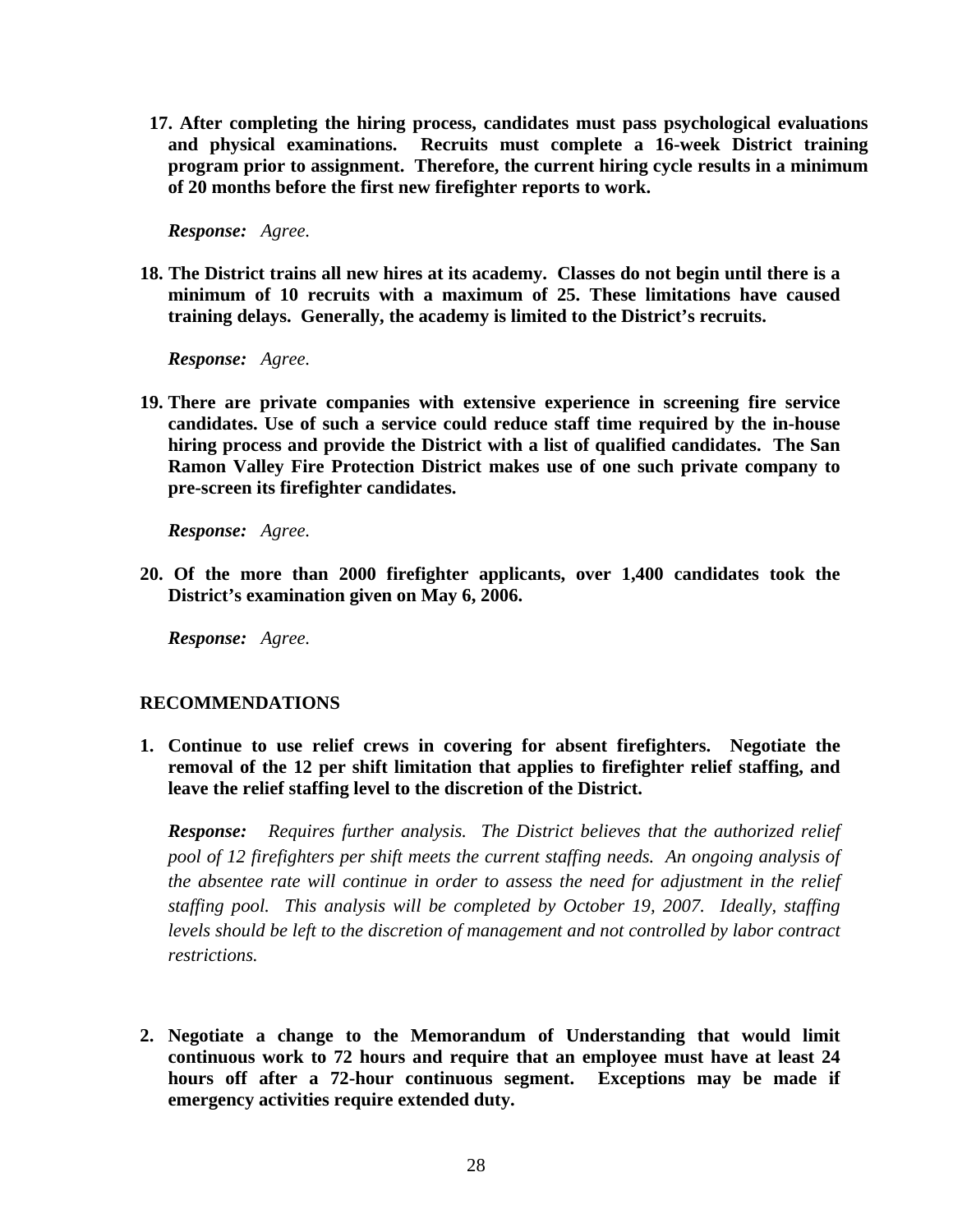*Response: Requires further analysis. While the District has an interest in establishing a policy to limit continuous hours worked, there is insufficient data establishing a safe maximum threshold for hours worked. The District will continue to monitor available research in the area of worker fatigue. Meet and confer on this issue with labor groups will commence by October 19, 2007.*

# **3. Propose that personnel give 90 days notice prior to retirement. Develop a monetary incentive program to encourage early retirement notification.**

*Response: Requires further analysis. This recommendation has merit if the intended outcome is simply to reduce overtime expenditures since the District would have more lead time to initiate hiring replacements. Whether or not a monetary incentive program would be worth the cost for a 90 day advance notice will require additional analysis. This analysis will be completed by October 19, 2007. Additionally, current contract restrictions capping the relief pool have an impact on the value of this recommendation.* 

# **4. Whenever possible, require that training for current firefighters be conducted without incurring overtime.**

*Response: Has been implemented. The District currently makes its best effort to conduct training without incurring overtime. Due to thinly stretched resources needed for emergency response throughout the District, the use of overtime to accomplish training needs is very often the most affordable method while still maintaining adequate emergency response capabilities.* 

# **5. Institute a structured, periodic staffing plan to better anticipate the on-going staffing needs of the District.**

*Response: Has been implemented. The District has established a two year hiring plan that will address current vacancies as well as anticipated attrition.*

# **6. Develop and maintain an active candidates list based on a plan which can be accomplished by one or more of the following options:**

- **The District, in conjunction with Human Resources, streamlines the hiring cycle to reduce its length.**
- **The District investigates alternatives, such as the District assuming responsibility for the entire hiring process.**
- **The District researches the possibility of outsourcing all or part of the hiring process to a private company.**

*Response: Requires further analysis. The District agrees that an active candidate list is required in order to streamline the hiring process. The District, in conjunction with the*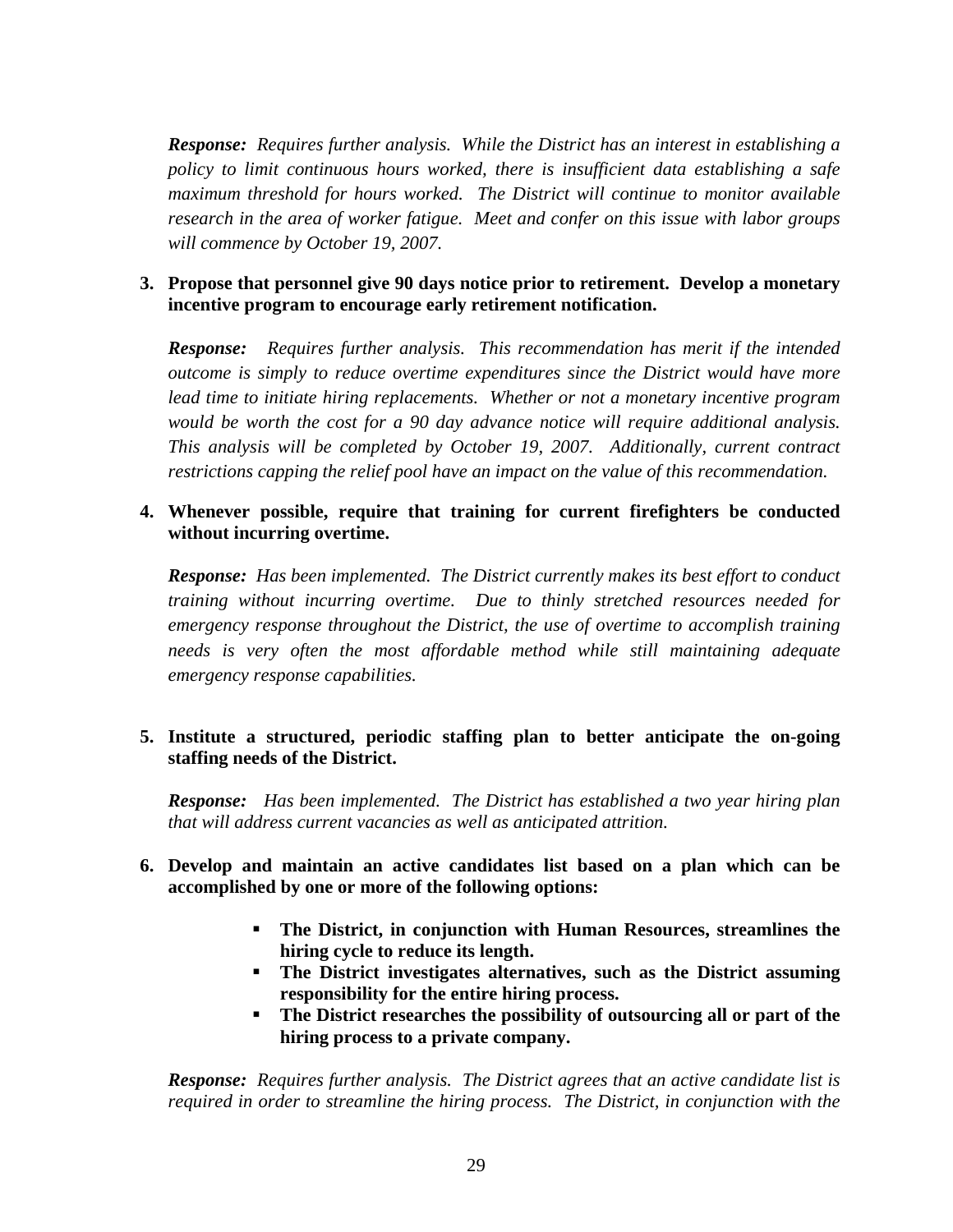*Human Resources Department, will be working to determine the best way to achieve this goal. This analysis will be completed by October 19, 2007.* 

# **7. Pursue the possibility of establishing an on-going, regional fire academy to accelerate basic training of candidates.**

*Response: Requires further analysis. Recent vacancy rates exceed the number of recruits that can be trained at the District facility. However, once the District's own training needs are met, there will be an opportunity to combine recruits from other fire agencies to consolidate training needs. Issues such as differing standard operating procedures would need to be resolved in order to implement consolidated training. This analysis will be completed by October 19, 2007. Additionally, the Fire District and the Contra Costa Sheriff's Office are currently developing a proposal for the construction of a Regional Public Safety Training Campus that would facilitate consolidation of fire service training within the county*.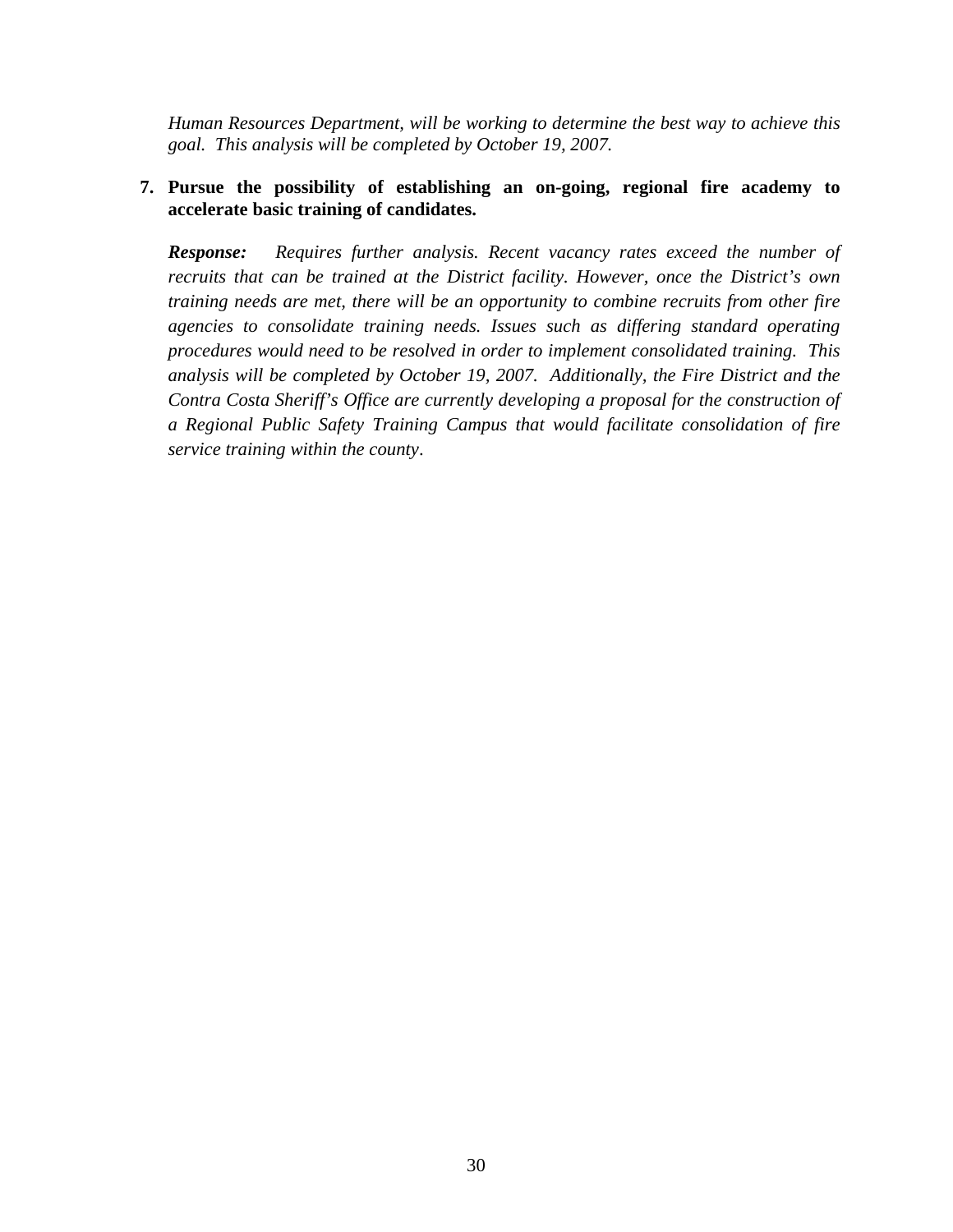# **CONTRA COSTA COUNTY GRAND JURY REPORT 0706**

# **REPORT ON THE INSPECTION OF DETENTION FACILITIES IN CONTRA COSTA COUNTY**

One or more Grand Jurors recused themselves due to a possible conflict of interest and did not participate in the preparation or approval of this report.

> *Response from Contra Costa County Board of Supervisors, (BOS) Office of the Sheriff, Contra Costa County (OS)*

#### **FINDINGS**

- **1. Facilities inspected by the Grand Jury included:** 
	- **a. County Detention Facilities Martinez, West County (Richmond), and Marsh Creek (Clayton).**
	- **b. Superior Court Temporary Holding Facilities Martinez, Pittsburg, Richmond, and Walnut Creek.**
	- **c. Probation Department Juvenile Hall (Martinez), Chris Adams Center (Martinez), and the Orin Allen Youth Rehabilitation Facility (The Byron Boy's Ranch).**
	- **d. City Jails Antioch, El Cerrito, Hercules, Kensington, Lafayette, Martinez, Pinole, Pittsburg, Pleasant Hill, San Ramon, and Walnut Creek.**

 *BOS Response: Agree.* 

*OS Response:**Agree.* 

**2. Grand Jury inspections of the above-mentioned facilities were conducted in accordance with California Corrections Standards Authority guidelines. California Corrections Standards Authority regulations are contained in Title 15 and Title 24, California Code of Regulations.** 

*BOS Response: Agree.* 

 *OS Response:**Agree.*

**3. County detention facility inspections (Martinez, West County, and Marsh Creek) included a review of common incident reports, grievance procedures, inmate requests for information, medical care practices, telephone and visiting procedures, and adherence to "72-hour requirement" for court hearings.**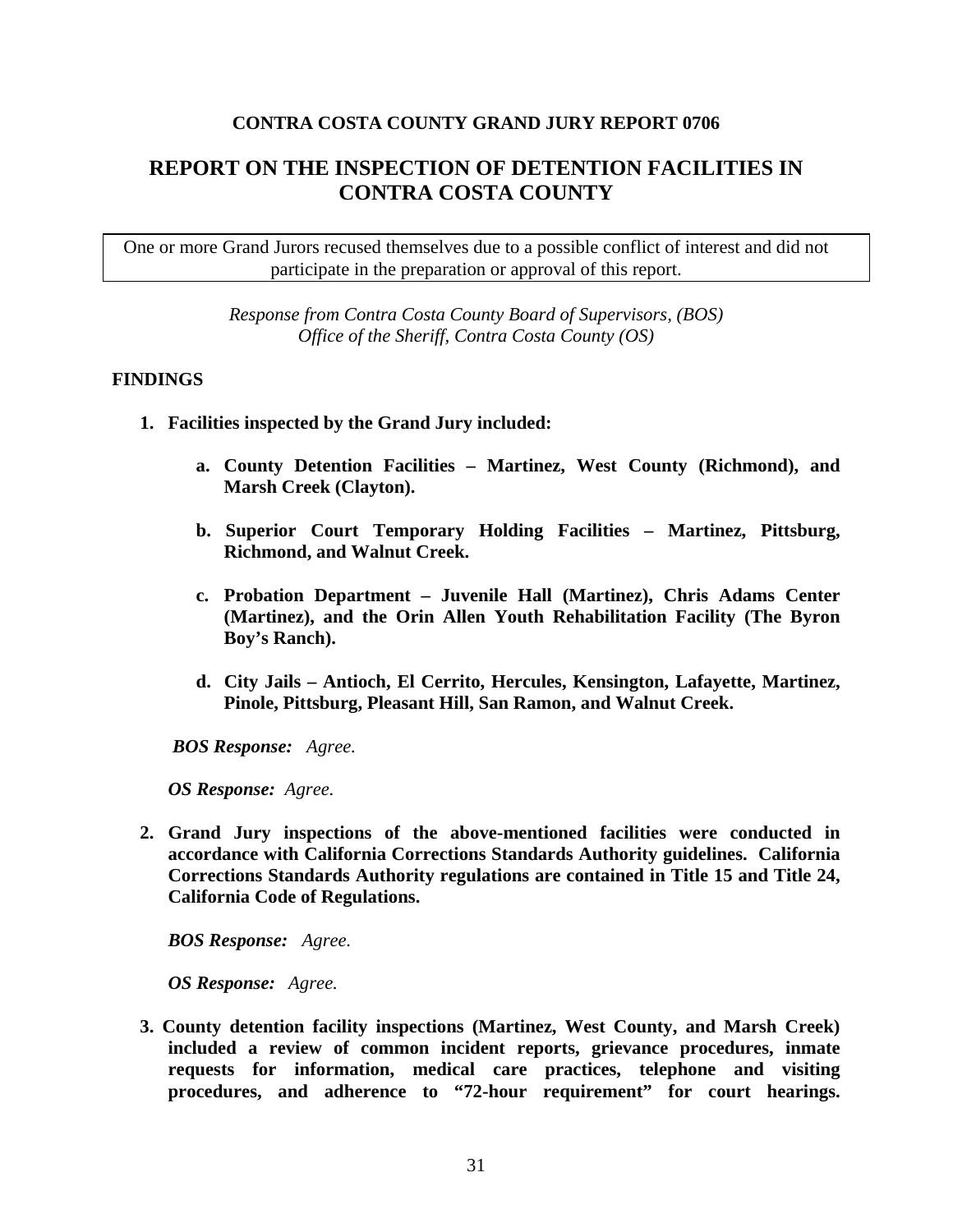**Performance in all areas was found to be satisfactory. Site visits also included selected interviews with detainees to identify any areas of concern. None were identified.** 

*BOS Response: Agree.* 

 *OS Response: Agree.* 

**4. A review was made of the Inmate Welfare Fund-Canteen Program for the County Detention Facilities. The administration of the fund and program are consistent with the goals and objectives set forth by the oversight board. The operation of the fund includes appropriate and effective management controls and practices.** 

*BOS Response: Agree.* 

 *OS Response: Agree.* 

**5. A review of the circumstances surrounding, and subsequent internal investigation of, two "Deaths in Custody" at the Martinez Detention Facility in 2006 led to the conclusion that procedures followed by the detention staff were consistent with CSA standards.**

*BOS Response: Agree.* 

 *OS Response: Agree.* 

**6. The Office of the Sheriff ("Sheriff") plans to remodel the women's holding area within the intake section in the Martinez Detention Facility to improve security.** 

*BOS Response: Agree.* 

 *OS Response: Agree.* 

**7. Modifications are underway in the Martinez Detention Facility to secure all movable housing unit furniture to the floor or to adjacent stationary objects to reduce vandalism and to discourage its use as weapons. To date, four of six housing modules have been so modified.** 

*BOS Response: Agree.* 

 *OS Response: Agree.* 

**8. The West County Detention Facility has experienced plumbing problems in several detainee housing unit showers. These problems were reported to the County General Services Department more than six months ago and corrections have not been made.**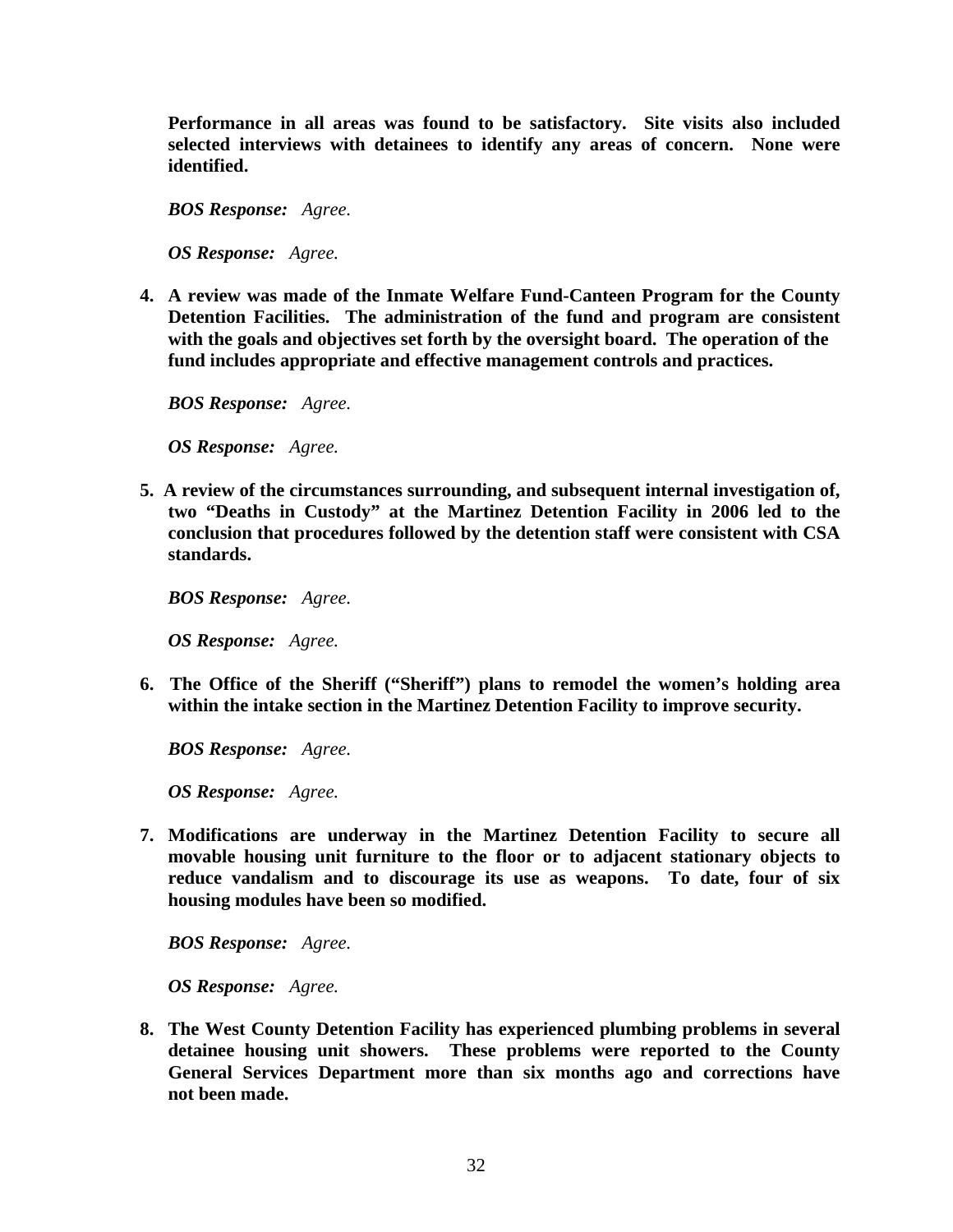*BOS Response: Agree.* 

 *OS Response: Agree.* 

**9. The West County Detention Facility's security cameras offer only fixed views. Staff members are unable to modify their fields of view to focus on selected areas or individuals of interest outside of the cameras' current fixed views.** 

*BOS Response: Agree.* 

 *OS Response: Agree.* 

**10. The floor covering immediately adjacent to the jail cell area in the Richmond Superior Court Holding facility was found to be in need of replacement. Repair or refinishing does not appear to be a viable option.** 

*BOS Response: Agree.* 

 *OS Response: Agree* 

#### **RECOMMENDATIONS**

 **1. The Sheriff should implement the plan to remodel the women's holding area within the intake section of the Martinez Detention Facility.** 

*BOS Response: Has not yet been implemented, but will be implemented in the future. The Sheriff's Office has obtained preliminary drawings, with cost estimate of \$15,229.*  They anticipate moving forward on the project in August 2007, subject to funding *availability.* 

*OS Response: The recommendation has not yet been implemented, but will be implemented in the future. We have obtained preliminary drawings and a cost estimate of \$15,229.00. We anticipate moving forward in August 2007, provided funding is available within the budget as required.* 

 **2. The Sheriff should complete the project to secure all movable furniture to the floor or to adjacent stationary objects in the Martinez Detention Facility housing units to avoid vandalism and to discourage its use as weapons.** 

*BOS Response: Has been implemented.* 

*OS Response: This Recommendation has been implemented. The project is funded. Furniture will be purchased in July and installed upon arrival.*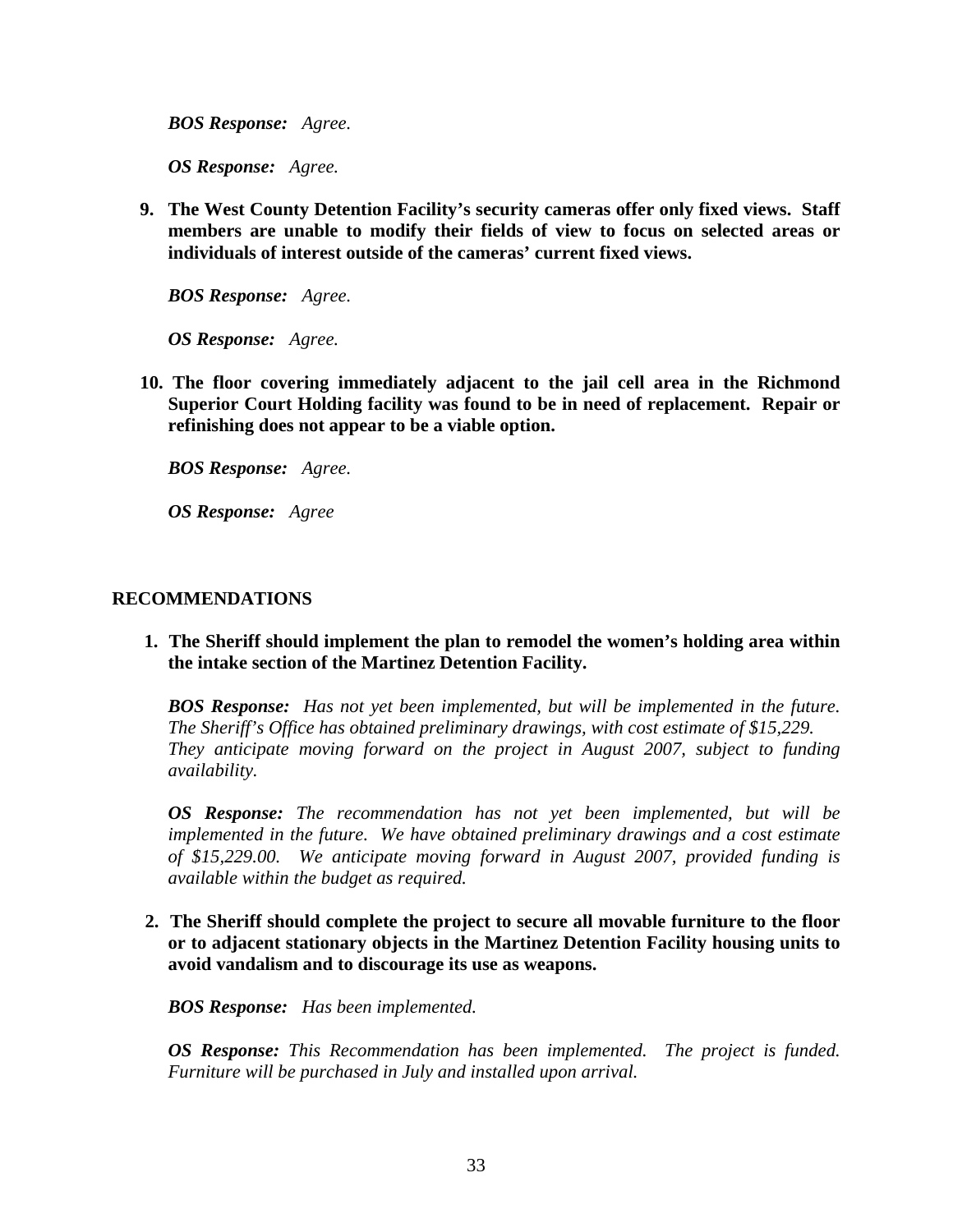**3. The Sheriff should insist that the General Services Department promptly repair the shower plumbing problems in the affected West County Detention Facility housing units.** 

*BOS Response: Has been partially implemented; remainder will be implemented.. All showers are now currently operational. The Sheriff's Office and General Services Department have agreed to permanently station a plumber, electrician and carpenter at the West County Detention facility, effective August 1, 2007. The new crew will address the remaining cosmetic plumbing issues in the showers.* 

*OS Response: The Recommendation will be implemented. The Sheriff's Office and General Services Department personnel are working together to resolve this matter. All showers are currently operational.*

# **4. The Sheriff should replace the West County Detention Facility's current fixed-view security cameras with new units that will allow staff members to modify their fields of view as required.**

*BOS Response: Requires further analysis. Camera replacement must include the addition of monitoring stations. The initial estimate for the monitoring system upgrade was \$50,000. The Sheriff's Office is in the process of requesting additional estimates. Following receipt of all cost estimates, a cost-benefit analysis will be considered, as well as the availability of funding.* 

*OS Response: The Recommendation requires further analysis. Camera replacement must include the addition of monitoring stations. The initial estimate for the monitoring system upgrade is \$50,000, and we are in the process of requesting additional estimates. Following receipt of all cost estimates, a cost versus benefit analysis will be considered, and a recommendation to proceed will be contingent on available funding.* 

 **5. The Sheriff should follow-up with the General Services Department to accomplish the replacement of the floor covering immediately adjacent to the jail cells in the Richmond Superior Court Holding Facility.** 

*BOS Response: Has been implemented.* 

*OS Response: This has been implemented. The flooring was professionally cleaned and refinished and is scheduled to be replaced by General Services Department in July 2007.*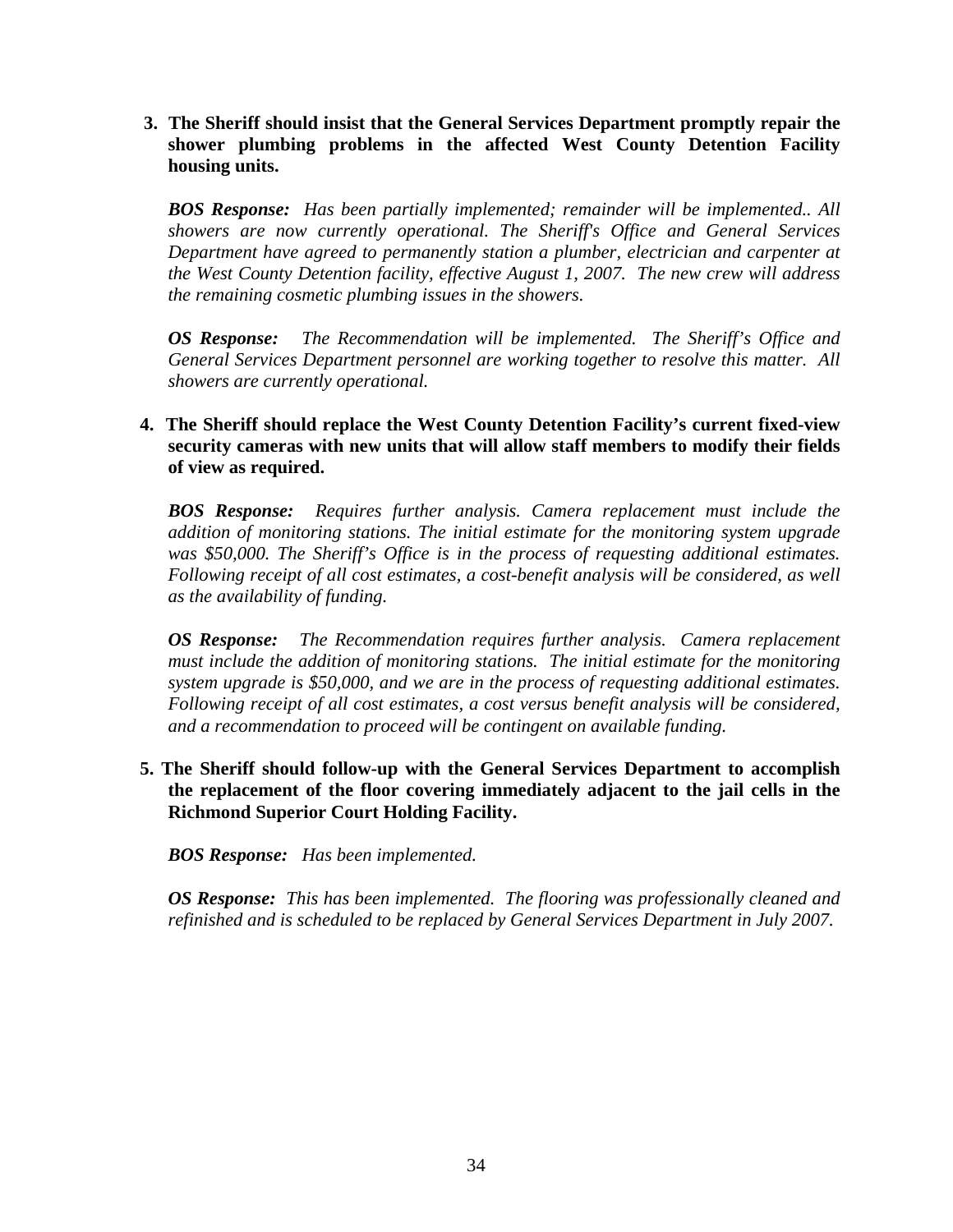# **CONTRA COSTA COUNTY GRAND JURY REPORT 0707**

# **THE WEST COUNTY FIRE PROTECTION MONTAGE**

Is the Inter-Agency Emergency Response Model Meeting Expectations?

*Response from Contra Costa County Board of Supervisors (BOS), Richmond City Council (RCC) and San Pablo City Council (SPCC)* 

#### **FINDINGS**

#### **Governance**

**1. The five-member elected County Board of Supervisors is the governing body of the Contra Costa County Fire Protection District. San Pablo and nearby unincorporated areas, including much of El Sobrante, are within the jurisdiction of CCCFPD.** 

*BOS Response: Agree.* 

**2. The nine-member elected Richmond City Council is the governing body of the Richmond Fire Department.** 

 *BOS Response: Required from the Richmond City Council.* 

*RCC Response: Respondent agrees with the finding.*

**3. The Kensington Fire Protection District is governed by a five-member elected board. By contract, the El Cerrito Fire Department provides emergency services to the Kensington district as well as to the City of El Cerrito; El Cerrito is governed by a five-member City Council. The five-member elected Pinole City Council is the governing body of the Pinole Fire Department. The five-member elected board of the Rodeo-Hercules Fire Protection District is the governing body of the Rodeo-Hercules Fire Department. The Crockett-Carquinez Fire District has a volunteer fire department.** 

*BOS Response: Required from the Kensington Fire Protection District Board of Directors, El Cerrito City Council, Pinole City Council, Rodeo-Hercules Fire Protection District Board of Directors and Crockett-Carquinez Fire District Board of Directors.* 

 *SPCC Response: The City of San Pablo agrees with the finding.* 

**4. By agreement with CCCFPD, the Pinole and El Cerrito Fire Departments provide fire protection and emergency medical response to their respective cities and to adjacent unincorporated areas.**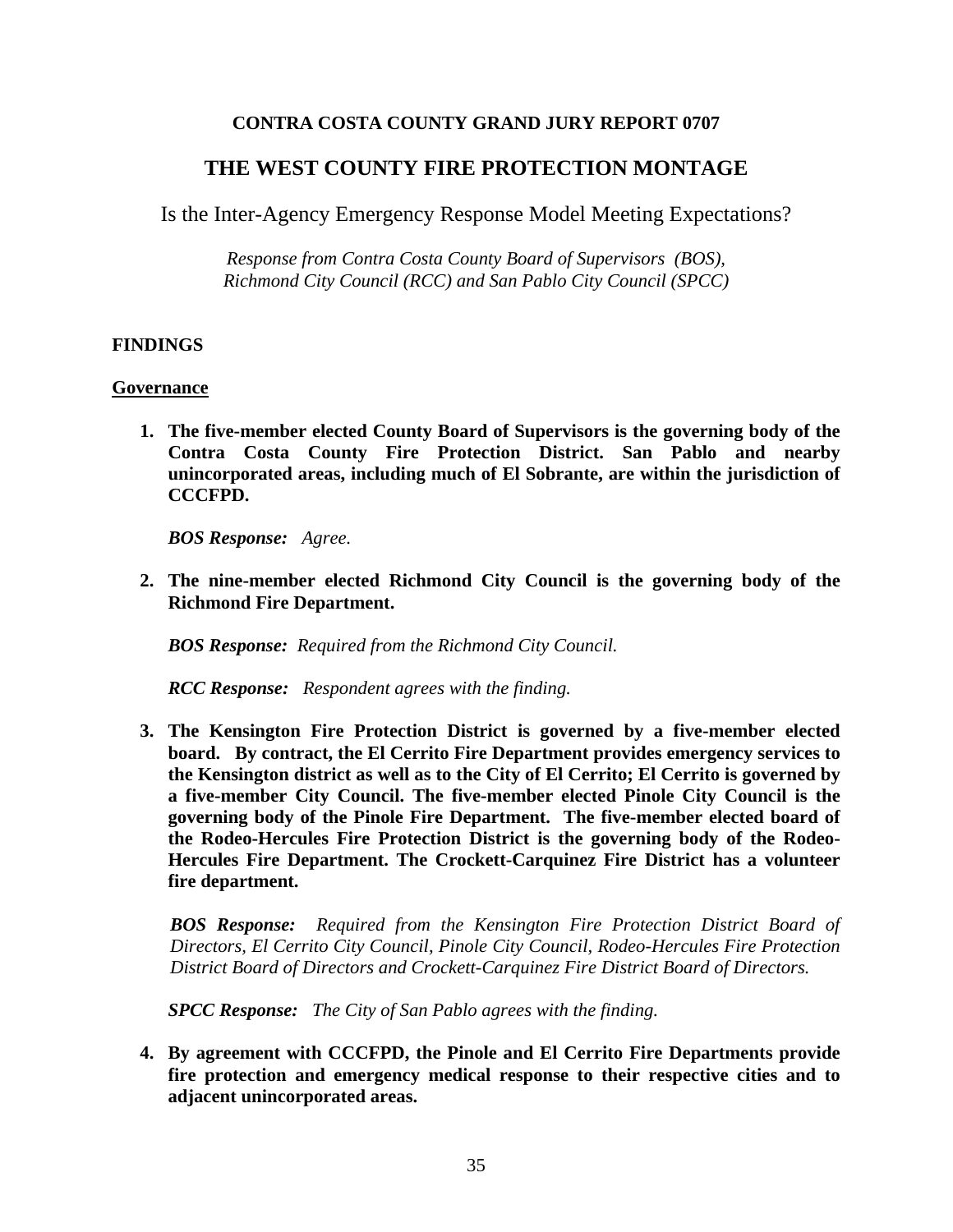*BOS Response: Agree.* 

#### **Automatic Aid**

**5. All West County fire protection agencies, with the exception of Richmond from 2002 to 2006, automatically respond to fire or medical emergency calls without regard for geographic or jurisdictional boundaries. By long-standing agreement among these agencies, the closest engines respond to calls. This system is referred to as "automatic aid." Automatic aid is distinguished from "mutual aid," which requires the agency where the call originated to evaluate the situation, and then call for help from adjoining departments, a process that takes additional time. Some of the West County automatic aid agreements are not in writing.** 

 *BOS Response: Agree.* 

*RCC Response: Respondent agrees with the finding.* 

**6. In all West County departments, an engine company is made up of a captain, an engineer, and a firefighter.** 

*BOS Response: Agree.* 

*RCC Response: Respondent agrees with the finding.* 

# **Medical**

**7. Excluding non-emergency calls, approximately 90% of calls to West County departments are for medical emergencies rather than fires.** 

*BOS Response: Agree.* 

*RCC Response: Respondent agrees with the finding.* 

**8. One member of each Richmond fire engine company is also an emergency medical technician ("EMT"). EMTs have completed a minimum of 120 hours of classroom and clinical training, and hold an EMT license. The County's ambulance franchisee, American Medical Response, responds to Richmond calls with its paramedics, but fire engines usually arrive first.** 

*BOS Response: Agree with regard to American Medical Response responding to Richmond calls. Response for the remainder of the finding required from the Richmond City Council.* 

*RCC Response: Respondent partially disagrees with the finding. Members of the Richmond Fire Department are Emergency Medical Technicians (EMT's). As certified EMT's, Richmond Fire personnel complete a minimum of 120 hours of classroom and*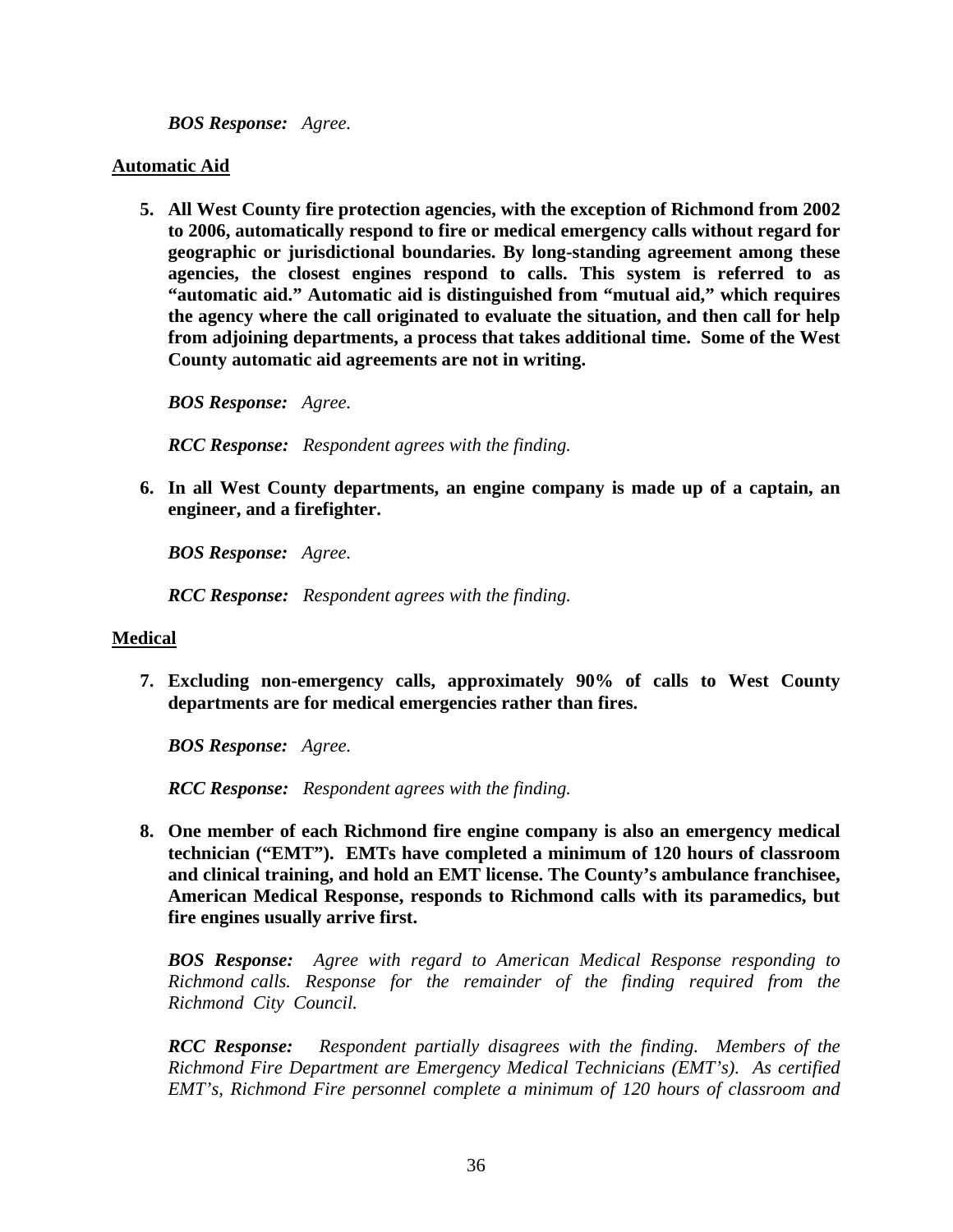*clinical training. The County's ambulance franchisee, American Medical Response, sends a paramedic unit to each medical call in Richmond; however, our fire companies usually arrive first.* 

**9. Other than Richmond, all other West County engine companies include a paramedic. Unlike EMTs, paramedics have completed a minimum of 1,100 hours of classroom and clinical training, involving supervised experience in an ambulance, and are trained in advanced life support protocols, including cardiac, and drug administration.** 

*BOS Response: Agree.* 

*RCC Response: Respondent partially disagrees with the finding. Richmond Fire and Crockett Fire provide BLS. All other West County fire departments provide ALS.* 

**10. The County Emergency Medical Services agency ("EMS") provides a \$30,000 annual subsidy for each engine company with a paramedic. For the past two years, the EMS has been holding Richmond's subsidy. These funds, which now total approximately \$360,000, could be used by Richmond to help with the start-up costs for providing paramedic services.**

*BOS Response: Agree.* 

*RCC Response: Respondent agrees with the finding.* 

**11. When other departments respond to calls in Richmond, they arrive with paramedics, but when Richmond responds to calls in neighboring areas, they do so without paramedics.** 

*BOS Response: Agree.* 

*RCC Response: Respondent agrees with the finding.* 

#### **First Response**

**12. Typically, the first response to a structure fire call includes three engines—two pumpers with hand tools and medical supplies, a truck with ladder and heavy tools, and a battalion chief. Because of their modest size, all West County fire departments are dependent on each other for assistance with structure fires and other large blazes.** 

*BOS Response: Agree.* 

*RCC Response: Respondent agrees with the finding.*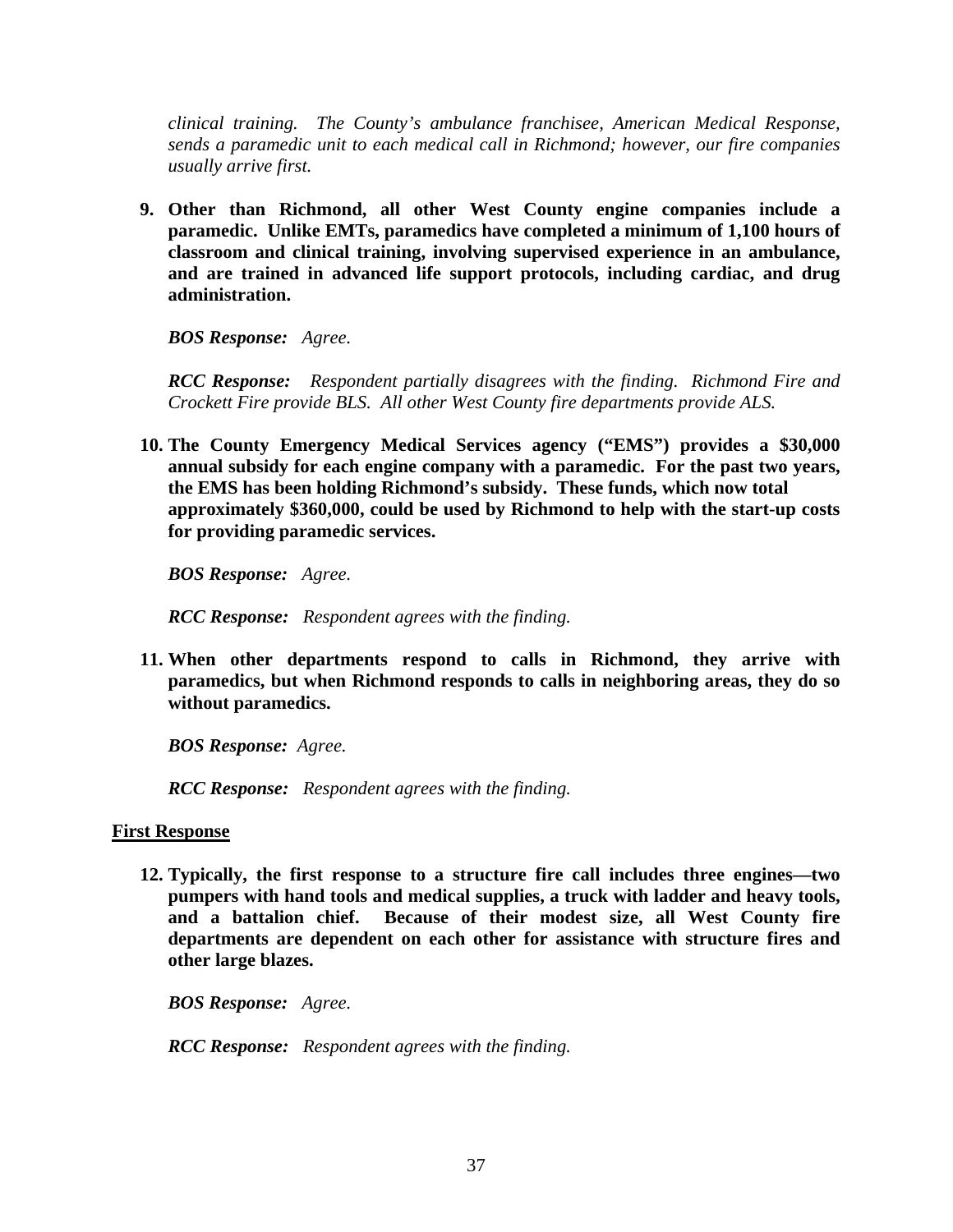**13. Richmond personnel and equipment respond to fire and emergency calls in CCCFPD's jurisdiction twice as often as CCCFPD responds into Richmond.** 

*BOS Response: Agree.* 

*RCC Response: Respondent disagrees with the finding. For the last year, July 11, 2006-July 11, 2007, when comparing auto aid responses – Richmond Fire into County jurisdiction and CCCFPD into Richmond – Richmond Fire responds into Contra Costa County areas at a ratio of 1.73 to 1.* 

**14. Richmond and CCCFPD respond to alarms differently. If the request for aid comes from a fire alarm instead of from an individual's call, CCCFPD sends only one engine company. This policy results from the number of false alarms. All other West County departments, including Richmond, send three engines and a truck to all structural fire calls or alarms.** 

*BOS Response: Partially agree. Richmond and El Cerrito Fire dispatches three engines and a truck to fire alarms. The other agencies dispatch a single engine to a residential fire alarm sounding and two engines to a commercial structure fire alarm.* 

*RCC Response: Respondent disagrees with the finding. Richmond Fire and El Cerrito Fire respond to electronic fire alarms using 3 engines, 1 truck and 1 Battalion Chief. The CCCFPD responds to these alarms with two engines.* 

#### **Communications**

**15. The CCCFPD, Pinole, and Rodeo-Hercules fire departments use a very high frequency ("VHF") radio communications system. Richmond, El Cerrito, and Kensington use an 800-megahertz system ("800 MHz"). All West County engines can communicate on either system; firefighters use the system on which the call originated.** 

*BOS Response: Agree.* 

*RCC Response: Respondent agrees with the finding.* 

**16. Each communication system, VHF and 800 MHz, has its respective technical advantages and disadvantages, with neither being markedly superior to the other. Having more than one system is not necessarily a shortcoming since redundancy could be vital if one system suffers an outage.** 

*BOS Response: Agree.* 

*RCC Response: Respondent agrees with the finding.*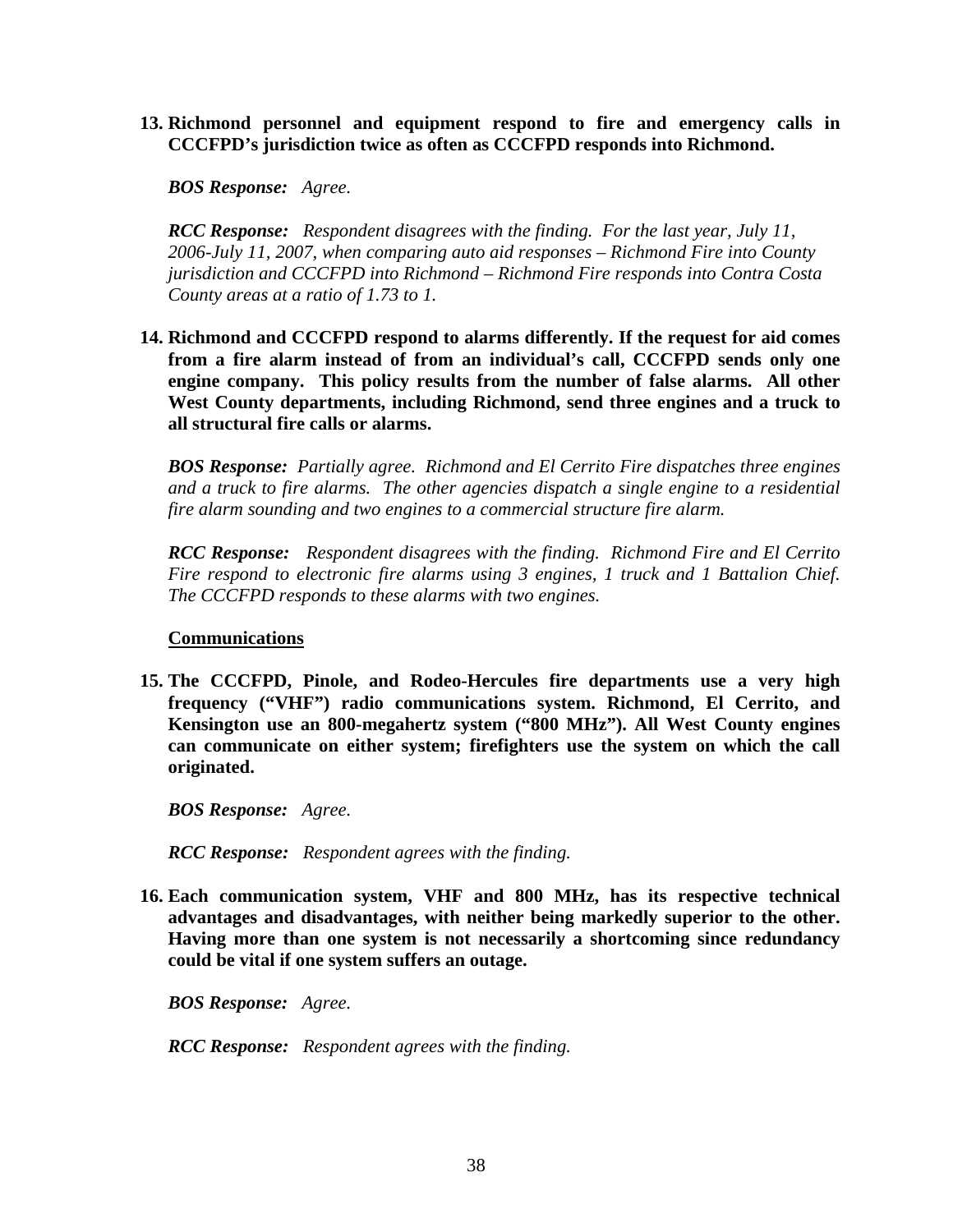**17. All engine companies in the County, and most throughout the state, can communicate with each other using the VHF system. Most mutual aid situations are handled using VHF.** 

*BOS Response: Agree.* 

*RCC Response: Respondent agrees with the finding.* 

**18. An East Bay taskforce has been studying "inter-operability;" i.e., police and fire communications in Contra Costa and Alameda counties. Resulting recommendations and associated equipment upgrades will be partially funded using federal Homeland Security funds. A draft Joint Powers Agreement should be ready to distribute to all agencies as early as April 2007. Full inter-operability is expected within five years should be ready to distribute.** 

*BOS Response: Agree.*

*RCC Response: Respondent partially disagrees with the finding. If all goes according to plan and the various jurisdictions continue to pursue an interoperable communication system, it may be completed within 3-5 years.* 

#### **Dispatching**

**19. The Richmond police and fire communications staff dispatches Richmond, El Cerrito and Kensington fire personnel. Richmond also dispatches many law enforcement agencies operating in West County. CCCFPD dispatches fire companies only, including Pinole, Rodeo-Hercules, and Crockett.** 

*BOS Response: Agree.* 

*RCC Response: Respondent agrees with the finding.* 

**20. When Richmond dispatchers are busy with police calls, there can be a delay in dispatching fire engines. A delay of even a few minutes can lead to the loss of life and/or property, since within six or seven minutes, the interior temperature can rise until the entire space is engulfed in flames.** 

*BOS Response: Required from the Richmond City Council.* 

*RCC Response: Respondent agrees with the finding.* 

#### **Automatic Vehicle Locator**

**21. The location of each West County fire engine is tracked by satellite using a system called Automatic Vehicle Locator ("AVL"). The AVL system is subsidized by voterapproved Measure H funds (a \$10 per parcel property tax). Funds are administered**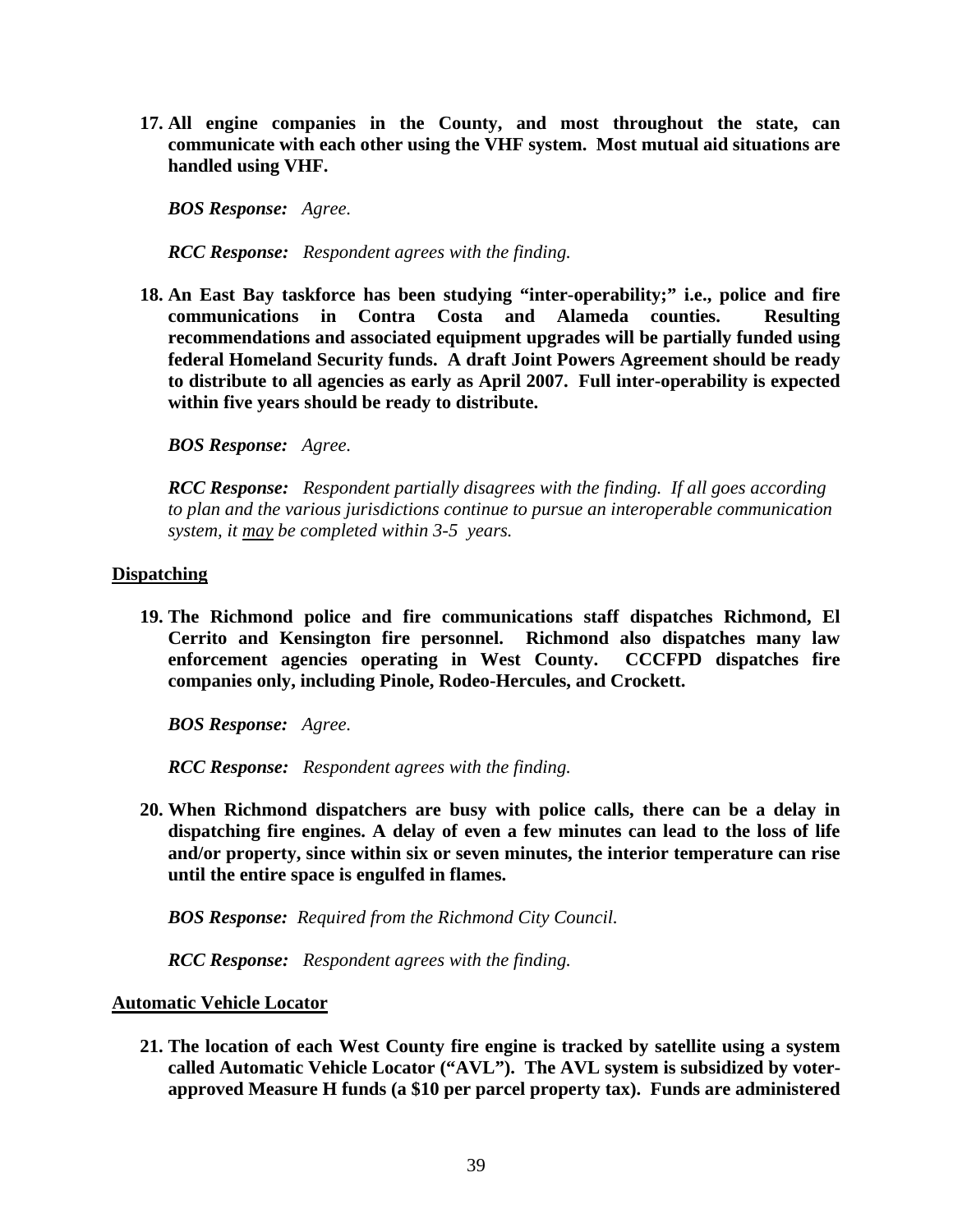**by the County Emergency Medical Services agency. When a call for aid is received by CCCFPD, the engines expected to arrive in the shortest time based on their AVL location are dispatched. However, since Richmond dispatchers do not use AVL, firefighters assigned to the nearest station are dispatched, regardless of engine location. This has occasionally resulted in some delays.** 

*BOS Response: Agree.* 

*RCC Response: Respondent agrees with the finding.* 

#### **Financial Support**

**22. Each West County fire department is dependent on its governing body for funding, and therefore funding varies among the agencies.** 

 *BOS Response: Agree.* 

*RCC Response: Respondent agrees with the finding.* 

*SPCC Response: The City of San Pablo agrees with the finding.* 

**23. Historically, the San Pablo Fire District included the incorporated city of San Pablo and some adjoining unincorporated areas. In 1975, the San Pablo Fire District was annexed with the El Sobrante Fire District into the West County Fire District. This consolidated district was dissolved in 1994 and became part of the CCCFPD. As a result of the post-Proposition 13 tax allocations, the area formerly covered by the San Pablo District contributes only about one-third of its costs of operation, equipment, and capital needs.** 

*BOS Response: Agree.* 

*SPCC Response: San Pablo agrees with the history but has no information as to operational expenses or revenues sources.* 

**24. San Pablo's Redevelopment Agency encourages real estate development. Yet, while fire agencies are charged with protecting new developments, the tax increases generated by the developments go to the Redevelopment Agency. Some of the new tax increases are passed through to CCCFPD by negotiation or by statute, but they are insufficient to support the city's needs related to fire and medical emergency protection.** 

*BOS Response: Agree.* 

*SPCC Response dated August 23, 2007: The Agency has an agreement with the County that recognizes the needs of San Pablo for new, safe development to offset the current*  blighted state of the community. This is standard practice throughout the State of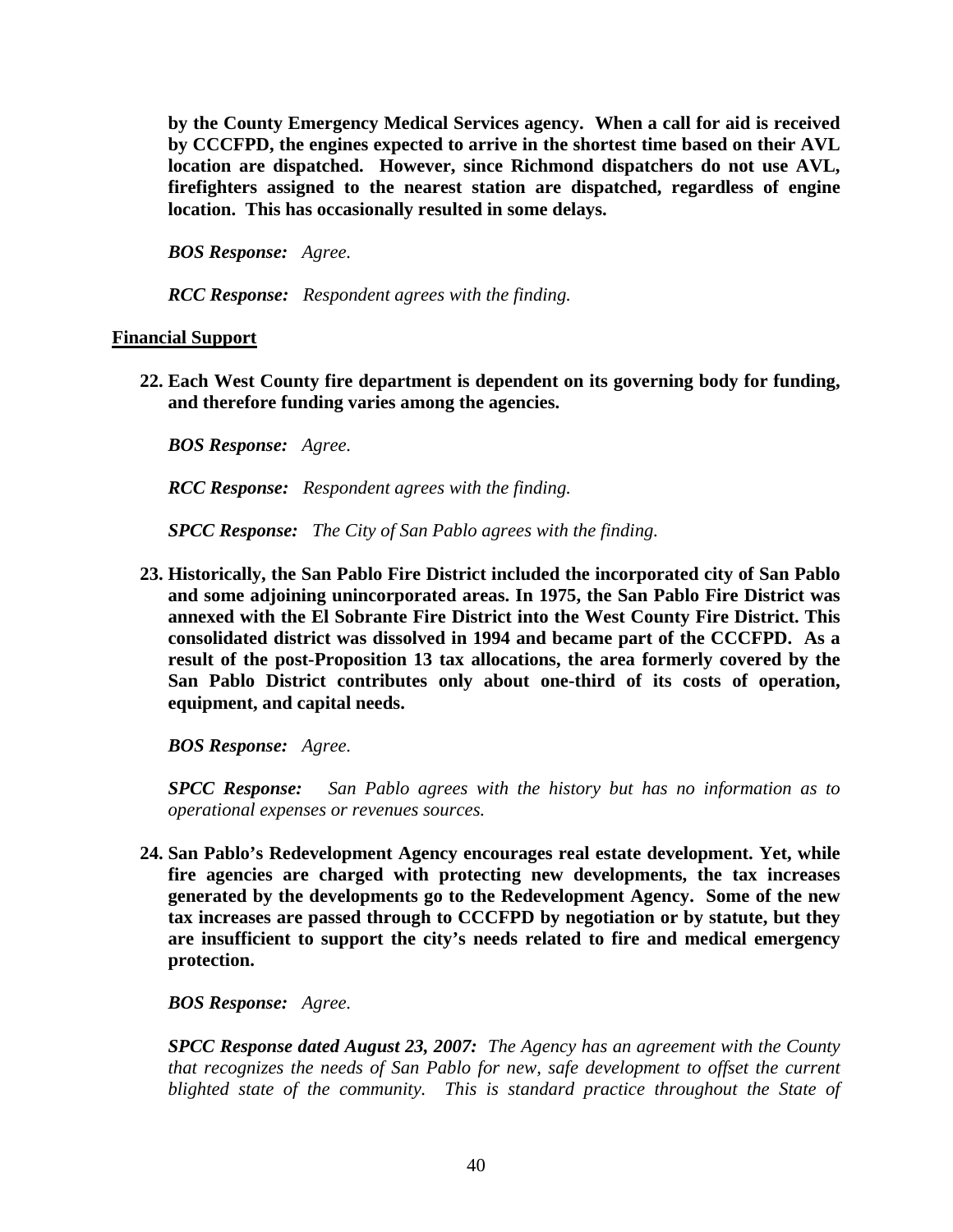*California, and these revenues are being used wisely to assist the community with the lowest per capita income in the Bay Area.* 

*SPCC Response dated October 1, 2007: The City of San Pablo agrees with the finding, but wishes to clarify that there have been no "tax increases" in the normal sense of the word; rather, redevelopment activities within the City result in increased property tax revenue based on higher assessed valuations by the County Assessor's office. Further, the City agreed to supplement the redevelopment monies provided to CCCFPD by "negotiation or statute" by an additional \$180,000 for fiscal year 2006-2007.*

**25. The CCCFPD's single engine company located in San Pablo is the busiest in the County, and one of the busiest in California. It has three firefighters on duty at any given time, who respond to a population in excess of 35,000 people. Three firefighters are not sufficient to fight a structure fire, so in every case, the occupants, contents, and structure are at risk until firefighting crews and equipment arrive from other departments in West County.** 

*BOS Response: Agree.* 

*SPCC Response dated August 23, 2007: The County Board of Supervisors sets the budget that delivers the service level for fire protection throughout all of the CCCFPD. Only the Board can address this question.* 

*SPCC Response dated October 1, 2007: The City of San Pablo partially disagrees. The portion of the finding disagreed with concludes that three firefighters are not sufficient to fight a structure fire, placing occupants, contents and structure at risk "in every case." Structure fires presumably vary by size, type of construction materials, contents of the building, and whether they contain fire sprinkler systems. The City disagrees that the San Pablo engine company as presently constituted is insufficient in every case to fight a structure fire.*

**26. In West County, El Cerrito and Kensington maintain a ratio of one firefighter for every 3,400 in population. Richmond's ratio is about one for 5,300. Pinole and Rodeo-Hercules maintain one for every 6,000 people. The San Pablo station would require two more engine companies to match Richmond's ratio. Meanwhile, it falls to the agencies adjoining the San Pablo area to answer calls on a regular basis in San Pablo and environs.** 

*BOS Response: Agree. In addition, the presence of Casino San Pablo has increased the number of calls. In 2004, CCCFPD responded to 28 emergency calls at the Casino. As the Casino expanded, the number of required responses increased, with 101 responses in 2006.* 

*RCC Response: Respondent partially disagrees with the finding. Richmond's ratio is about one for 3875*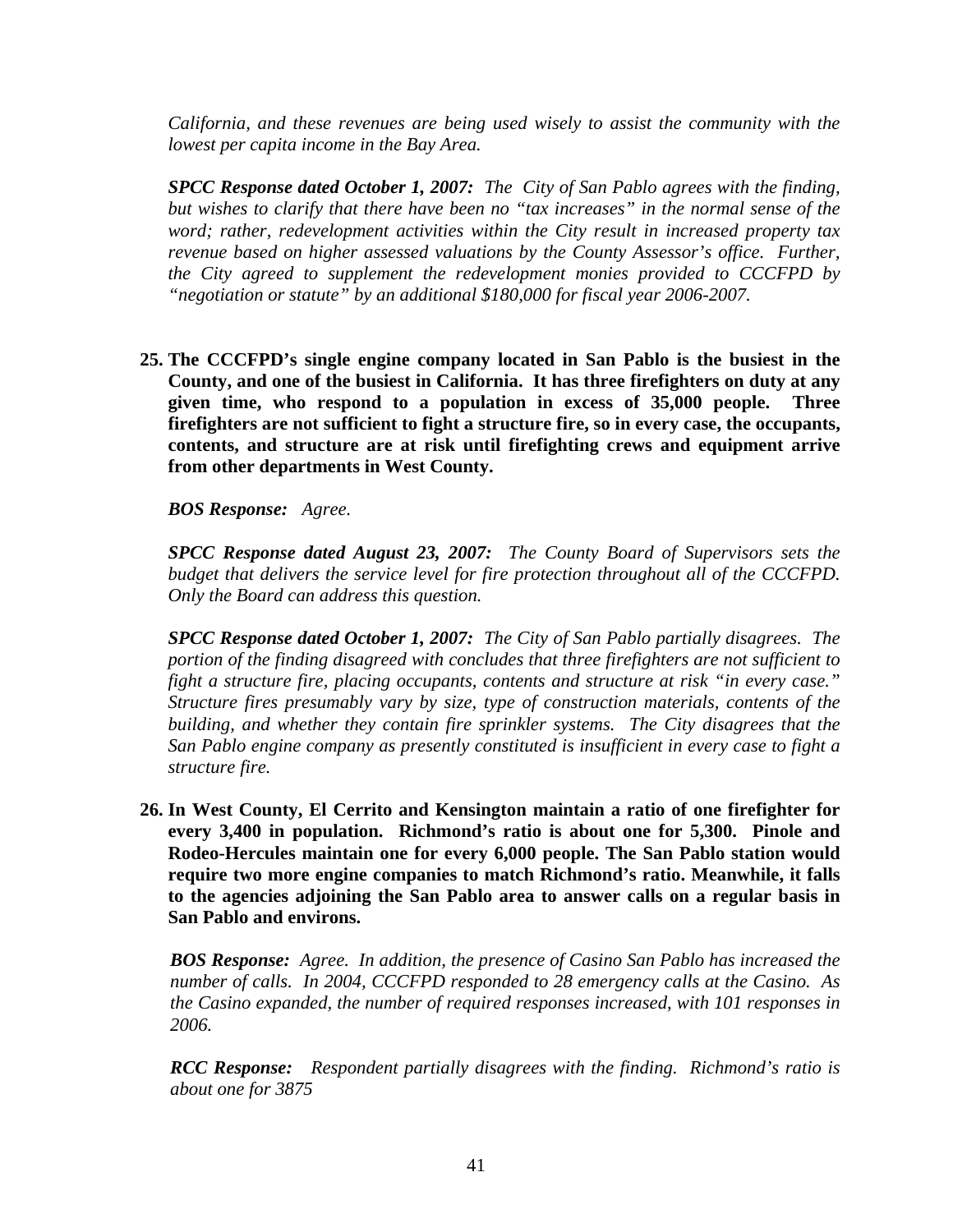*SPCC Response dated August 23, 2007: San Pablo is part of the CCCFPD which is governed by the County Board of Supervisors who establishes funding and service levels. San Pablo is paying up to \$180,000 per year to the CCCFPD to cover expenses owed to Richmond for out-of-area service calls. Additionally, perhaps the composition of the area to be protected dictates the number of firefighters. As an example, Richmond and Rodeo must be prepared to respond to refinery fires..* 

*SPCC Response dated October 1, 2007: The City of San Pablo agrees with the finding.* 

**27. The CCCFPD engine company in San Pablo is housed in temporary structures. It is inadequate to house an additional truck or engine, and another engine company.** 

*BOS Response: Agree.* 

*SPCC Response: We accept the Grand Jury's finding.* 

**28. Richmond terminated its automatic aid agreement with CCCFPD, effective August 1, 2002. The initial reasons given by Richmond were that the assumption of control of two El Sobrante stations by CCCFPD, and CCCFPD's refusal to utilize Richmond's 800 MHz radio, were somehow "unsafe." Later, Richmond claimed it was financially subsidizing CCCFPD, by virtue of its need to respond to an excess number of calls in and around San Pablo, along with dispatching greater numbers of personnel and equipment to the emergency scene. Automatic aid was resumed in July 2006 based upon a written one-year agreement. The agreement requires the agency responding more often to the other agency's calls to reimburse that agency based on an hourly formula that includes the number of firefighters dispatched.** 

*BOS Response: Agree.* 

*RCC Response: Respondent disagrees with the finding. Richmond Fire discontinued automatic aid with the county for a number of reasons. The biggest challenge was that the Contra Costa County Fire Protection District was not interested in working collaboratively with us to resolve response issues. There was also no interest in training, common dispatching, working the same shift schedule, or compensation to the city of Richmond for services provided. The Richmond Fire Department was expected to provide fire service into North Richmond, San Pablo, East Richmond Heights and El Sobrante at no cost to the County (See #26).* 

**29. In 2007, San Pablo agreed to reimburse CCCFPD up to \$180,000 annually for fire and medical emergency service costs incurred within the city, because of the formula in CCCFPD's written agreement with Richmond. CCCFPD has agreed to augment this sum with up to \$70,000 annually, such funds available for reimbursement to Richmond.** 

*BOS Response: Agree.*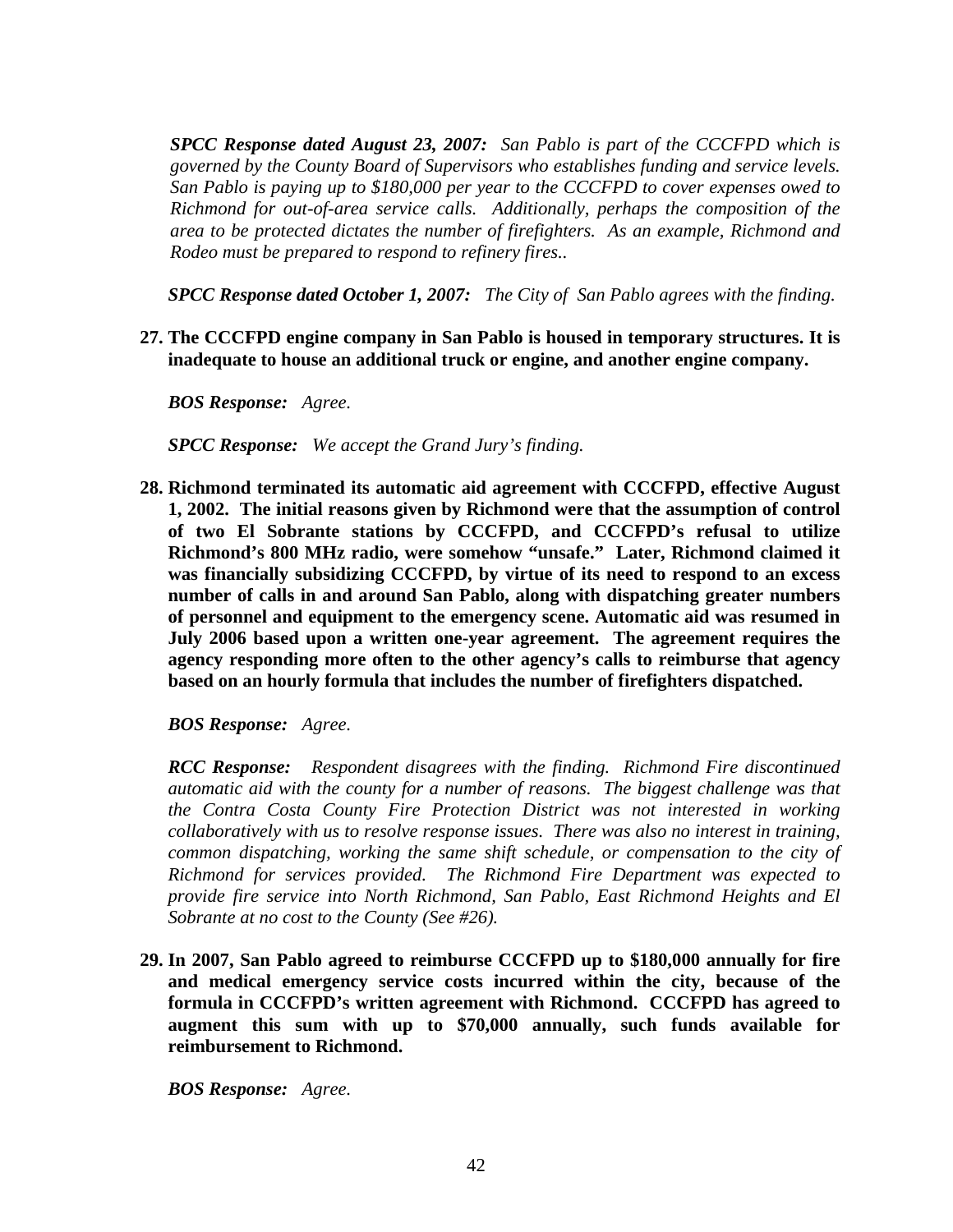*RCC Response: Respondent agrees with the finding.* 

*SPCC Response dated August 23, 2007: San Pablo assumes that the CCCFPD amount is to reimburse Richmond for calls into the unincorporated areas to which Richmond responds.* 

*SPCC Response dated October 1, 2007: The City of San Pablo agrees with the finding.* 

**30. Consolidation of all West County fire departments has been studied a number of times, but never adopted. Currently there is not sufficient political support for a total consolidation. Most of the perceived benefits of consolidation can be accomplished by agreements among the West County departments, as has been done so successfully for the coverage of geographic areas.** 

*BOS Response: Agree.* 

*RCC Response: Respondent agrees with the finding.* 

*SPCC Response dated August 23, 2007: San Pablo has no jurisdiction in this area.* 

*SPCC Response dated October 1, 2007: The City of San Pablo agrees with the finding. The City has not studied fire consolidation and has no information regarding this subject.* 

#### **RECOMMENDATIONS**

#### **The 2006-2007 Contra Costa County Grand Jury recommends:**

**1. That agreements to respond across agency boundaries be put into writing.** 

*BOS Response: Has not yet been implemented, but will be implemented by November 22, 2007.* 

*RCC Response: The recommendation has been implemented.* 

*A draft of the automatic aid agreement between the City of Richmond and the Contra Costa County Fire Protection District was presented to the Richmond City Council at the July 17, 2007 meeting. There are still some changes that must occur in this agreement before it is brought back to the City Council in its final form.* 

**2. That Richmond implement a plan within six months of this report to hire paramedic firefighters, and/or provide paramedic training for some of its firefighters, with the goal of staffing each of its engine companies with a paramedic.** 

*BOS Response: Required from the Richmond City Council.*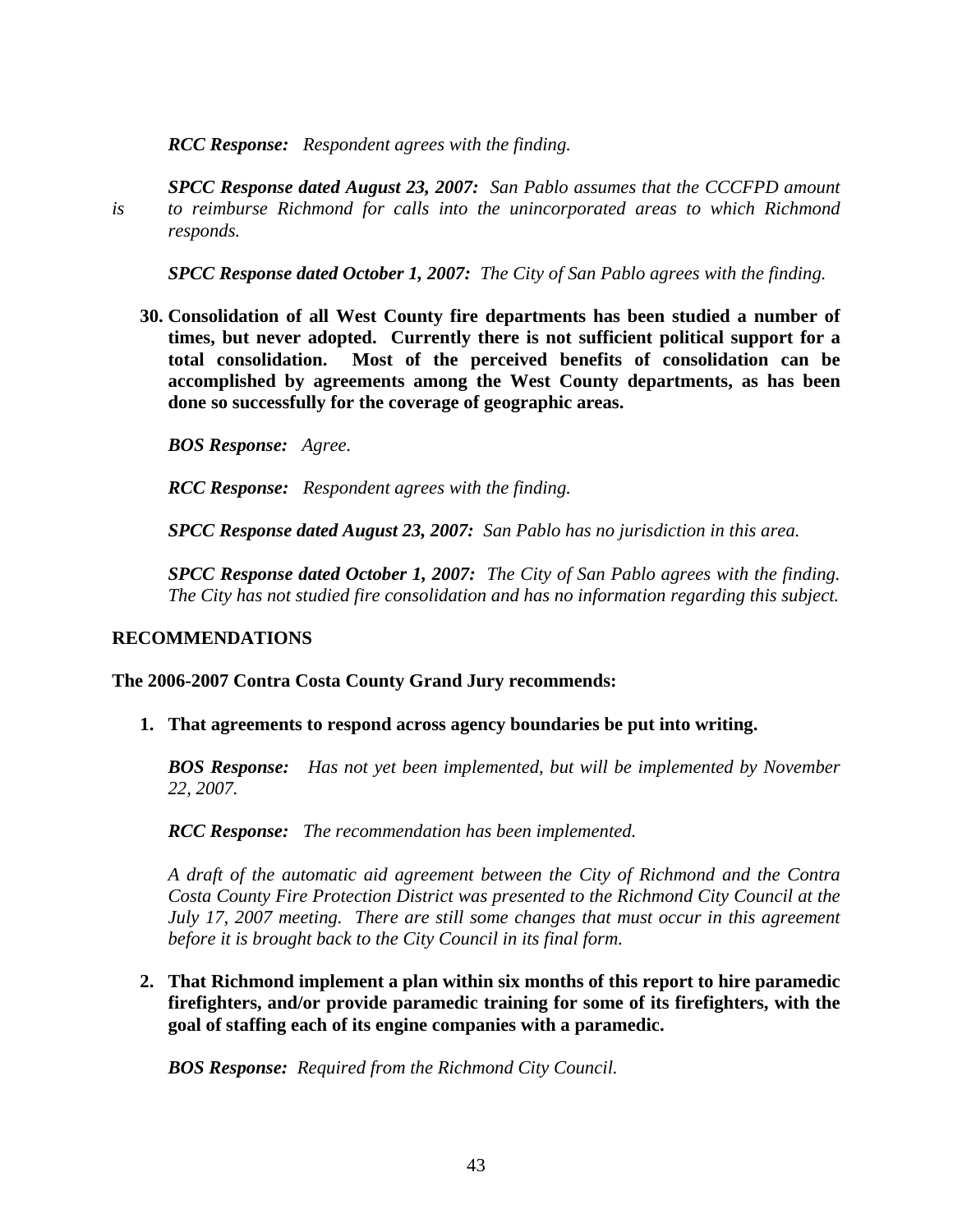*RCC Response: The recommendation h as not yet been implemented.* 

*The Richmond Fire Department has been working with Pam Dodson from the Contra Costa Emergency Medical Services office to determine the appropriate course of action for implementation of a paramedic program. The first step is to upgrade our current E.M.T. program to enhanced E.M.T. status. This will take approximately three months to accomplish. In approximately six months a paramedic pilot program involving one engine company can be implemented. The goal is to gradually have at least one licensed paramedic on all engine companies. Other considerations are negotiations with the Firefighters bargaining unit over a change in working conditions and to greatly improve diversity within the paramedic applicant pool so that more African-Americans, Latinos, Asians and Women are included.* 

# **3. That Richmond and CCCFPD participate in the inter-operability studies currently under way, or any that may be undertaken, with the goal of improving inter-agency communications for use in the event of a large-scale public emergency.**

*BOS Response: Has been implemented. Contra Costa County Fire District is an original member of the task force working to develop a regional communications system and the County Board of Supervisors has already signed a letter of intent to participate in the project.* 

*RCC Response: The recommendation has been implemented.* 

*The Richmond Fire Department, Police Department and Public Works Department with approval from the City Manager and the City Council have become members of the East Bay Regional Communications System (EBRCS) Joint Powers Authority (JPA). This J. P.A. was formed in order to create an 800MHz radio system that will dispatch and link Fire, Police and Public Works entities throughout Contra Costa and Alameda Counties. Anticipated completion date of the system is approximately 2 years.* 

**4. That Richmond and Contra Costa County budget the funds necessary to implement the recommendations resulting from the inter-operability studies done pursuant to Recommendation #3 or otherwise.** 

*BOS Response: Has not yet been implemented, but will be implemented at the appropriate time when the system costs are identified for each agency.* 

*RCC Response: The recommendation has been implemented.* 

*The City of Richmond has signed a letter of intent and a joint powers agreement to become a member of the East Bay Regional Communicators System. Funds for this purpose are in the current budget.* 

**5. That Richmond complete its study of the AVL system, and join the AVL system within six months of this report.**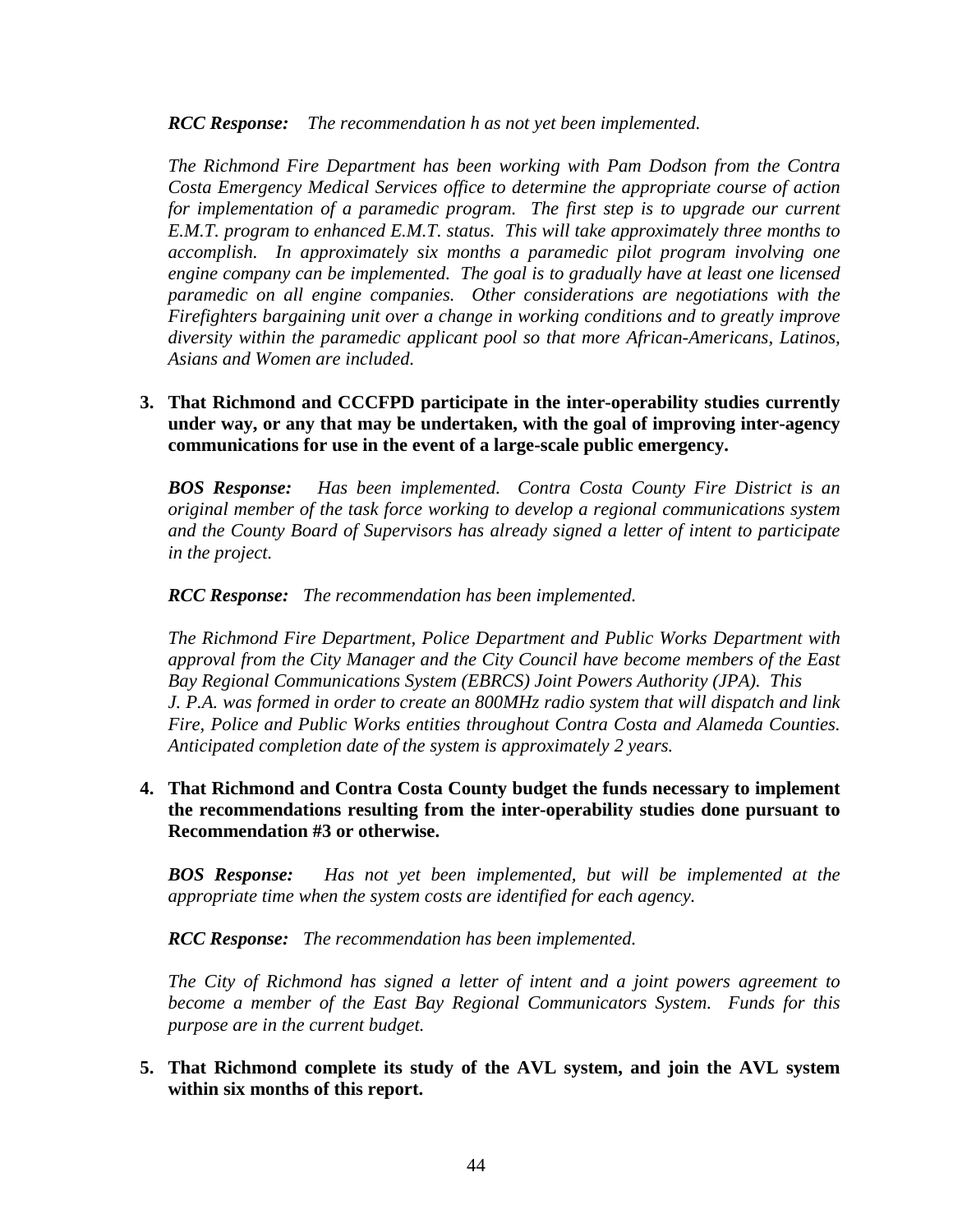*BOS Response: Required from the Richmond City Council.* 

*RCC Response: The recommendation has not yet been implemented.* 

*The Automatic Vehicle Locator (AVL) system would have to be an added component to the New World Computer Aided Dispatch System utilized in the Richmond Police/Fire Dispatch Center. The estimated cost of this system is \$45,000. Additional funding would be required before acquisition and implementation occurred. The Richmond Fire Department has already been programmed into Contra Costa County Fire's AVL system and has been an active user for over a year.* 

# **6. That Contra Costa County and Richmond, within six months of this report, enter into a long-term agreement that will fairly compensate for the net difference in cost of emergency responses across Richmond's city limit lines.**

*BOS Response: Has not yet been implemented, but will be implemented as soon as possible. A temporary agreement is currently in effect between Contra Costa County Fire District and Richmond Fire.* 

*RCC Response: The recommendation has not yet been implemented.* 

*The Richmond Fire Department on behalf of the City of Richmond is working with the Contra Costa County Fire Protection District to finalize a permanent automatic aid agreement in the next six months. The current preliminary automatic aid agreement has a formula for payment that will reimburse the appropriate fire agency for the net difference in calls.* 

# **7. That Contra Costa County and San Pablo, within six months of this report, enter into an agreement that will provide that San Pablo pay the approximate net difference in costs of automatic aid responses into the city by other agencies.**

*BOS Response: Requires further analysis. The mutual/automatic aid system is designed to provide assistance to other agencies without compensation. The system has worked successfully for decades, and has leveraged the resources of fire districts to the benefit of all. The current one year agreement with the City of Richmond is an anomaly. If a contractual relationship is necessary to assure automatic aid response upon expiration of the contract with the City of Richmond, then the Fire District will conduct an analysis to identify available options* 

*SPCC Response dated August 23, 2007: That Contra Costa County and San Pablo, within six months of this report, enter into an agreement that will provide that San Pablo pay the approximate net difference in costs of automatic aid responses into the city by other Agencies.* 

*SPCC Response dated October 1, 2007: The recommendation will not be implemented as far as a formal written agreement within such time period. The City did not enter into*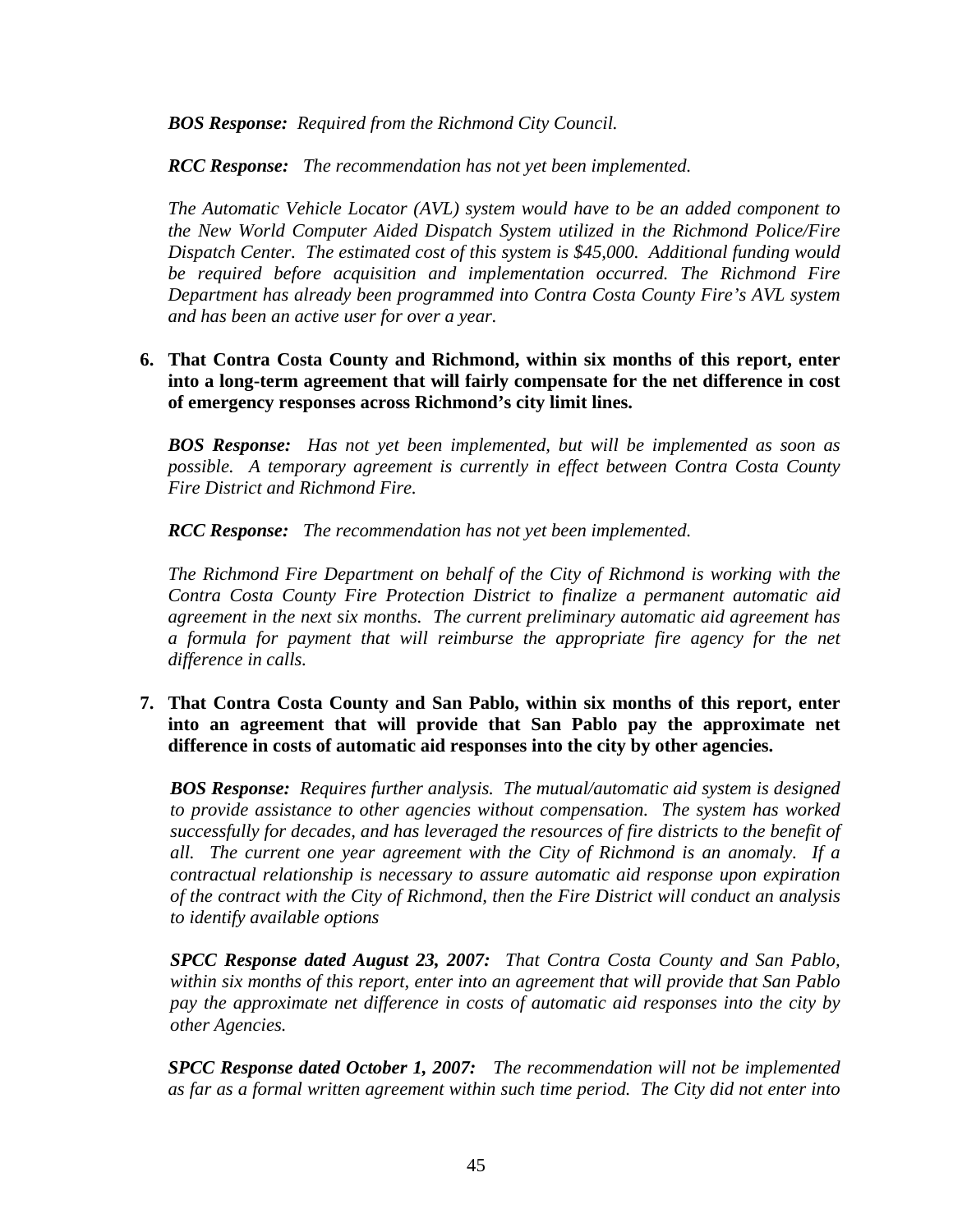*a written agreement earlier this year based on the lack of contractually definite terms and provisions specifying the exact obligations of each party; and further out of a fiscally responsible desire to review services provided under the automatic aid relationship. Due to the uncertainties and lack of specific information involved, and the lack of time before the deadline expressed in the Grand Jury's recommendation, the City believes that a written agreement cannot be finalized in such a short period. The City Council has, however, demonstrated its commitment to ensure that San Pablo pays its fair share of fire protection costs. It adopted Resolution 2007-21, which provides that San Pablo will pay its pro-rata share of automatic aid responses from the City of Richmond Fire Department into the City of San Pablo for fiscal year 2006-2007. Again, the San Pablo City Council*  has publicly expressed its wiliness, and demonstrated its commitment to support the *CCFPD to the extent fair and necessary, as witnessed by Resolution 2007-21. The City unilaterally continued this obligation by appropriating \$180,000 in its budget for fiscal year 2007-2008. As further information becomes available, the city is not adverse to memorializing this commitment into a fair written agreement.* 

#### **8. That Contra Costa County, within six months of this report, publish, and within one year adopt, a plan to increase from one to two engine companies within the city or environs of San Pablo.**

*BOS Response: Requires further analysis. The Fire District will invite the City of San Pablo to join with them in assessing the fire protection and medical emergency response needs of the city of San Pablo, including Casino San Pablo. Within six months, the Fire District will produce a plan on how to meet those needs, including capital improvement, staffing and financing options.* 

*SPCC Response: Only the Board of Supervisors can respond to this recommendation.* 

# **9. That Contra Costa County, within six months of this report, publish, and within one year adopt, a plan for fire station construction in San Pablo which will provide adequate housing for at least two engines and crews.**

*BOS Response: Has not yet been implemented, but will be implemented in accordance to the Grand Jury recommended time frame. The Fire District will invite the City of San Pablo to join with them in assessing options for constructing and financing a new fire station in San Pablo. The District will formulate its recommended plan with six months.* 

*SPCC Response: Only the Board of Supervisors can respond to this recommendation.*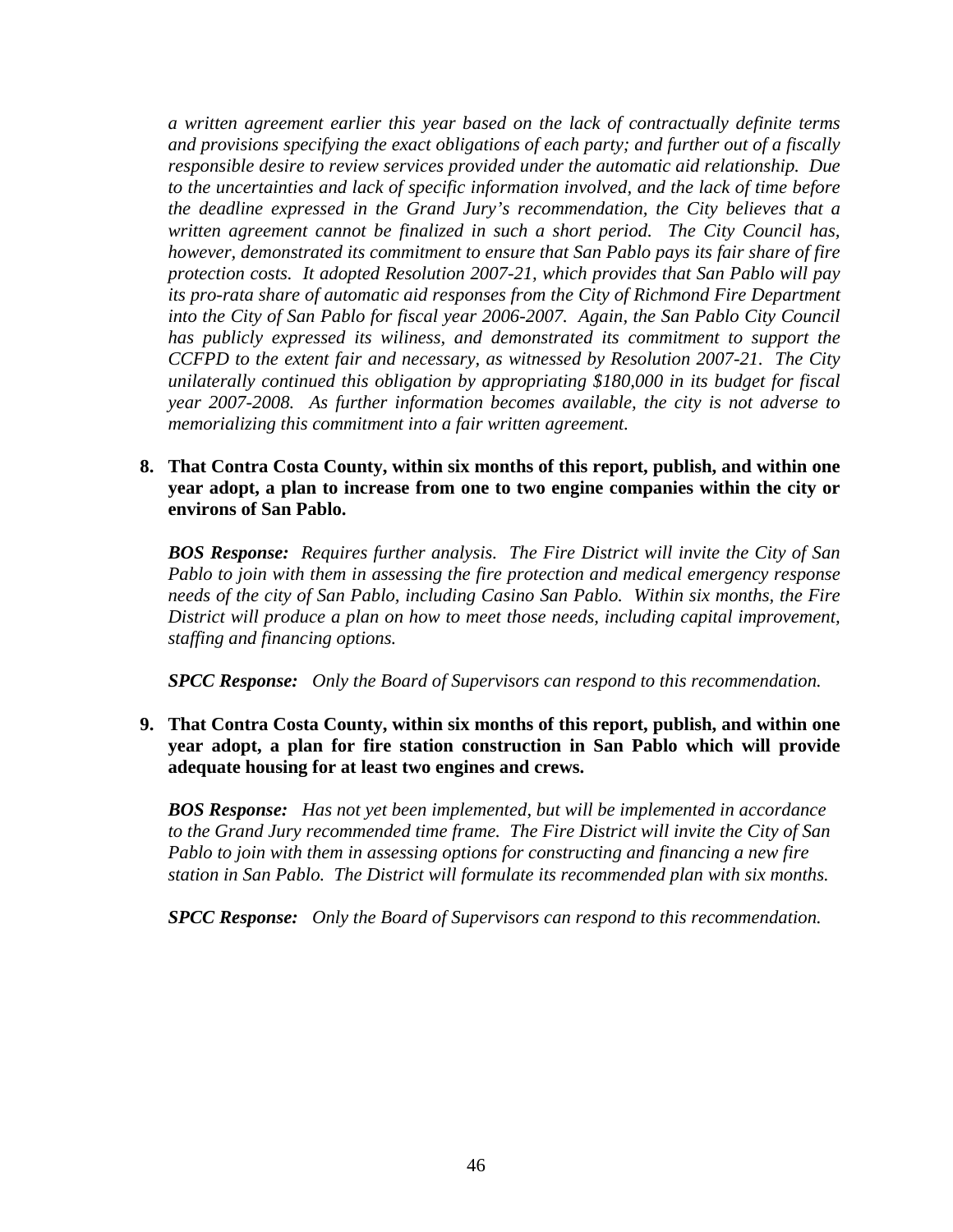# **CONTRA COSTA COUNTY GRAND JURY REPORT 0708**

# **MAYDAY, MAYDAY, MAYDAY! THE COUNTY DRIFTS EVER CLOSER TO THE "OPEB" ROCKS**

Growing Retiree Health Care Costs Demand Board of Supervisors Action

*Response from Contra Costa County Board of Supervisors* 

# **FINDINGS**

**1. The Contra Costa County Board of Supervisors has the responsibility to resolve the County's unfunded OPEB liability issues.** 

*Response: Partially disagree. Per Government Accounting Standards Board (GASB) Statement 45, the County has the responsibility to report the County's unfunded OPEB liability. However, the County agrees that it is the Board of Supervisors responsibility to address the County's OPEB liability.* 

# **2. In April 2001, an independent actuarial firm report to the County identified the unfunded OPEB liability for County retirees.**

*Response: Agree, with the clarification that the report was ordered to determine the cost of offering to extend health insurance coverage for those retirees who were not covered by a County health plan.* 

- **3. The subject of the unfunded OPEB liability has been the topic of three previous Contra Costa County Grand Jury reports:** 
	- **Report No. 0404, "Take Action Now to Reduce Costs of Retiree Health Insurance" issued in 2004.**
	- **Report No. 0508, "Code Blue: County Health Care Costs" issued in 2005.**
	- **Report No. 0606, "County Ignores Retiree Health Costs: The Financial Tidal Wave" issued in 2006.**

*Response: Agree.* 

**4. In 2006, an outside consultant hired by the County issued a report that suggested the County set aside \$216 million annually for the next 30 years to close the unfunded health care obligation gap.** 

*Response: Disagree. In 2006, an outside consultant hired by the County issued a report that specifically states "There is no requirement for CCC to actually fund the ARC. The UAAL is the Accumulated Postretirement Benefit Obligation (APBO) less any assets held*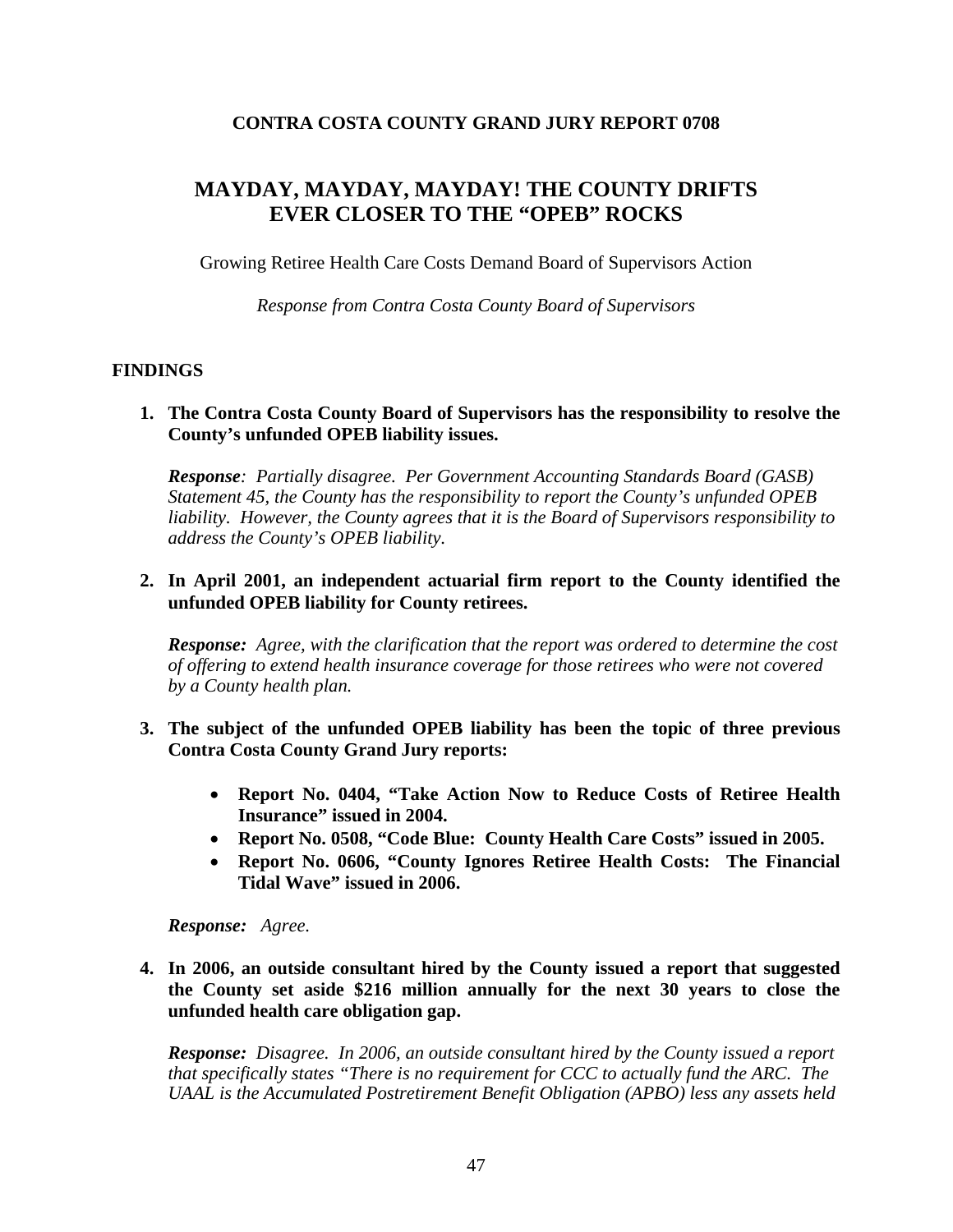*for the plan. Most government postretirement medical plans are currently funded on a pay-as-you-go basis with no dedicated assets or funding scheme." The actuarial report presented to the County did not and was not intended to provide recommendations on funding levels.* 

**5. In April 2007, the Board of Supervisors gave preliminary approval to a fiscal year 2007-08 budget that provides only \$33 million (vs. \$216 million) to cover the cost of health care benefits for the County's retirees and their eligible dependents.** 

*Response: Agree, with clarification that the Board of Supervisors gave preliminary approval to a fiscal year 2007-08 budget that provides \$36 million (vs. \$216 million) to cover the cost of health care benefits for the County's retirees and their eligible dependents. The \$36 million includes \$32.3 million for County and \$3.6 million for Special Districts.* 

**6. The County provides combined medical and dental plan benefits to active employees, qualified retirees, and dependents of both groups. The County subsidizes most of the health care insurance premiums at rates varying from 80% to 98% for the medical plans and from 78% to 98% for the dental plans.** 

*Response: Agree, with clarification that the County subsidizes most of the health care insurance premiums at rates varying from 59% to 100% for the medical plans (dependent upon plan selected and choice on whether or not to take Medicare) and from 78% to 100% for the dental plans.*

**7. The County provides combined medical and dental plan benefits to approximately 7,800 active employees, 4,200 retirees, 330 surviving spouses of retirees and 16,000 reported dependent spouses, children and domestic partners for active and retired employees. Approximately 28,000 individuals currently rely on the County for employment related health care benefits.** 

*Response: Agree.* 

**8. Health care coverage for County retirees is a benefit of employment earned during employment and largely paid for by the County after retirement.** 

*Response: Partially disagree. The County presently gives retirees the benefits of access to County group health plans and subsidy of insurance premiums as described in Response No. 6. On an annual basis, the County presently pays the cost of subsidizing insurance premiums for retirees as described in Response No. 6.* 

**9. The County does not currently require retirees to secure Medicare Part B medical coverage once they reach Medicare-eligible age, but allows them to continue to rely on the County's medical and dental health benefit plans available to active employees as their primary coverage.** 

*Response: Agree.*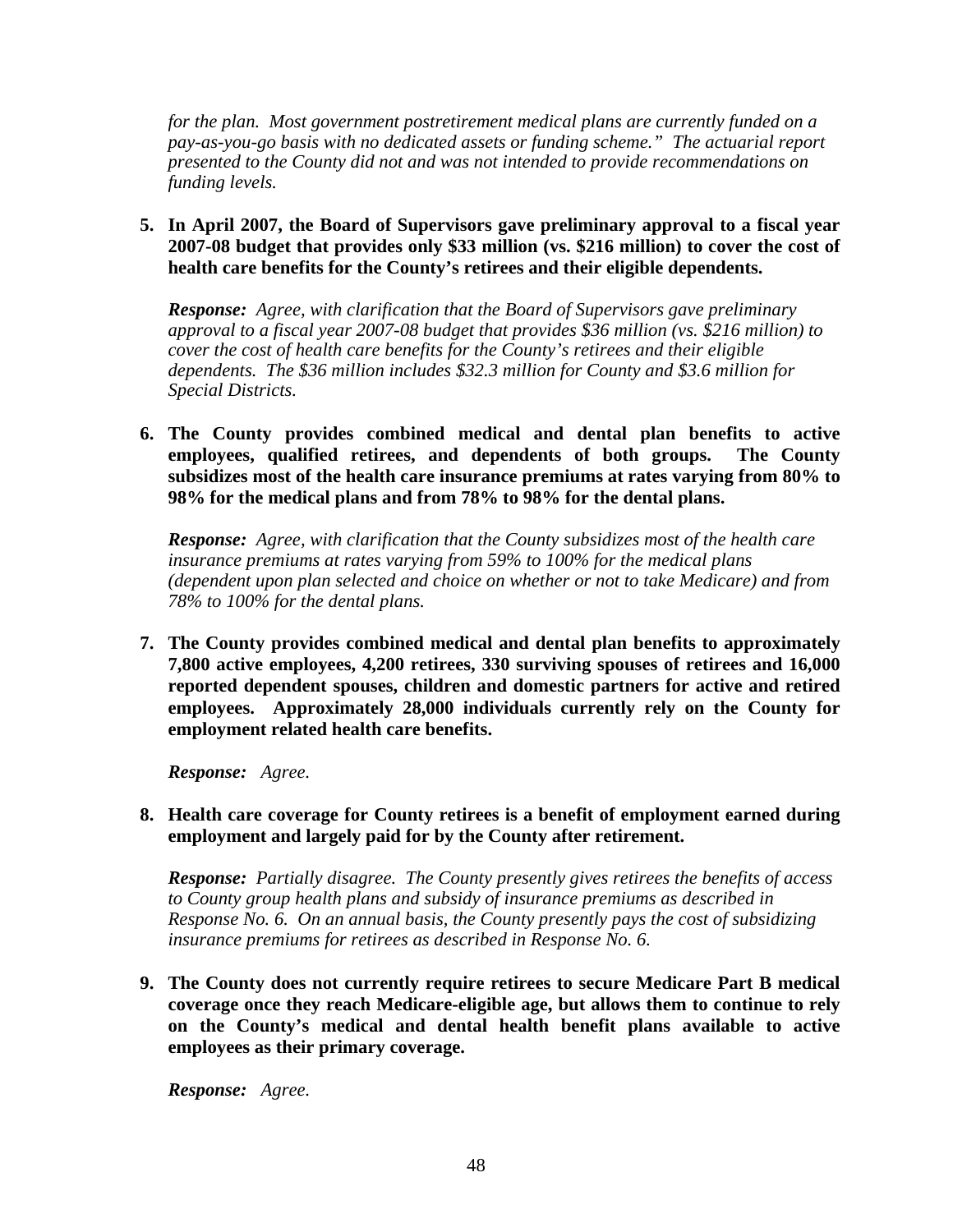**10. County deputy sheriffs, firefighters, and their dependents are not covered by the County's medical and dental plans. These "safety" employees participate in the California Public Employees Retirement System ("CalPERS") medical and dental plans under the terms of their labor contracts with enrollment conditions set by CalPERS. The County subsidizes the CalPERS insurance premiums at a rate comparable to that paid on behalf of other County employees.** 

*Response: Agree.* 

**11. Like many other public employers, the County reports the cost of retiree health benefits in their "Comprehensive Annual Financial Reports" during the employee's retirement years when the health insurance benefits are received by the retiree (cash basis, also known as "pay-as-you-go" or "PAYGO"), rather than during the employee's active service when the benefits are earned (accrual basis).** 

*Response: Agree, with the clarification that the County presently gives retirees the benefits of access to County group health plans and subsidy of insurance premiums as described in Response No. 6.* 

**12. Retiree medical benefit costs, using the PAYGO basis of accounting, have been growing at approximately 15%, compounded annually, for the last five years growing from \$15.9 million in fiscal year 2001-02 to \$32.4 million for the current fiscal year 2006-07. This growth is more than double the rate of overall County expenditures and two-and-a-half times faster than revenue growth over the same period.** 

*Response: Agree, with clarification that using un-audited figures for fiscal year 2006-07, retiree medical benefit costs, using the PAYGO basis of accounting, have been growing at approximately 16.1%, compounded annually, for the last five years - growing from \$15.9 million in fiscal year 2001-02 to \$33.2 million for fiscal year 2006-07. This growth is more than two-and-a-half times the rate of overall County expenditures and three-and-a-half times faster than revenue growth over the same period.* 

**13. Governmental Accounting Standards Board Statement Number 45 ("GASB 45"), "Accounting and Financial Reporting by Employers for Post-Employment Benefits Other Than Pensions," sets an accounting standard analogous to the governmental pension accounting standard. This standard requires the calculation and disclosure of an unfunded liability for government employee retiree health care benefits similar to the method already in place for recognizing the cost of government employee pensions.** 

*Response: Agree.* 

**14. GASB 45 accounting standards become effective with the County's fiscal year 2007- 08, which begins July 1, 2007. Under these standards, the County must:**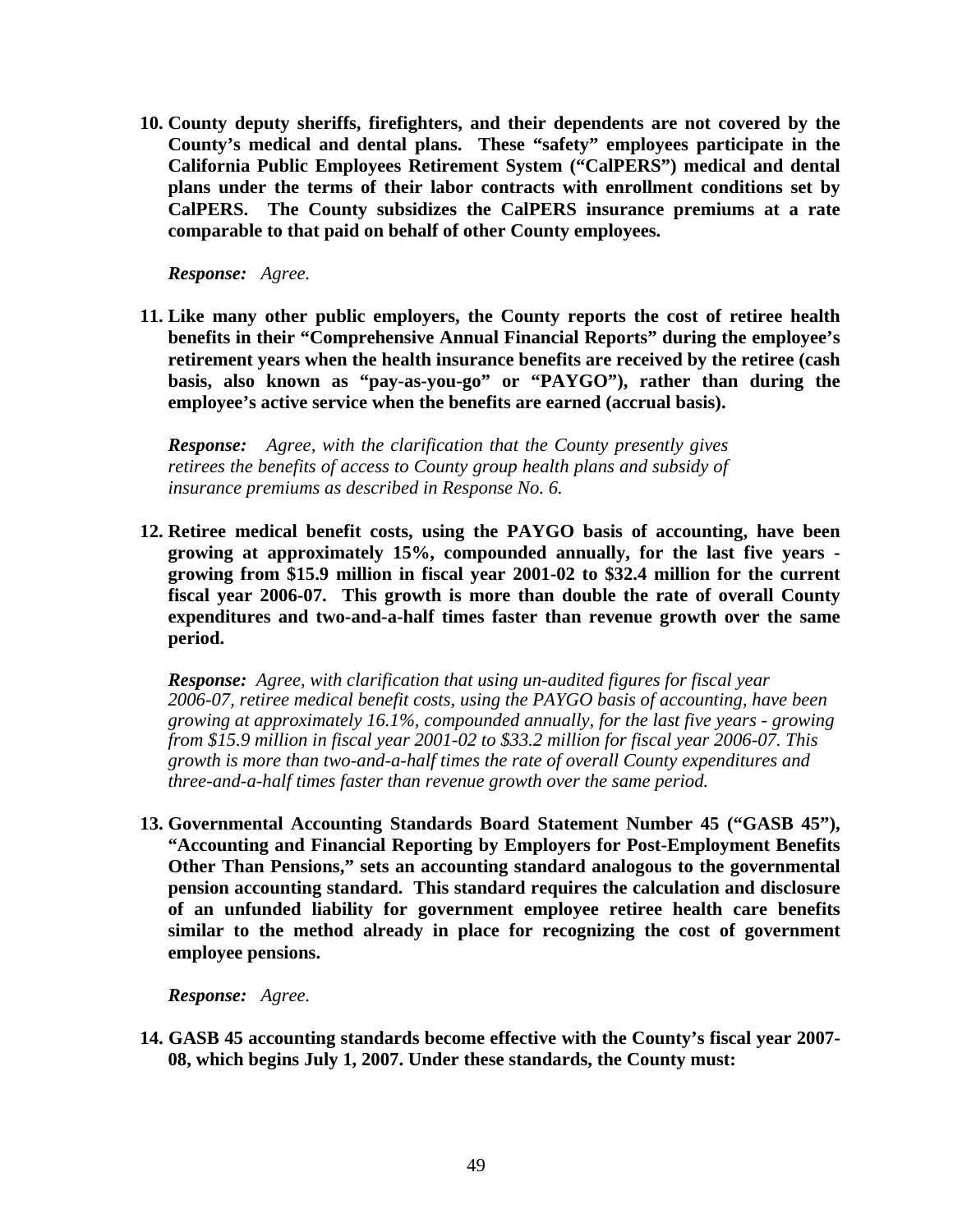- **Disclose the unfunded liability for health benefits (and other postemployment benefits other than pensions, that continue to be disclosed separately) that have been earned by all active and retired employees.**
- **To the extent they remain unfunded, increase its annual health care benefit cost to include the normal cost of benefits as they are earned, plus an amount that amortizes (funds over time on a systematic basis) the unfunded liability over a period not to exceed 30 years.**
- **Disclose the County funding policy for medical and dental benefits earned by active and retired employees to date and report this resulting liability.**

*Response: Agree, with the clarification that the County must disclose the unfunded liability for OPEB provided to retirees and active employees.* 

15. **An independent actuarial firm hired by the County analyzed the County's OPEB unfunded liability as of January 1, 2006 using two discount rate assumptions: (1) 4.5%, which relates to the current PAYGO method and (2) 7.9% which reflects the economics of a funded trust plan based on GASB 45. The results follow:** 

# **Contra Costa County Retiree Health Care Costs (Dollars in Millions)**

|  |                   |                        | <b>Annual Required Contribution</b> <sup>3</sup> |                   |                           |  |
|--|-------------------|------------------------|--------------------------------------------------|-------------------|---------------------------|--|
|  | <b>Discount</b>   | Unfunded               | Liability                                        | <b>Normal</b>     | <b>Total</b>              |  |
|  | Rate <sup>1</sup> | Liability <sup>2</sup> | Amortization <sup>4</sup>                        | Cost <sup>5</sup> | Contribution <sup>6</sup> |  |
|  | 4.5 $\%$          | \$2,571                | \$86                                             | \$130             | \$216                     |  |
|  | $7.9\%$           | 1,425                  | 48                                               | 55                | 103                       |  |

**Notes: 1) Discount rate is the annual rate by which future payments are adjusted to reflect the current value of the obligation; 2) Unfunded liability refers to the total current value of a stream of future payments for which money has not been set aside; 3) Annual Required Contribution consists of the Normal Cost plus a portion of the total unfunded accrued actuarial liability amortization for the year; 4) Liability Amortization is the annual payment necessary to pay off a specific liability over a fixed period of time, in this case 30 years; 5) Normal cost is amount necessary to meet the current expense of the benefit earned during the period regardless of when the amount will be paid; and 6) Total Contribution consists of the Liability Amortization and Normal Costs.**

*Response: Agree.* 

- **16. Options to address the OPEB liability discussed to date by the County's consultant and County staff in public meetings include:** 
	- **Continue the current PAYGO funding method that will minimize the short-term budget impact but will have long-term budget implications as deferred health care benefit costs continue to accelerate and current costs, earned by active employees, are added to the liability.**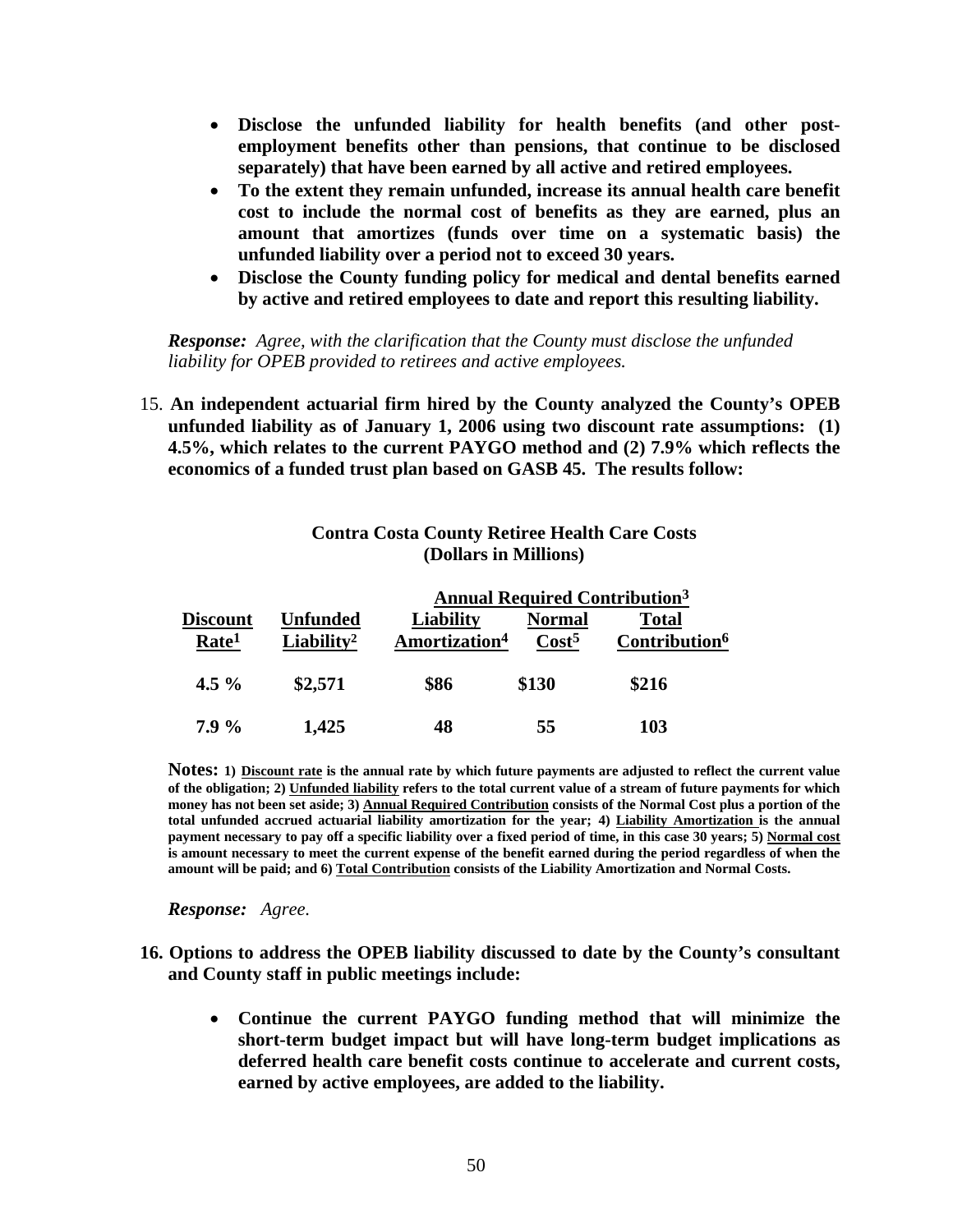- **Modify the existing medical and dental benefit plans by changing eligibility requirements, coverage amounts, deductibles, co-pays, co-insurance, changing the amount the County contributes towards coverage and the separation of the health care costs incurred by the active employees and retired participants.**
- **Establish and partially pre-fund an irrevocable trust that will enable the County to reduce reported liability and Annual Required Contribution by allowing the County to use a higher discount rate. (An irrevocable trust is a separate legal entity created to hold assets dedicated to meeting the obligations to the entitled beneficiaries of the trust.)**
- **Combining options by modifying the current health care plans and conditions of retirement coverage plus partially pre-funding the existing liability using an irrevocable trust.**

*Response: Agree.* 

**17. Creating an irrevocable trust to secure the pre-funded assets against other uses, and funding it annually, would minimize the reported liability and reduce the required minimum annual amortization amount.** 

*Response: Agree.* 

**18. The County does not currently have a separate irrevocable trust for paying retiree health benefits.** 

*Response: Agree.* 

**19. According to the "Comprehensive Annual Financial Report" as of June 30, 2006, the County's debt limit (five percent of valuations subject to taxation) was \$6.6 billion. The total amount of debt applicable to the debt limit was \$0.7 billion, net of assets in the debt service funds and other deductions allowed by law. This would enable the County to issue an additional \$5.9 billion of debt.** 

*Response: Agree.* 

- 20. **The County has issued pension obligation bonds to lock in interest rates significantly below the discount rate used by the Contra Costa County Employees Retirement Association Trust, thereby reducing the annual payment due from the County. As of June 30, 2006, \$667 million of pension obligation bonds were still outstanding. The history of previous successful pension obligation bond issues follows:** 
	- **In 1994, the County issued \$337 million in taxable pension obligation bonds.**
	- **In 2001, the County restructured these bonds with a new issue in the amount of \$107 million.**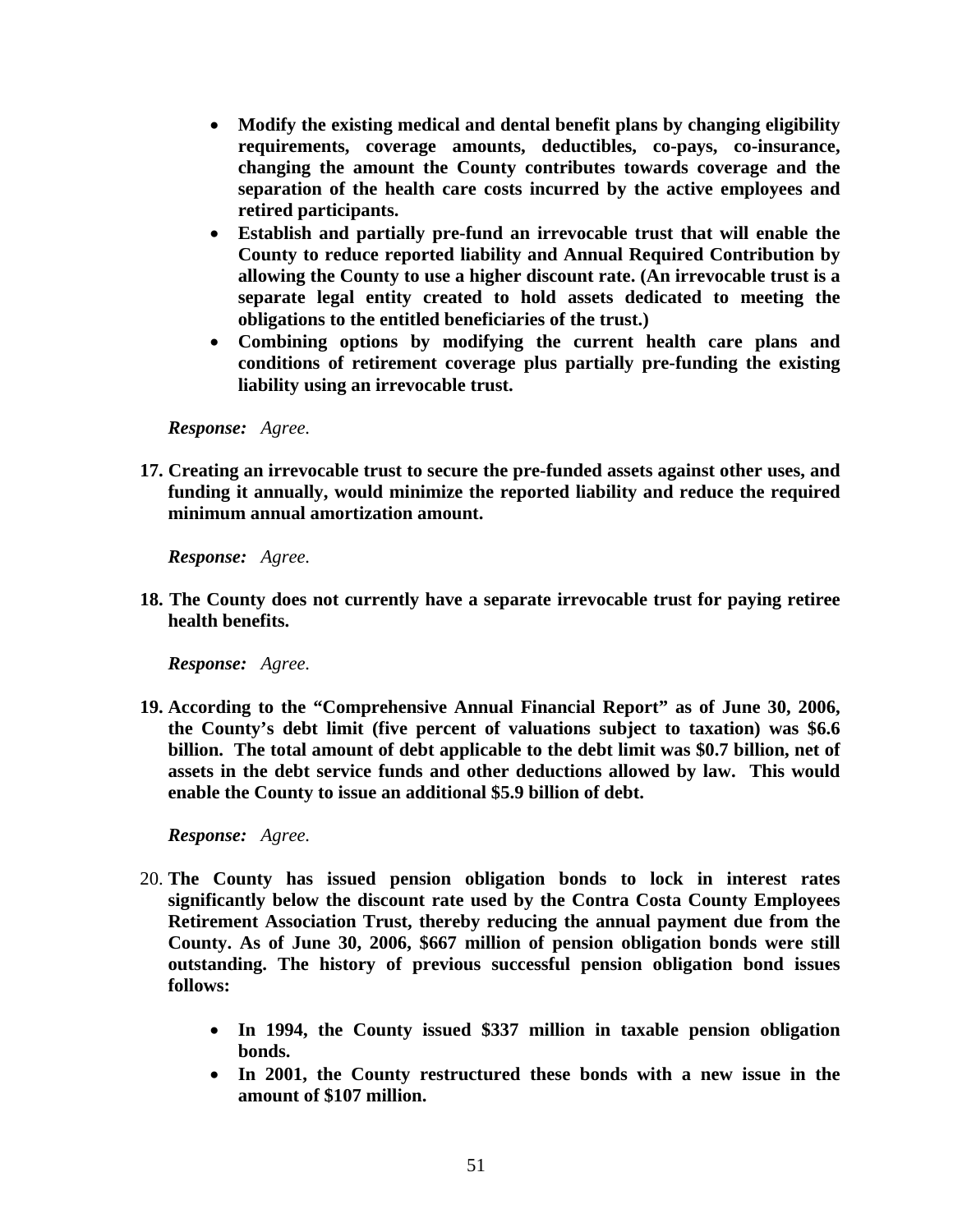- **In April 2003, the County issued \$323 million in taxable pension obligation bonds.**
- **In July 2005, the Contra Costa County Fire Protection District issued \$130 million in taxable pension obligation bonds.**

*Response: Agree, with the clarification that the ultimate success of a POB issue cannot be determined until it reaches maturity.* 

**21. Federal and state reimbursements for mandated services (e.g., health and social) provided by the County account for approximately 55% of the County's total operating budget. Federal and state guidelines that establish the principles and standards for allowable reimbursements include some pre-funding costs. However, the extent to which pre-funded health benefit costs are reimbursable by the federal and state governments has not yet been formalized.** 

*Response: Agree.* 

**22. Credit rating agencies have indicated that management of the retiree health care liability will influence credit ratings for public agencies. Contra Costa County, like other counties, cities and special districts, and even states, are likewise required to report unfunded OPEB liability, if they follow GASB 45.** 

*Response: Agree.* 

**23. An outside consultant hired by the County has advised that the credit rating agencies will look favorably on public agencies that develop mitigation plans and demonstrate progress in implementing those plans to address the OPEB liability.** 

*Response: Agree.* 

**24. County employees, other than safety employees (deputy sheriffs and firefighters), employed on or after January 1, 2007, must have worked for the County for 15 years, and have retired directly from the County, to receive retiree health care benefits.** 

*Response: Agree, with clarification that employees who file for deferred retirement may elect not to maintain participation in their County health and/or dental plan during their deferred retirement period, in which case they and their eligible family members will receive the same coverage and County subvention in any County health and/or dental plan when they begin to receive retirement benefits as retirees who did not defer retirement, provided 1) the deferred retiree draws a monthly retirement allowance within 24 months after separation from County service; and 2) reinstatement to a County group health and/or dental plan will only occur following a three (3) full calendar month waiting period after the month in which the deferred retiree's retirement allowance commences.*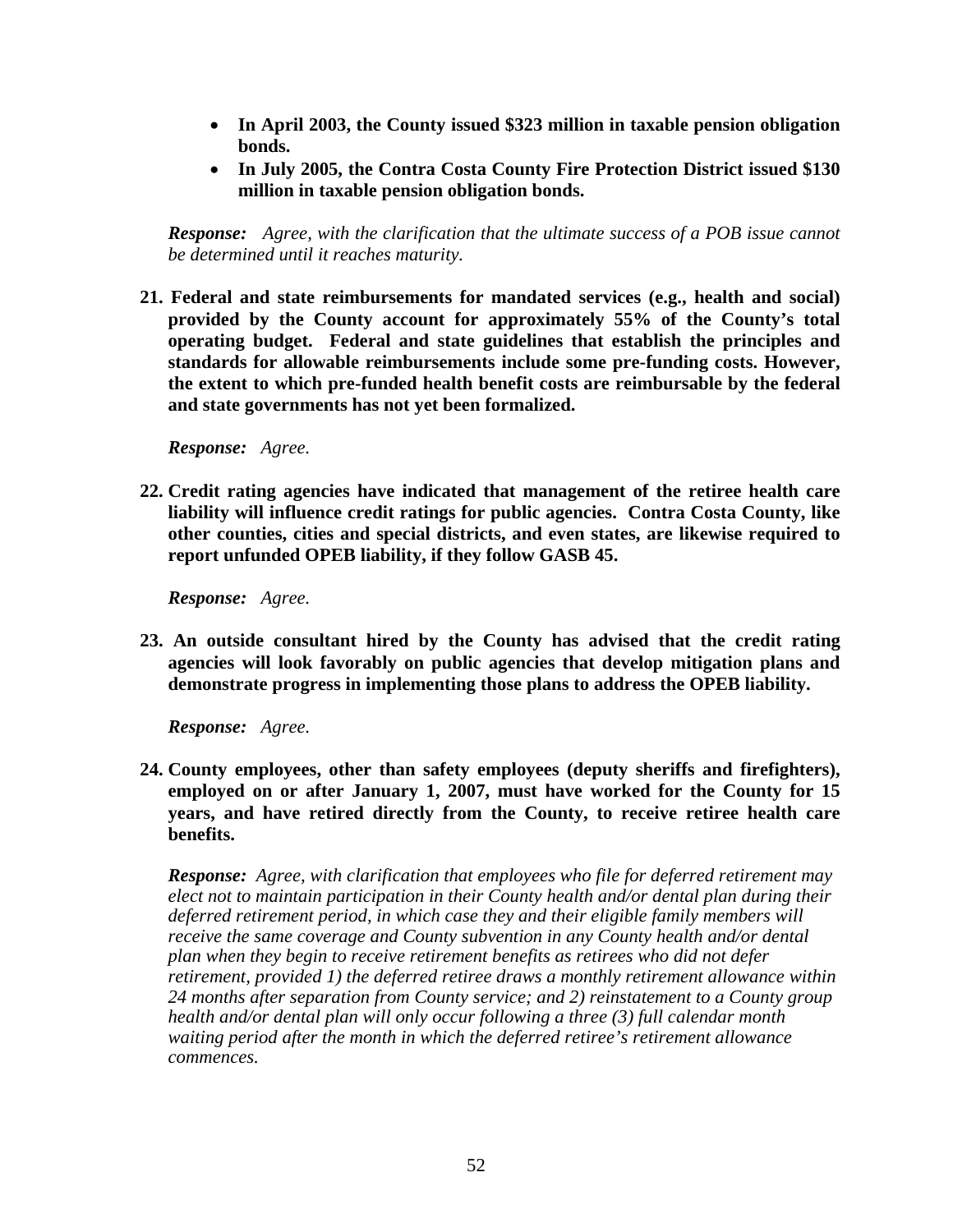**25. The County does not segregate the costs of medical and dental plan coverage for active employees and retirees. Instead, it combines or "pools" the costs for both groups and calculates a common or "blended" premium rate that is applied to all eligible parties. This has the effect of masking the higher health care costs for retirees and means the active employees, with their relatively lower health care requirements, subsidize a portion of the higher cost of providing benefits to retirees.** 

*Response: Agree, with the clarification that this "pooled" group includes only the retirees under age 65 and those retirees over age 65 without Medicare Parts A and B assigned.* 

**26. When Medicare Part B medical benefits are assigned to the County's insurance carriers, Medicare becomes the primary provider, leaving the County responsible only as a secondary provider. Retirees covered by Medicare are given credit for Medicare Part B premiums they pay directly to Social Security. Medicare health benefits are not uniformly assigned to the County's health plan carriers to help pay for the participants' medical care. The current coverage rules result in higher costs being absorbed by the County.** 

*Response: Agree, with the clarification that any time a retiree has Medicare Parts A and B, Medicare is primary to the County's insurance whether or not it is assigned to the carrier.* 

# **RECOMMENDATIONS**

*The Grand Jury has made many recommendations worthy of further consideration by the County. The Board of Supervisors notes, however, that some of the Grand Jury's recommendations pertain to issues which are the subject of the County's negotiations with employee organizations. While the Board makes every effort to provide direct and complete responses to the Grand Jury's recommendations, it is limited in its ability to respond to those recommendations before concluding its obligations under the Meyers-Milias-Brown Act ("MMBA"). In order to bargain in good faith under the MMBA, the County may not take a specific position on matters that are or may be the subject of labor negotiations before concluding its bargaining obligations. In those instances, the County has indicated in its responses that it may not directly respond to the Grand Jury recommendation.* 

**The 2006-07 Contra Costa County Grand Jury recommends that the County Board of Supervisors:** 

**1. Identify the County's legal obligation to provide medical and dental care to retired employees and to what extent the obligation can be modified for active employees and retirees.** 

*Response: Will not be implemented because it is not reasonable. The choice to seek*  legal advice on a specific topic, and the advice received, is a matter subject to the *attorney client privilege (Evid. Code, § 952.).*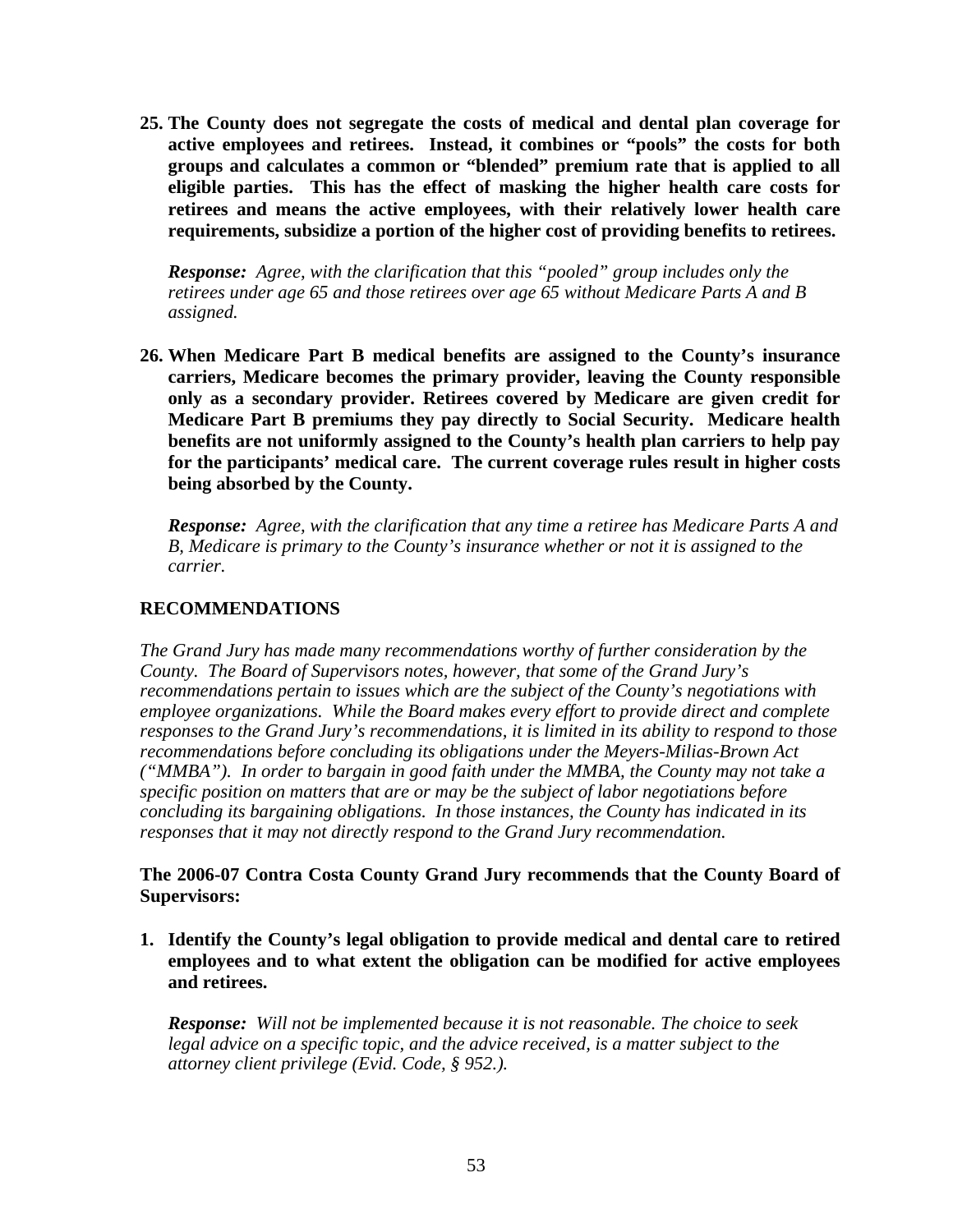**2. Negotiate with collective bargaining units, and implement for non-represented County employees, stricter health care benefit plan options to help stabilize current costs and limit future open ended obligations. Plan changes should consider more limited coverage, increased premium sharing by retired employees, a cap on the County's premium contributions, increased patient deductibles and co-payments and reduced annual and/or lifetime maximums.** 

*Response: Will not be implemented because it is not reasonable, since it would prevent the Board of Supervisors from engaging in the "good faith negotiations" with employee representatives as required by State law. However, the County is seriously considering all options for reducing its OPEB liability.* 

#### **3. Segregate active and retiree health insurance pools to allow more accurate recognition of actual costs attributed to the respective participant groups to better manage future medical and dental plan costs.**

*Response: Will not be implemented because it is not reasonable, since it would prevent the Board of Supervisors from engaging in the "good faith negotiations" with employee representatives as required by State law. However, the County is seriously considering all options for reducing its OPEB liability.* 

#### **4. Require all Medicare eligible retirees to secure Medicare Part B medical coverage and assign their Medicare benefits to the County's health plan carriers.**

*Response: Will not be implemented because it is not reasonable, since it would prevent the Board of Supervisors from engaging in the "good faith negotiations" with employee representatives as required by State law. However, the County is seriously considering all options for reducing its OPEB liability.* 

**5. Establish an irrevocable trust for OPEB benefits and mandate a policy that requires the current normal cost and an amount to amortize the unfunded liability annually, over a period not to exceed 30 years. Select a realistic discount rate reflecting the earning capability of the investment pool (discount rate) that will be met or exceeded 50 percent of the time.** 

*Response: Requires further analysis. The County Administrator will return to the Board of Supervisors within the next six months with a recommendation regarding establishing an irrevocable trust for OPEB benefits.* 

#### **6. Consider pre-funding a portion of the irrevocable trust with proceeds from OPEB obligation bonds.**

 *Response: Will be implemented. The Board of Supervisors will consider pre-funding a portion of the irrevocable trust with proceeds from OPEB obligation bonds following the next round of labor negotiations in 2008. The County is not agreeing to issue OPEB obligation bonds, the County is agreeing to consider doing so.*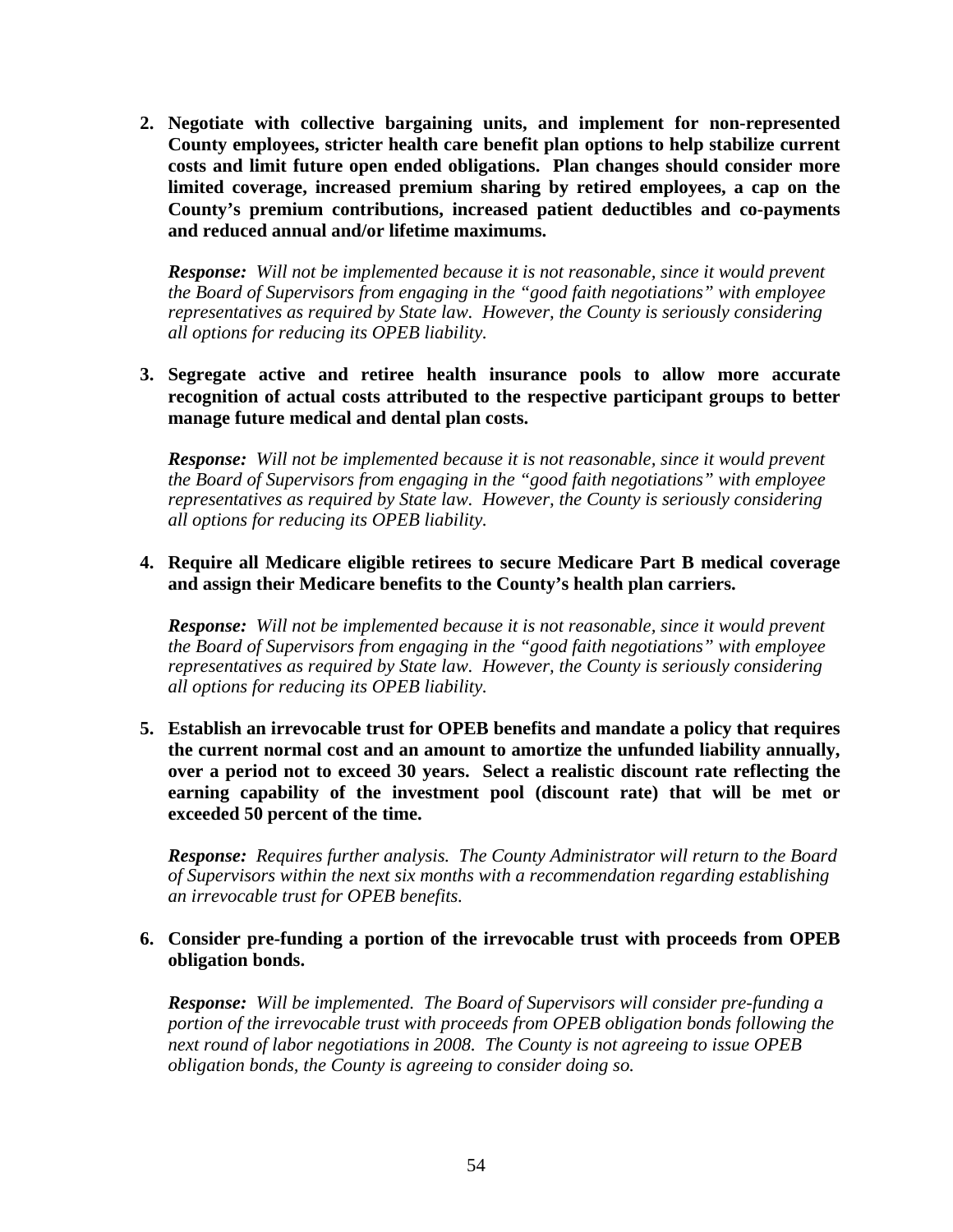- **7. Adopt a comprehensive OPEB management plan. The plan should be a formal, multi-year plan that would provide a guide and communication vehicle for the Board of Supervisors, County employees and County residents over the next 30 years of the initiative. This plan should include, but not be limited to the following:** 
	- **Specific goals and objectives.**
	- **Due diligence on the issues, options and implications.**
	- **Selected economic and census assumptions and rationales that are both realistic and fair.**
	- **Selected benefit redesigns, reductions and cost containments, and respective phase-in periods.**
	- **Selected funding levels for Annual Required Contribution to systematically fund the liability.**
	- **Description and conditions of an irrevocable trust that funds the OPEB liability.**
	- **Actions and conditions that pre-fund a portion of the liability with OPEB bonds, if appropriate.**
	- **General schedule of employee and resident communication forums and information sessions.**

*Response: Has been partially implemented. The June 26, 2007 report to the Board of Supervisors acknowledged that significant progress had been made on developing a strategic plan to address the County's OPEB liability.*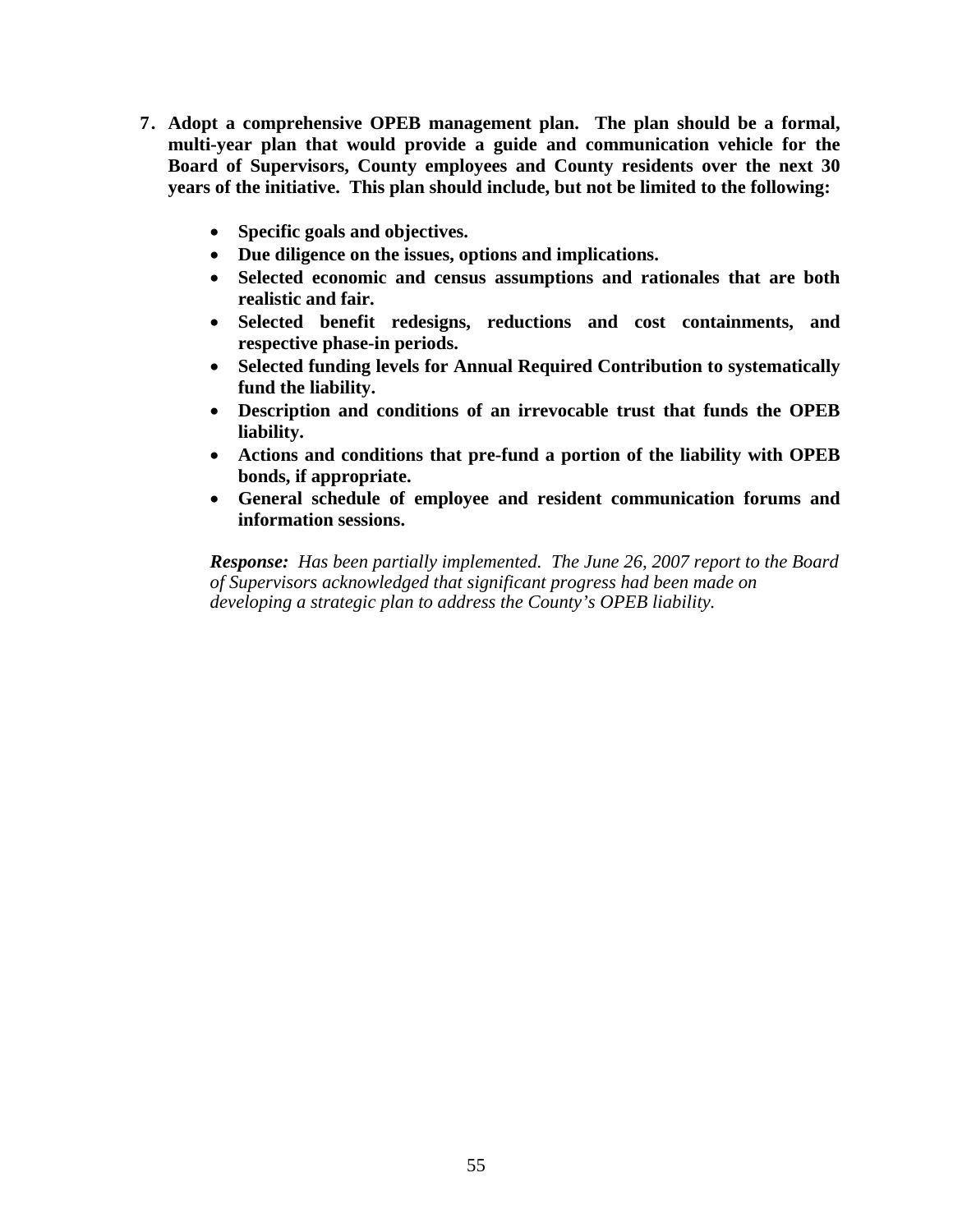#### CONTRA COSTA COUNTY GRAND JURY REPORT 0709

# **SHORING UP COUNTY MANAGEMENT WITH BEST PRACTICES**

*Response from Contra Costa County Board of Supervisors and Contra Costa County Administrator* 

#### **FINDINGS**

#### **A. Strategic Planning**

- **1**. **The Board of Supervisors ("Board") and County Administrator have identified four key County goals. The goals are far-reaching and challenging and are summarized under the following four groupings:** 
	- **Improved fiscal health**
	- **Improved service delivery**
	- **Build the organization and team**
	- **Foster credibility and public education**

#### *Response: Agree.*

**2**. **Contra Costa County does not have a formal, multi-year strategic plan to guide the County in a coordinated direction, to measure progress towards goals and objectives, and to take corrective actions when necessary.** 

*Response: Agree.* 

**3**. **The County does not have a mechanism or process to solicit, change, or prioritize countywide goals and initiatives relative to its changing environment and needs. Input from department heads and employees are not documented. Further, there is no systematic mechanism to capture suggestions from community leaders, residents, and principle users of County services.** 

*Response: Partially disagree. The County primarily uses its annual budget process as the mechanism to annually review and establish priorities. That process recognizes and responds to the external forces that largely determine the Board's ability to respond to the changing needs.*

*The County operates in an environment that is structured by state and federal law, and intergovernmental and local revenues. The size of the County budget might imply that the Board of Supervisors has significant discretion over its program and service priorities. In reality, the Board has very limited discretion over most of the services provided by the County. Most are statutorily mandated or required by funding obligations. Similarly, state or federal program funding drive allocation of resources.*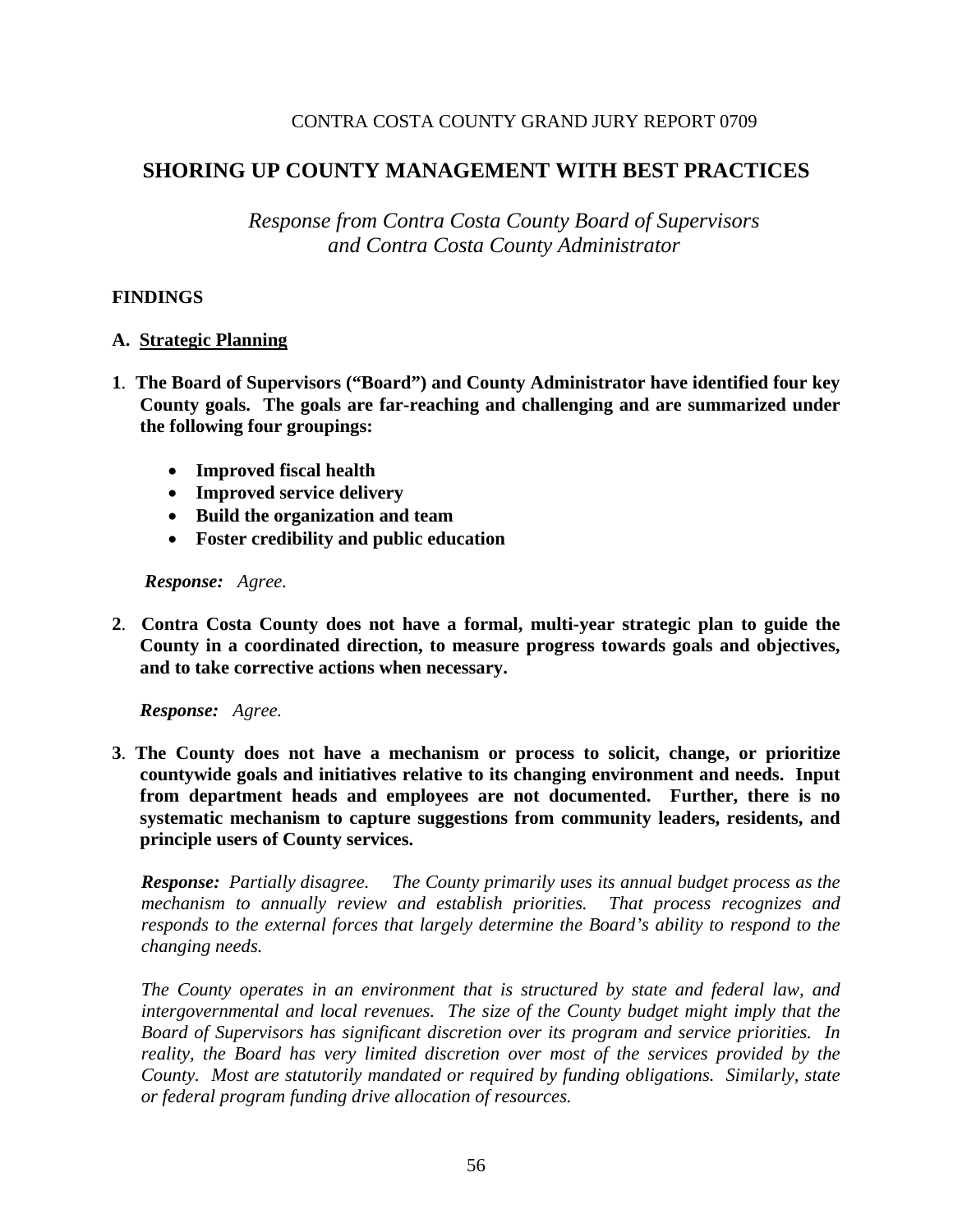*Feedback occurs in several ways. The County Administrator regularly meets with department heads individually and as a group to discuss department operations, county-wide and multi-departmental issues and Board concerns. Individual departments have also adopted feedback mechanisms for clients input. For example, General Services, Employment and Human Services and Department of Information Technology use customer satisfaction surveys. Public Works and Community Development use staff assigned to a particular community. Health Services employs a variety of mechanisms and recently convened a Committee to examine their efficacy.* 

**4**. **The Board and County Administrator do not have a formal mechanism for communicating a County plan and vision to all stakeholders. The County has more than 28 diverse departments in its organizational structure, many with their own mission, vision, and sets of priorities. There is no formal medium to periodically update the direction of the County as a whole. Instead, the County relies on informal updates through periodic bulletins, newspaper editorials and articles, and public access television.** 

*Response: Disagree. Departments are reporting annually on their activities and accomplishments under each of the County's goals (identified in Finding #1 above). The current formal mechanism for doing so is the County's Annual Budget process and hearings. The formal medium to periodically update diverse departments on the County mission, vision, and values is the bimonthly department head meeting with the County Administrator. The Board of Supervisors communicates direction to County departments through the County Administrator.* 

*On financial matters, the County annually publishes the "Comprehensive Annual Financial Report" (CAFR), which details the County's financial status, including financial trends and revenue and debt capacity. The CAFR also overviews the County's long-term financial planning efforts and financial policies. Strategic actions to increase operational efficiency and leverage County resources are also identified in the CAFR.* 

*The County Administrator also publishes a quarterly "all County" newsletter to all County employees, advising them of significant changes and accomplishments and their relevance to the County's goals.* 

**5**. **The County's Internet website is a key method of communicating to Contra Costa stakeholders. It supplements newspaper editorials, articles, bulletins, and public access television. The County's website does not include an overall plan or vision, or set of priorities. The website's "County Performance Reports" section provides some insights into departmental responsibilities, accomplishments, and challenges. However, the descriptions are lengthy, and "text heavy". The "Government Performance Report" section is out-of-date and does not reflect the County's financial experience over the past four years. The "County Budget Processes" section is also out-of-date relative to current financial information.**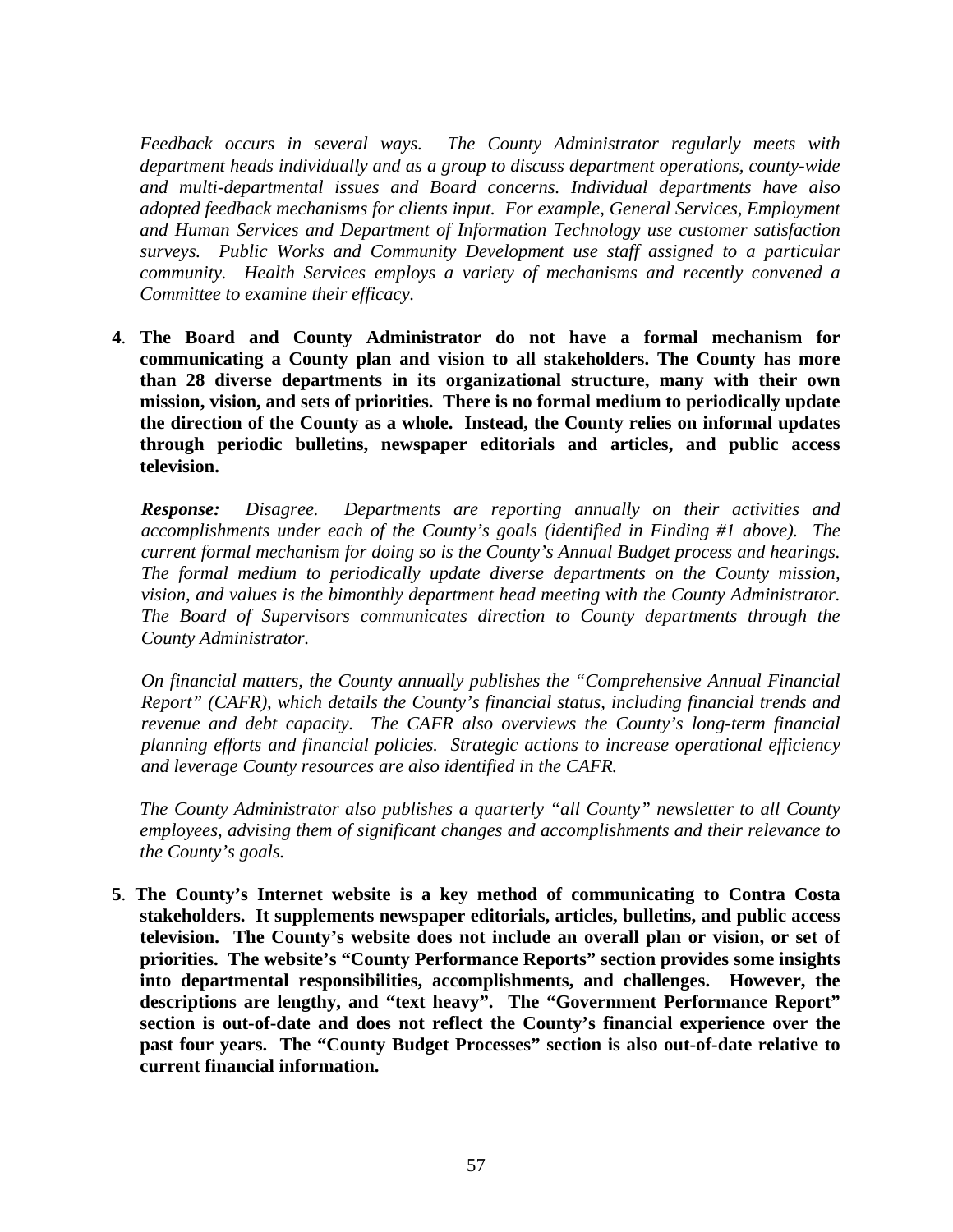*Response: Agree with clarification. The "County Budget Processes" section was out-of*date as of the issuance of this report. The County Budget Documents, Comprehensive *Annual Financial Reports, and Lease Revenue Bond sections are current. Additionally, the latest Official Statement in the Lease Revenue Bond section contains a current "County Budget Processes" section, which has now been copied to the Financial Information section of the web-page. In addition, the new County Performance Reports reflecting FY 2006-07 year end material will be posted in the near future. It should also be noted that a complete revamping of the County's website is currently underway.* 

# **RECOMMENDATIONS**

# **A. Strategic Planning**

- **1**. **The County should develop a multi-year strategic plan for:** 
	- **Setting County direction**
	- **Establishing priorities**
	- **Communicating to stakeholders**

#### **This plan should be updated at least annually so all stakeholders are informed about the County's goals and objectives, progress towards both, and changes in priorities.**

*Response: Will not be implemented. The County currently adopts an annual strategic plan that sets County directions and establishes priorities. This is the Recommended Budget. The Recommended Budget encapsulates the administration's recommendations to the Board and identifies key issues and priorities for each department. With its allocation of resources, the County Board of Supervisors establishes priorities within the limits of its discretion. It should be noted that state and federal law and regulations often constrain the Board's ability to set or change directions. Conversely, action at a state or federal level can trigger unanticipated, rapid changes over which the Board of Supervisors has no control. For example, a federal lawsuit on prison overcrowding in the State of California resulted in a major "prison reform" initiative which will transfer responsibility for both adult and juvenile prisoners to counties, absent adequate compensation. This could not have been anticipated in a multiyear strategic plan but can be addressed through the annual budget process.* 

*In addition, the annual budget process is communicated to the public and other stakeholders. Hearings are televised live and after-the-fact, on CCTV. The County also generates news*  releases on the budget, which usually result in newspaper articles. In addition, most *department newsletters, as well as the "all county" newsletter, include discussion of the budget.*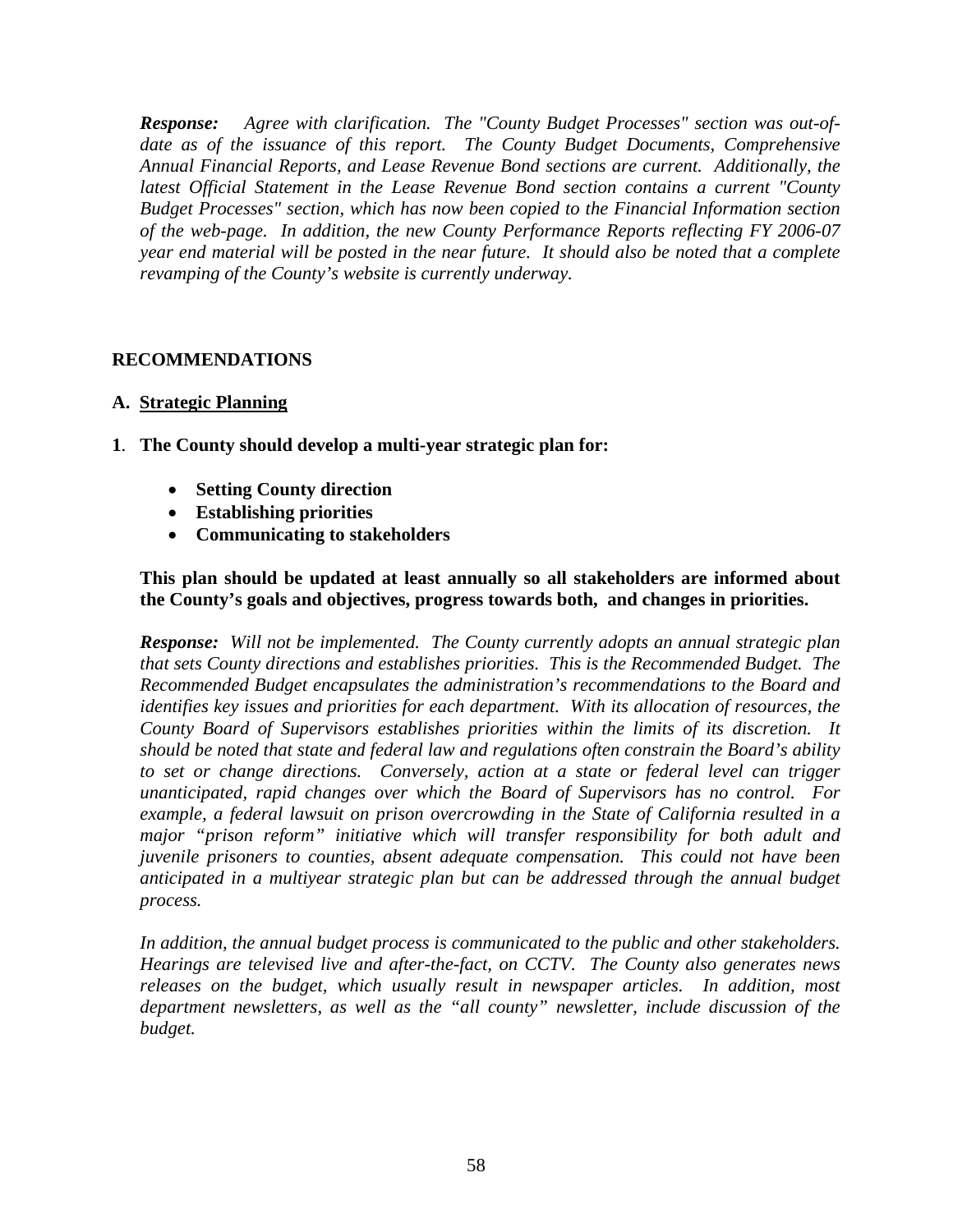- **2**. **Within two years of this report, the County should develop a strategic plan that incorporates the following key elements:** 
	- **Setting the direction: vision, mission and guiding principles -organizational (e.g., personnel, financial performance, operating departments)** 
		- **-programmatic (e.g., public safety, health / welfare, economic develop ment, transportation)**
	- **Assessing the environment and changes in the County** 
		- **-County participants (e.g., Board of Supervisors, County Administrator, department heads, employees, and unions)**
		- **-Constituent participants (e.g., community leaders, residents and principle users of County services)**
	- **Identifying issues, strategic initiatives, and priorities -County management (e.g., Board of Supervisors, County Administrator, and department heads)**
	- **Developing and implementing the plan -Special planning group from County management team**
	- **Monitoring and evaluating the performance goals, objectives and actions -Special planning group from County management team**

*Response: Will not be implemented. While a "strategic plan" as envisioned by the Grand Jury will not be implemented because existing County processes address our priority and allocation setting requirements, the County could develop better methods to present information on the "key elements" identified by the Grand Jury. Those methods will be identified and put into place by the County Administrator within six months.* 

# **FINDINGS**

# **B. Personnel Performance Evaluations**

**1. Previous Grand Jury reports, No. 9406 and No. 0206, published in 1994 and 2002 respectively, addressed County personnel performance evaluations.** 

*Response: Agree.* 

- **2. As a result of the 1994 Grand Jury report, the Board directed the County Administrator to have each department develop a program of annual performance reviews of all their employees. Following is a summary of the directive:** 
	- **Department Head Performance Evaluations: Each year, department heads are to submit a performance report on themselves to be evaluated by the County Administrator and/or Board through the County Administrator. The performance report requires, among other things, an appraisal of the degree to**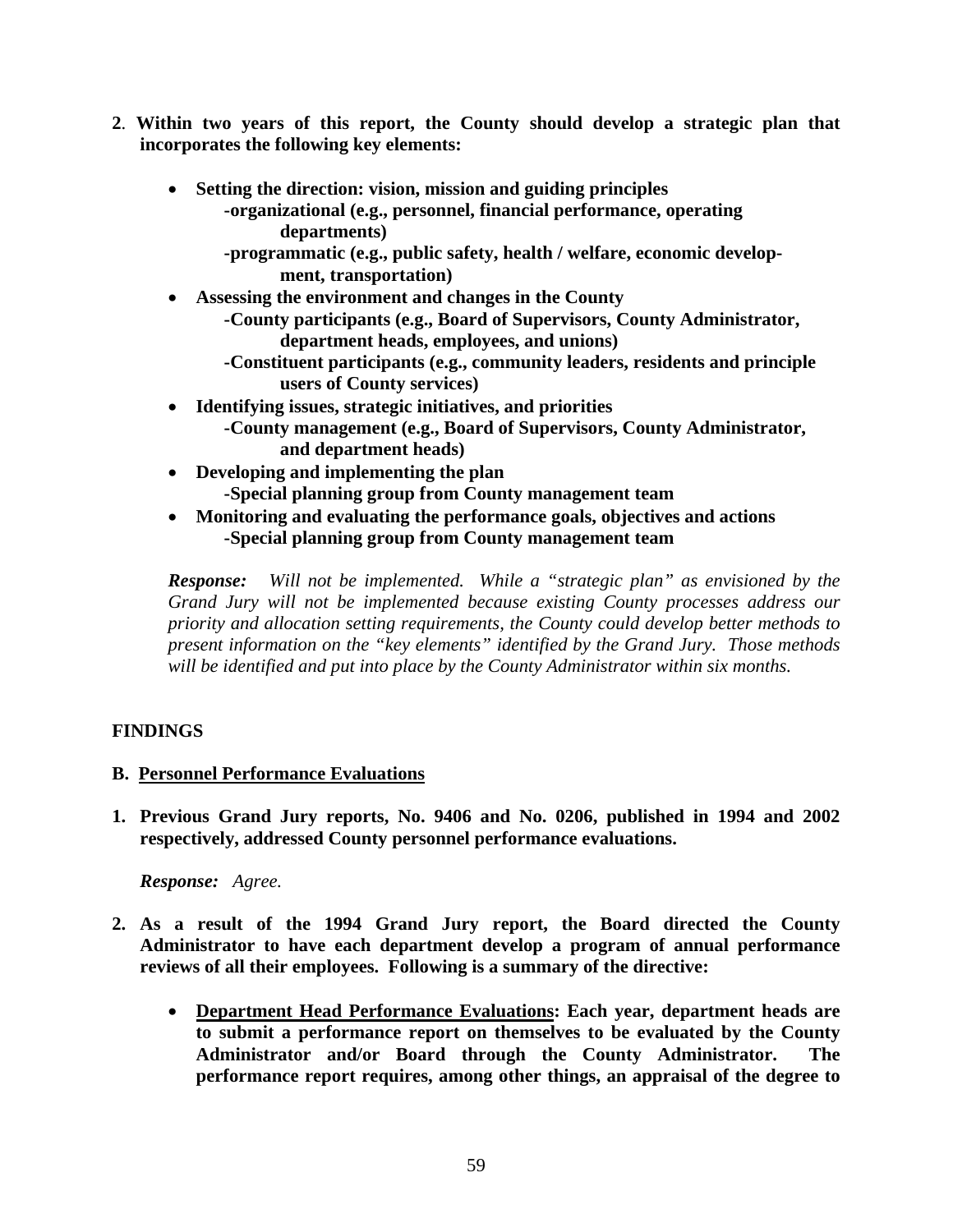**which employee evaluations are conducted in their departments, and the quality and content of the evaluations.** 

• **Employee Performance Evaluations: Departments are required to conduct annual performance reviews on all their employees.** 

 *Response: Agree.* 

**3. The County's organizational structure includes six elected and 22 appointed officials that act as department heads, as reported in the County's "2006 Comprehensive Annual Financial Report."** 

*Response: Agree.* 

**4**. **The County has approximately 7,800 full-time employees.** 

*Response: Disagree. The 2006 Comprehensive Annual Financial Report lists 8,423 full time equivalent employees as of June 30, 2006.* 

**5. The County does not have a centralized performance evaluation program, or a countywide system to monitor the status of employee performance reviews. Each department maintains its own personnel files.** 

*Response: Agree. The County utilizes a decentralized system.* 

**6. In April 2007, the County's Human Resources Department surveyed most of the department heads to determine the dates of their last formal performance evaluations. Fifteen of the 20 department heads that responded had not had a performance evaluation within the past 12 months. One of the 15 had not been reviewed in six years, and six had not received a formal review since they assumed their duties.** 

*Response: Agree. Note that the current County Administrator assumed office on March 3, 2006, and has developed a department head evaluation process and timetable that is resulting in annual performance evaluations.* 

**7. The County Administrator is responsible for facilitating department head performance evaluations directly, or in conjunction with the Board of Supervisors. The County Administrator also is responsible for ensuring that all County employees receive departmental performance evaluations on an annual basis. The County Administrator is responsible for conducting performance evaluations for the seven staff members who report directly to him, and for reviewing evaluations for the rest of his department.** 

*Response: Partially agree. The County Administrator is responsible for performing evaluations of non-elected department heads and his direct reports. Department heads are responsible for performance evaluations within their departments.*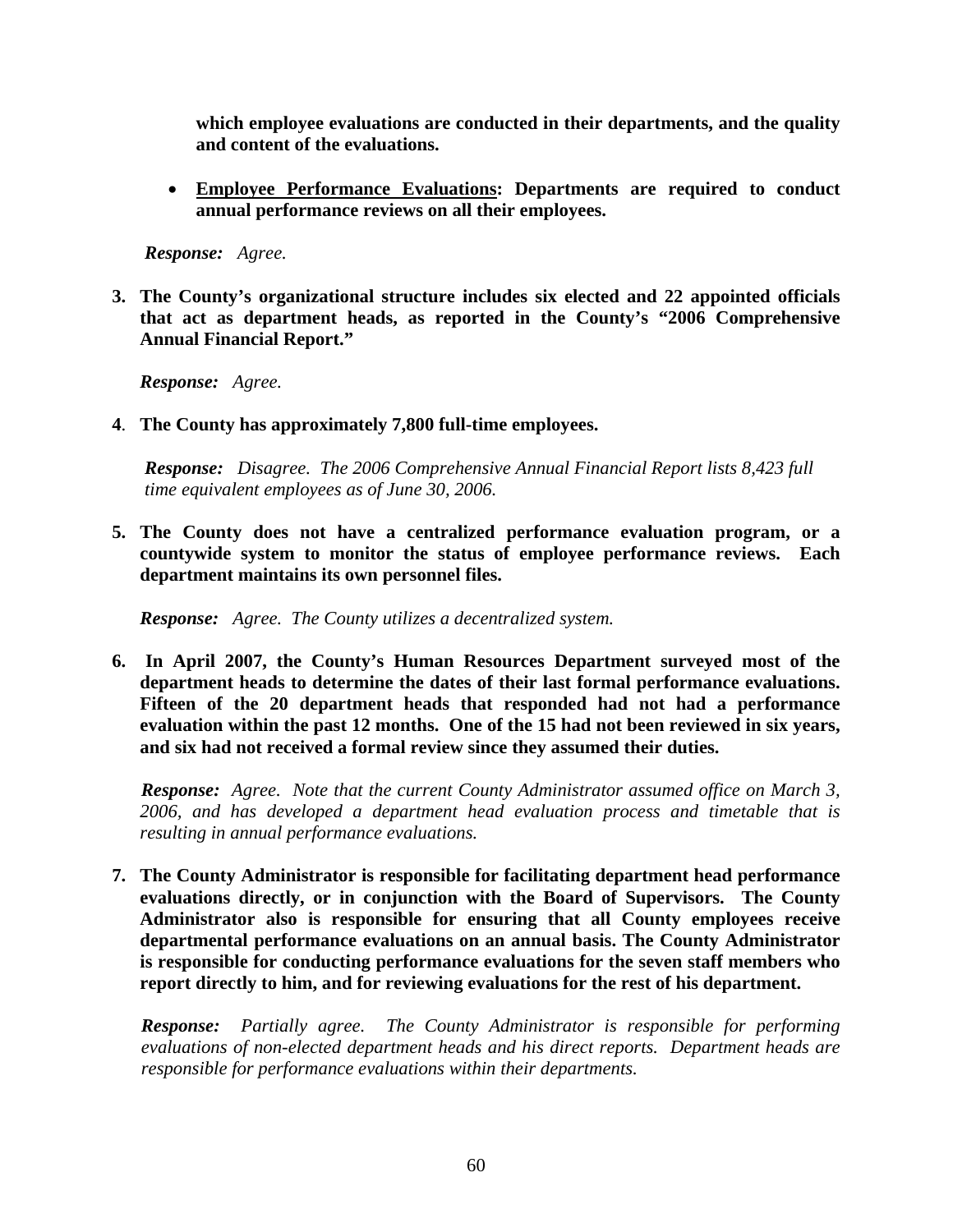**8. During the County's annual budget review process, the Board and the County Administrator meet with most department heads. This budget review time is also used to discuss performance expectations and progress toward achieving their respective goals and objectives.** 

*Response: Partially disagree. Since 2006, the County Administrator and staff have met with department heads in preparation of the County budget and development of performance goals. The Board of Supervisors has overseen this process via review and approval of the Recommended Budget.*

# **9**. **Each department defines and manages their respective employee performance evaluation programs with only limited guidance from the County's Human Resources Department.**

*Response: Agree with clarification. Human Resources provides guidance and support as requested and consistently administers the Salary Review form and associated process.* 

# **10. Performance evaluations are not consistently administered across all departments.**

*Response: Partially disagree. Performance evaluations are required in all departments. Salary Reviews of employees who have not reached the top of their salary range are consistently implemented in all departments and supported by the Human Resources Department. The Salary Review form includes a section that allows for comments on performance. Various Departments also utilize performance evaluation forms consistent with their specific job classifications.*

# **11. The County does not have a mechanism to track the timeliness, completeness, and effectiveness of employee performance reviews.**

*Response: Partially disagree. Through the Salary Review, the County has a centralized system for tracking the timeliness and completeness of performance reviews for employees who have not reached the top of their salary range. Individual departments also have tracking systems to monitor completion of performance reviews.*

#### **RECOMMENDATIONS**

#### **B. Personnel Performance Evaluations**

**1**. **The Board should direct the County Administrator to fulfill his responsibilities with respect to conducting annual department head performance evaluations, and ensure that all County employees receive annual performance appraisals. Further, the Board should be more actively engaged in supporting and participating with the County Administrator in conducting department head performance evaluations, especially for Board-appointed officials.**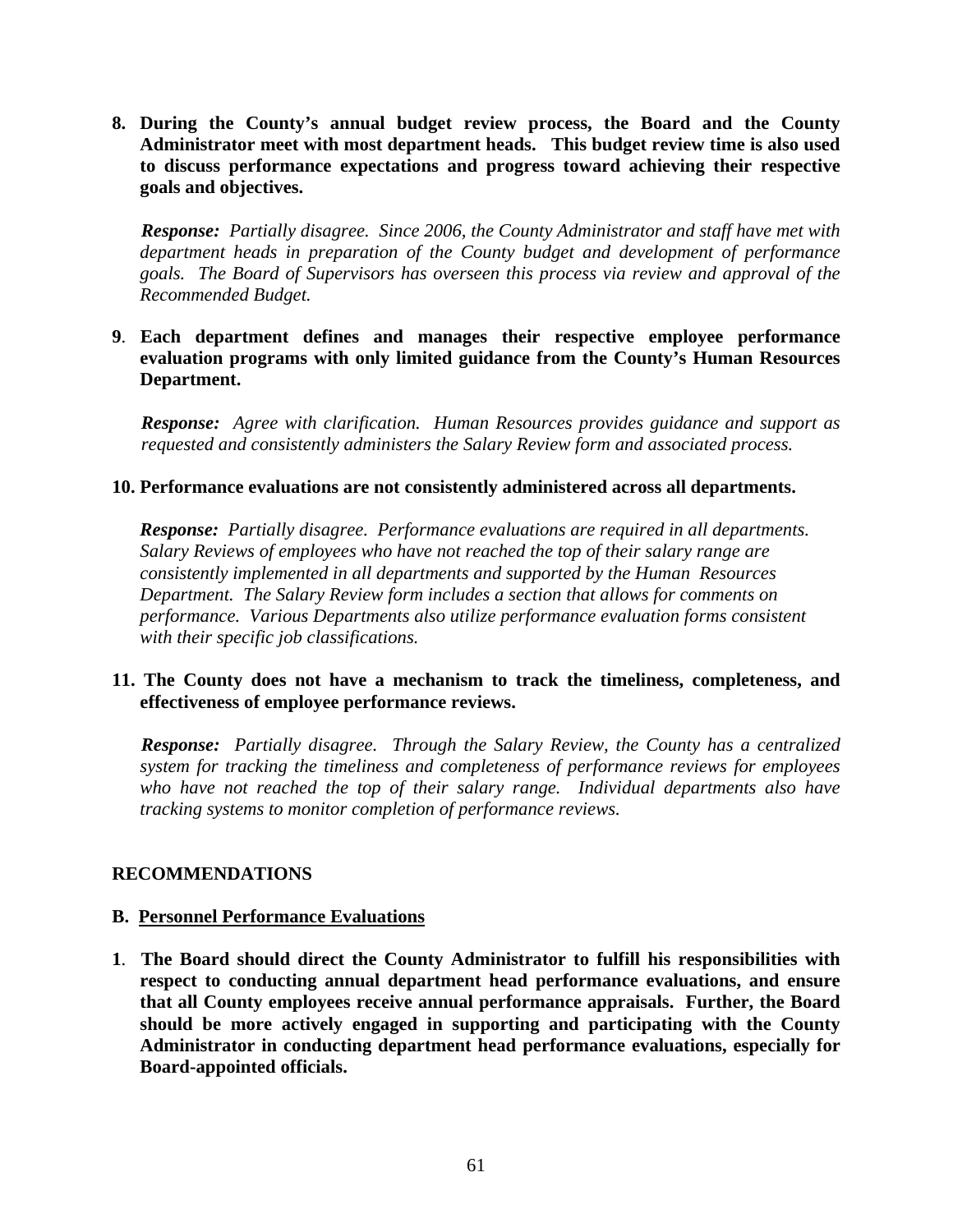*Response: Has been implemented in part. The County Administrator conducts annual performance evaluations for non-elected department heads and requires department heads to have performance appraisal practices within their organizations.* 

*Requires further analysis in part. Involvement of the Board would require consideration of such issues as the County Administrator versus Board of Supervisors responsibilities, the Board involvement with the department head, appointing authority for the department head position (or elected), level of review and time requirements.* 

**2. The County Administrator should develop a standardized department head selfevaluation form and process to facilitate more timely performance reviews. Each department head should complete and forward the form to the County Administrator for review and commentary. Upon completion, the County Administrator, and/or a Board member (for Board-appointed officials), should schedule a meeting to discuss the evaluation report with the department head.** 

*Response: Has been implemented. A standardized departmental evaluation form and process is currently in place. The County Administrator requires appointed department heads to submit a self-evaluation outlining past year's accomplishments and future year's goals. The County Administrator utilizes this information in completing performance evaluations with department heads.* 

# **3. The County Administrator also should develop a standardized performance appraisal form, including consistent elements to the greatest extent possible, with supportive processes for all remaining County employees.**

*Response: Will be implemented as modified. The County Administrator will direct the Human Resources Department to develop county-wide core performance elements in a standardized format. Departments can then add these core elements to performance expectations relevant to the specific job classes.* 

# **4. The County Administrator should develop a mechanism for reporting by department on the timeliness and completeness of County performance evaluations.**

*Response: Will be implemented. The mechanism will be the annual department head performance review. This will include notation of the department head's effectiveness in managing performance appraisal processes within his/her department.* 

# **5. The County Administrator should direct the Human Resources Department to monitor and evaluate the administration of the employee performance evaluation program and recommend corrective actions where appropriate.**

*Response: Will not be implemented. Department heads are responsible for employee evaluations within their departments. The Human Resources Department is available to provide support to departments through training, consultation and information on best practices.*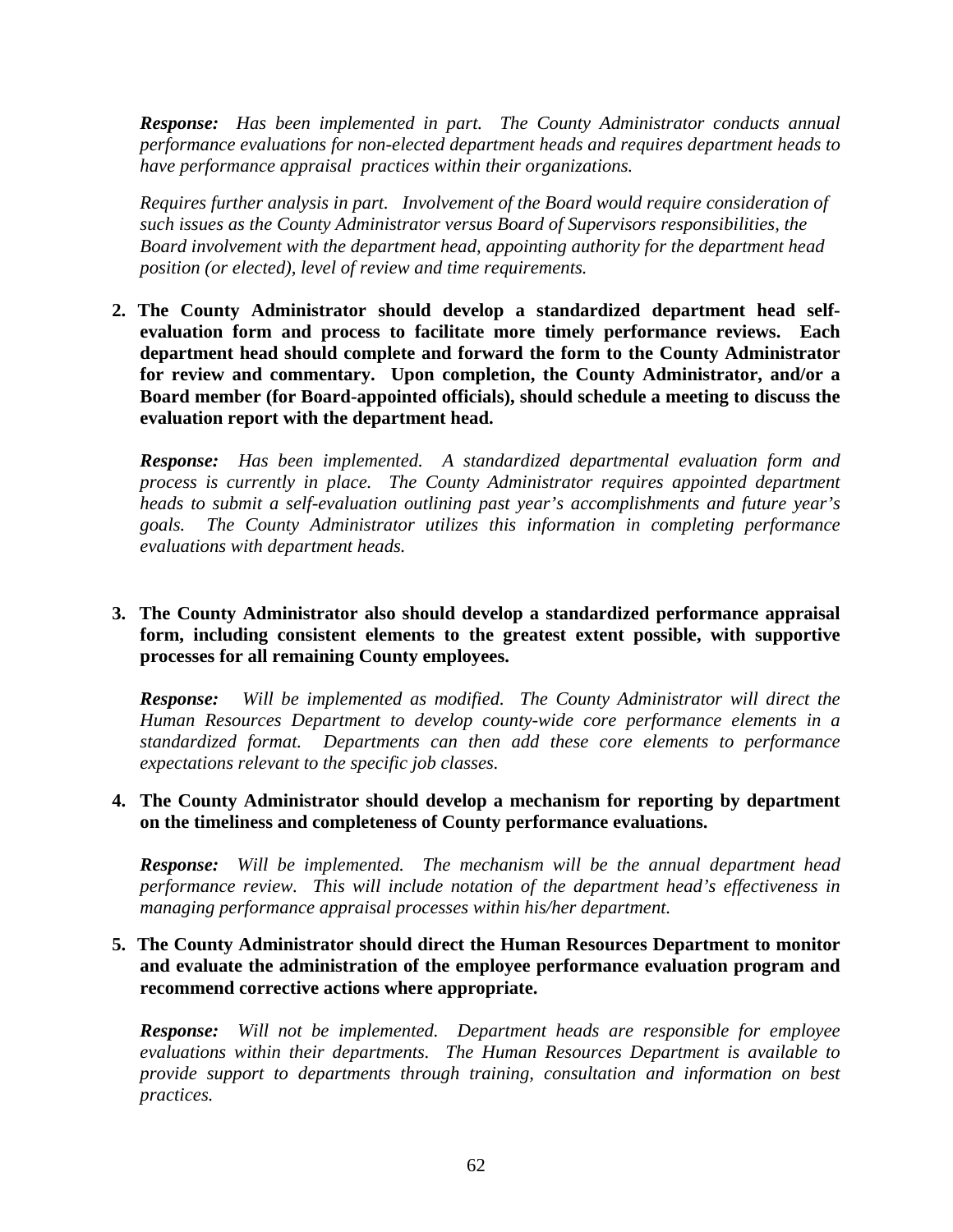# **FINDINGS**

#### **C. Professional Services Contract Renewals**

**1. The County does not have a formal, documented countywide process or set of procedures for awarding most professional services contracts, with the exception of the guides for legal contracts and outreach programs.** 

*Response: Partially disagree. The County has formal documented countywide policies and procedures for preparing and processing contracts and performing outreach to potential service providers. The County's Outreach Program requires that outreach be conducted for all contracts exceeding \$2,500 with the exception of contracts with nonprofit service providers. The County has a separate outreach and competitive recruitment policy that applies to nonprofit service providers. Outreach efforts can be either formal (e.g., bid specifications, bidders' conference, evaluation committee, evaluation form) or informal (phone calls, emails), at a department's discretion depending on the contract cost and availability of service. Several County departments have written department policies governing competitive bidding for contracted services.*

**2. Individual departments are allowed to define their respective procedures and processes for contracting for services within the scope of the general County's guidelines. The guidelines include type of contracted service, applicable federal, state, and local laws, and County "Administrative Bulletins."** 

*Response: Agree.* 

- **3. Purchasing and procurement services for the County include:** 
	- **Construction activities**
	- **Material or commodity acquisitions**
	- **Community-based organization services**
	- **Public works**
	- **Architectural / engineering services**
	- **Professional service organizations, agencies and individuals**

*Response: Agree with clarification. The County generally uses the following categories: construction services; professional, consulting, technical, and personal services; communitybased services; and commodities. These services and commodities can be provided by various types of vendors including individuals, groups, agencies, partnerships and corporations.*

#### **4. Professional services include, but are not limited to:**

- **Specialists in a particular discipline**
- **Consultants**
- **Skilled positions**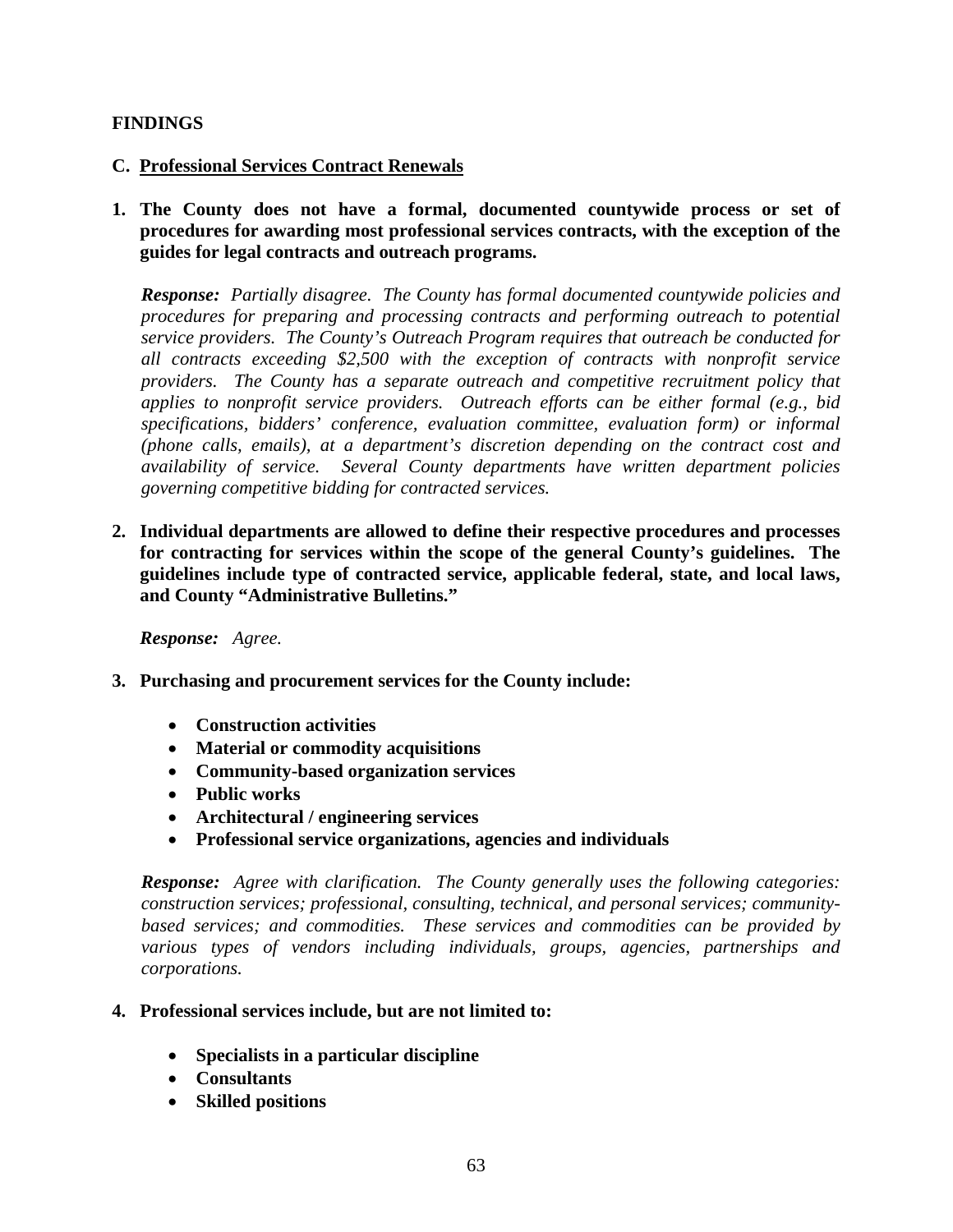- **General service individuals / organizations**
- **Personal services**

*Response: Agree.* 

**5. Unlike construction and material acquisition contracts, there is no legal requirement to secure competitive bids for professional services.** 

*Response: Agree. Although not legally required, some departments have begun to use the new on-line RFP Depot system for outreach. Expanded outreach typically results in more competitive bids.* 

**6. The County does not have a procedure or set of standards for evaluating the quality of contracted professional services. Individual departments are permitted to make their own determinations.** 

*Response: Agree. Due to the variation of the services, service plans, and deliverables, it would be impractical to apply a universal set of standards to all contracts. Contractor performance is generally evaluated based on the specific performance requirements in the contract itself and not to a general standard outside of the contract.*

# **7. Periodic internal audits are not routinely performed on professional services contracts, although the County Administrator may request an audit if questions arise.**

 *Response: Partially disagree. The Internal Audit Division of the Office of the Auditor-Controller performs a risk assessment as part of the procedures for department audits. The process is used to schedule the audits and the areas to be audited. Professional service contracts are included in the analysis.* 

#### **8. The County does not have a compliance officer to monitor contract processes.**

*Response: Agree with clarification. While no one individual is responsible for monitoring all aspects of every contract, all contracts are reviewed by the County Administrator's Office. Contracts in excess of \$25,000 are also reviewed by the County Counsel's Office. Contracts equal to or less than \$25,000 are also reviewed by the General Services Department – Purchasing Division. These monitoring activities relate to the development of a contract document, the legal form, contract financing, and the justification/need for contracted services.* 

 *The County Administrator's Office also monitors outreach efforts on an ad hoc basis, with semiannual reports on program compliance to the Internal Operations Committee of the Board of Supervisors.* 

# **9. Following is the general workflow for individual professional services contracts with annual expenditures exceeding \$25,000:**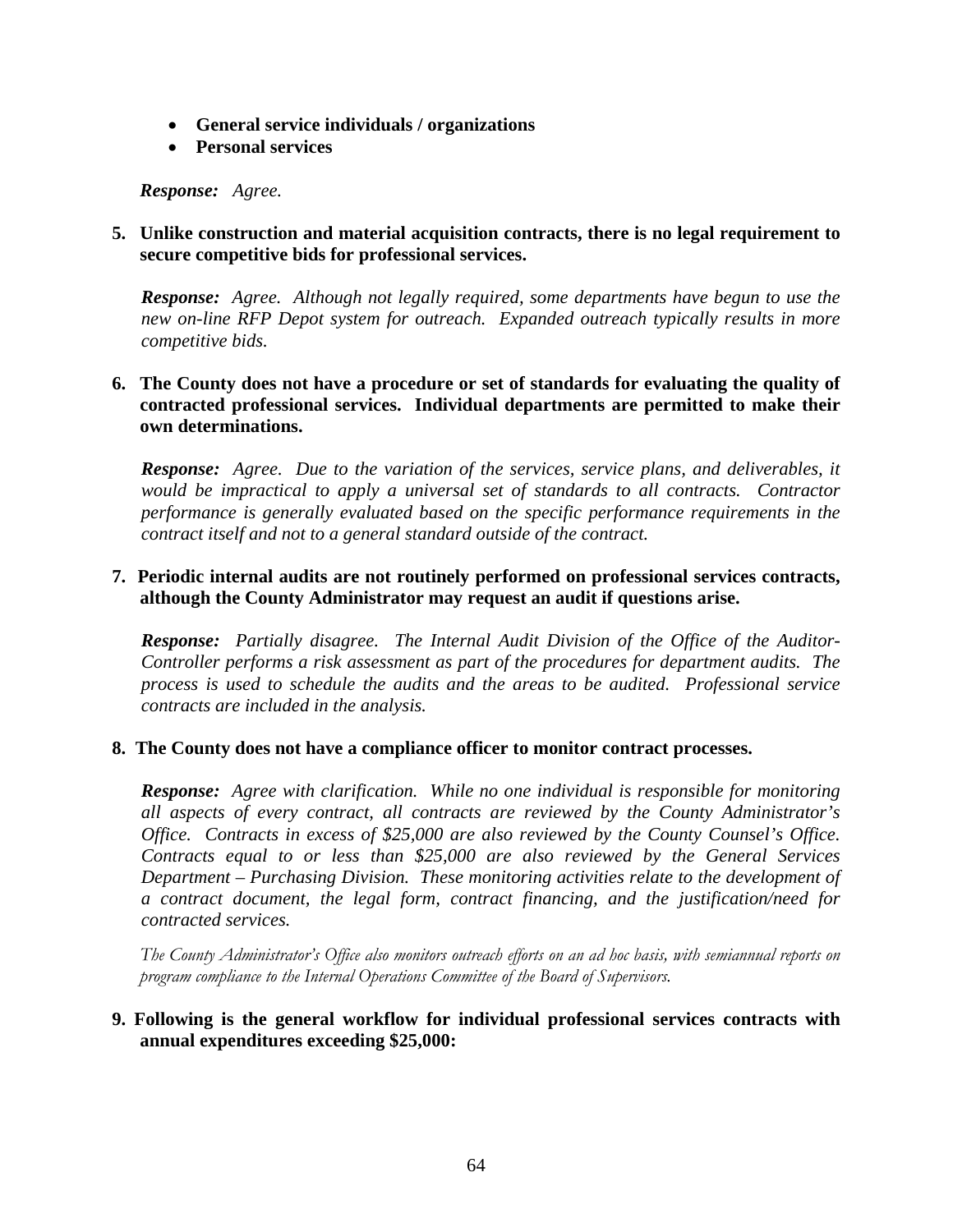#### **New Contracts:**

- **Department determines need; drafts specifications; identifies vendors; requests proposals, bids and/or negotiates price; selects vendor; and, prepares contract.**
- **County Counsel reviews contract and supporting materials.**
- **County Administrator's unit coordinator reviews proposal for consistency with the department's contract practices and budget. Proposed contracts are placed on the Board consent calendar for approval.**
- **County Administrator's unit coordinator refers approved contracts back to the departments for processing.**

# **Contract Renewals**

- **Department determines if the vendor met service levels; re-negotiates price; determines need for competitive bid and/or alternative vendor; and, if only minor revisions are required, adds an addendum to the current contract.**
- **Department, County Counsel and County Administrator process the proposed contract renewals.**

#### *Response: Agree.*

# **10**. **The County does not have a requirement that contracts scheduled for renewal must go through a formal request for proposal ("RFP") or bid process.**

*Response: Partially disagree. County policy requires that annual contracts with nonprofit community-based organizations may be renewed for only two additional one-year periods and then must be rebid. This policy does not apply to professional services contracts.*

# **11. Over 250 professional service vendors received payments exceeding \$25,000 each in at least five of the last six years. The total dollar amount paid to these vendors in 2006 exceeded \$75 million.**

*Response: Agree with clarification. The statistics in this finding are from a report produced by the Office of the Auditor-Controller for the Grand Jury on 2310 account expenditures in 2006. Expenditures total \$72,952,549 including approximately \$5 million of payments to other governments, title companies, hospitals and districts. This list does not include vendor payments on behalf of the Hospital or Contra Costa Health Plan (CCHP). If payments to other governments were deleted and Hospital/CCHP payments were added, the finding may be reasonable, if not understated.*

# **12. Over the past five years, the number of professional services contracts has increased by approximately one-third.**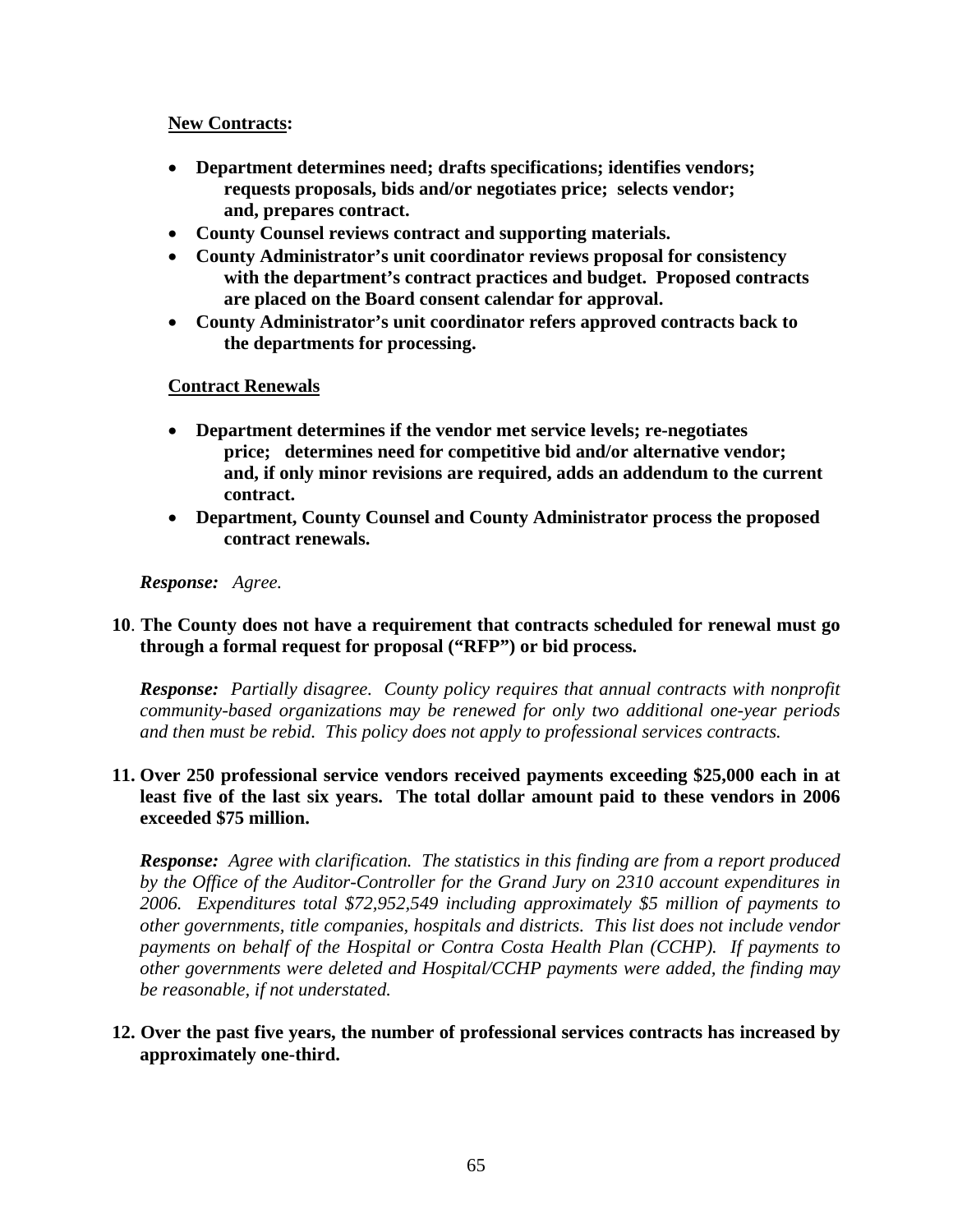*Response: Disagree. Comparing the report produced by the Office of the Auditor-Controller for the Grand Jury on 2310 expenditures in 2006 to the same report for 2001 (neither of which include the Hospital or CCHP) it cannot be substantiated that over the past five years, the number of professional service contracts has increased by approximately onethird. The number of vendors paid and charged to 2310 is approximately the same, with a slight increase.*

# **13. One professional services contract has been renewed consecutively over 34 years.**

*Response: Agree.* 

# **RECOMMENDATIONS**

# **C. Professional Services Contract Renewals**

- **1**. **The Board of Supervisors and County Administrator should require that all professional services contracts that are scheduled for renewal go through a formal RFP process if they meet the following criteria:** 
	- **Vendors under contract for five straight years, or five of the last seven years.**
	- **Vendor payments exceeding \$25,000 in each of the five years (consideration could be given to a dollar-triggered phase-in period).**

**Note: 1) Exceptions to the rule might include vendors that provide utility services; educational services (from non-profits); computer software, license, and/or operating system maintenance services; goods and services acquired from other government agencies; equipment maintenance services; and architectural, engineering and related professional services. Other exclusions might include intra- and inter-government support services; 2) The renewal policy would cycle every five years.** 

*Response: Will be implemented as modified. Guidelines for renewal of professional service contracts will be issued which address the threshold contract amount and time frames that trigger a formal RFP process. Further analysis is required to determine the time frame for implementation.* 

#### **2. The RFP process for renewal or extended contracts should include:**

- **Developing a comprehensive service description**
- **Identifying qualified vendors**
- **Preparing a RFP with the level of detail needed depending on the service requirements**
- **Ensuring compliance with outreach requirements**
- **Issuing a RFP (with the objective of receiving competitive proposals or bids from at least three qualified vendors when possible)**
- **Conducting bidder conferences / meetings**
- **Evaluating proposals**
- **Conducting reference checks**
- **Selecting and meeting with the preferred vendors to discuss their proposals**
- **Finalizing selection**